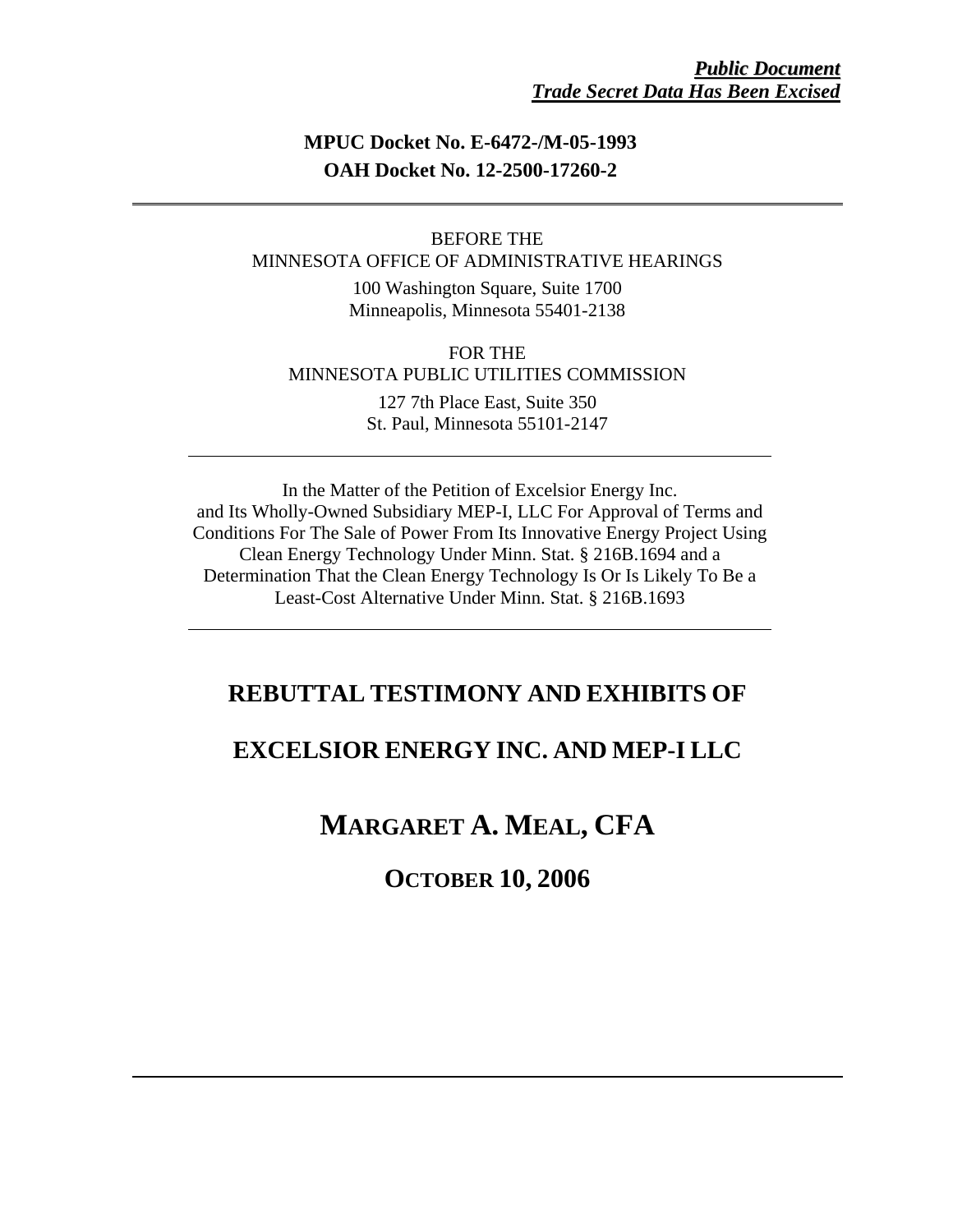| $\mathbf{1}$   |              | <b>EXCELSIOR ENERGY, INC.</b>                                                              |
|----------------|--------------|--------------------------------------------------------------------------------------------|
| $\mathbf{2}$   |              | BEFORE THE MINNESOTA PUBLIC UTILITIES COMMISSION                                           |
| 3              |              | PREPARED REBUTTAL TESTIMONY OF                                                             |
| $\overline{4}$ |              | MARGARET A. MEAL, CFA                                                                      |
|                |              |                                                                                            |
| 5              | Q            | Please state your name, current employment position and business address.                  |
| 6              | $\mathbf{A}$ | My name is Margaret A. Meal. I provide consulting services to participants in              |
| 7              |              | the electric power industry, primarily financial and investment analysis. My business      |
| 8              |              | address is 120 Jersey Street, San Francisco, California 94114.                             |
| 9              | Q            | On whose behalf are you testifying?                                                        |
| 10             | $\mathbf{A}$ | I am testifying on behalf of MEP-I LLC and Excelsior Energy Inc. (collectively             |
| 11             |              | "Excelsior"), the developers of the Mesaba Energy Project.                                 |
| 12             | Q            | Please describe your qualifications.                                                       |
| 13             | $\mathbf{A}$ | I have worked in the electric power industry for my entire professional career,            |
| 14             |              | primarily as a consultant advising business interests, public agencies, investors, lenders |
| 15             |              | and regulatory agencies on financial and economic issues, including asset valuation,       |
| 16             |              | risk assessment, financing alternatives, utility cost of capital and ratemaking. A         |
| 17             |              | statement of my qualifications and experience is attached as Exhibit MAM-1.                |
| 18             |              | <b>Scope and Summary</b>                                                                   |
| 19             | Q            | What is the purpose of your rebuttal testimony in this proceeding?                         |
| 20             | $\mathbf{A}$ | The purpose of my testimony is to address concerns raised by Northern States               |
| 21             |              | Power (NSP) in the direct testimony of George E. Tyson II and John J. Reed regarding       |
| 22             |              | the impact of the Mesaba 1 PPA on the credit quality and bond ratings of both NSP and      |
| 23             |              | its parent company Xcel Energy Inc. (XEI). My testimony shows that NSP's claims of         |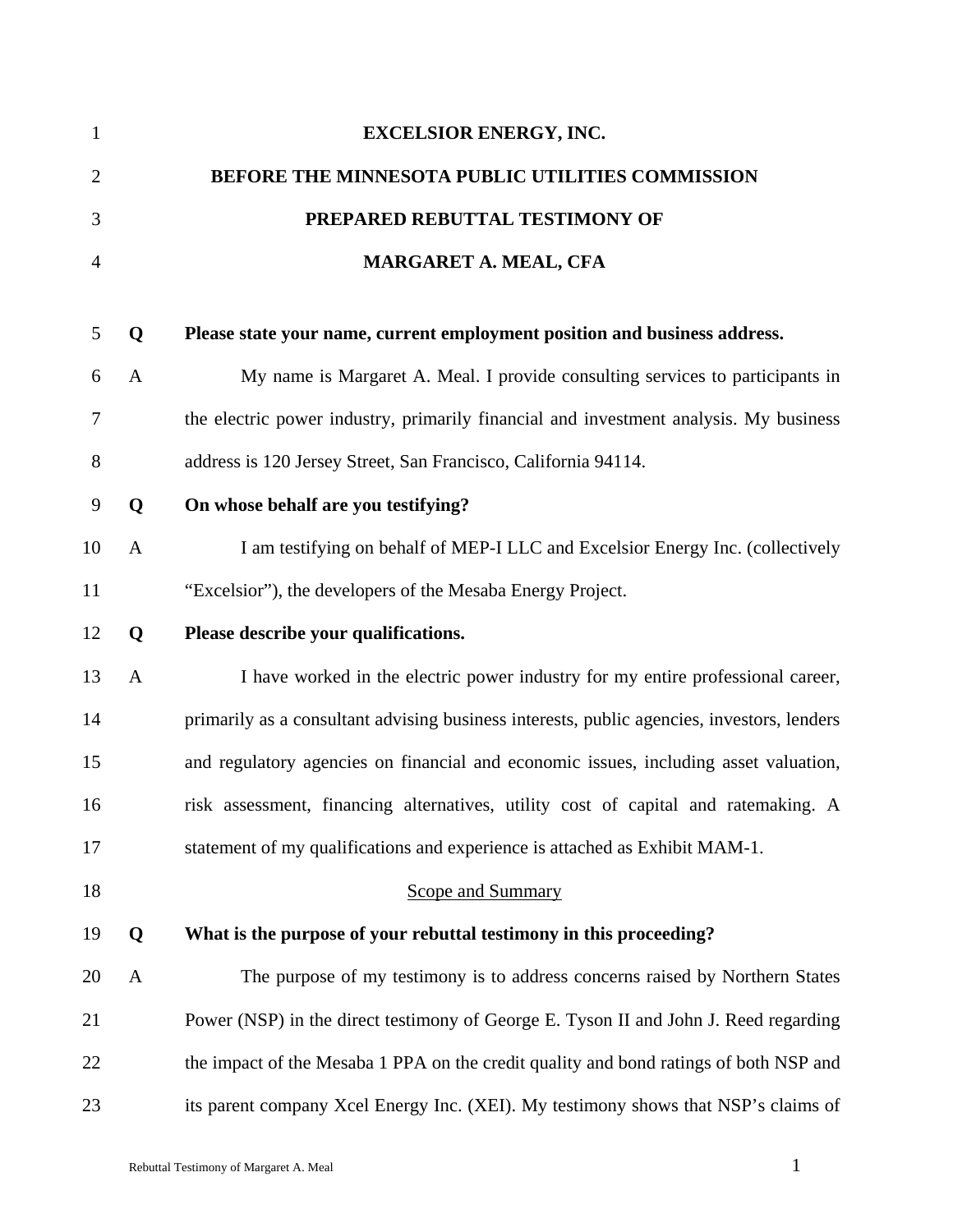1 significant deterioration in credit quality, credit rating downgrades, substantial equity 2 investments and increased revenue requirements as the result of the Mesaba 1 PPA are 3 overstated and unreasonable.

### 4 **Q Please summarize your findings.**

5 Qualitatively, NSP's assessment of the likely credit quality impacts of the 6 Mesaba 1 project is incomplete. NSP considers only possible increases in financial risk 7 due to the Mesaba 1 PPA in isolation, and fails to consider reductions in risk exposure 8 for NSP and XEI that are provided by the baseload generation resource delivered under 9 that PPA. The Mesaba 1 project will interact with the broad range of risks currently 10 faced by NSP, both currently and prospectively, and will reduce some of those risks, 11 specifically construction spending and capacity shortfall risks. Any financial risk or 12 imputed debt that may be assigned by the rating agencies to the Mesaba 1 PPA is 13 largely a function of MPUC rulings regarding cost recovery and can be minimized.

14 Quantitatively, NSP's estimates of financial risk, as measured by estimates of 15 imputed debt that might be assigned by the rating agencies to Mesaba 1, are overstated 16 and unreasonable as well. The quantitative analysis relies solely on a formula that is 17 used by only one rating agency to measure one element of the overall impact of the 18 Mesaba 1 PPA on overall risk exposure, and in sole reliance on that formula, uses 19 unreasonable, "worst case" input assumptions, identifies numerous costs that would be 20 incurred but does not estimate these costs, assesses a very expensive remedy as a 21 possible solution, and describes down side scenarios of below investment grade credit 22 quality that would be, in fact, driven in large part by current construction spending 23 risks and by credit quality issues at NSP's parent company, XEI. Any estimates of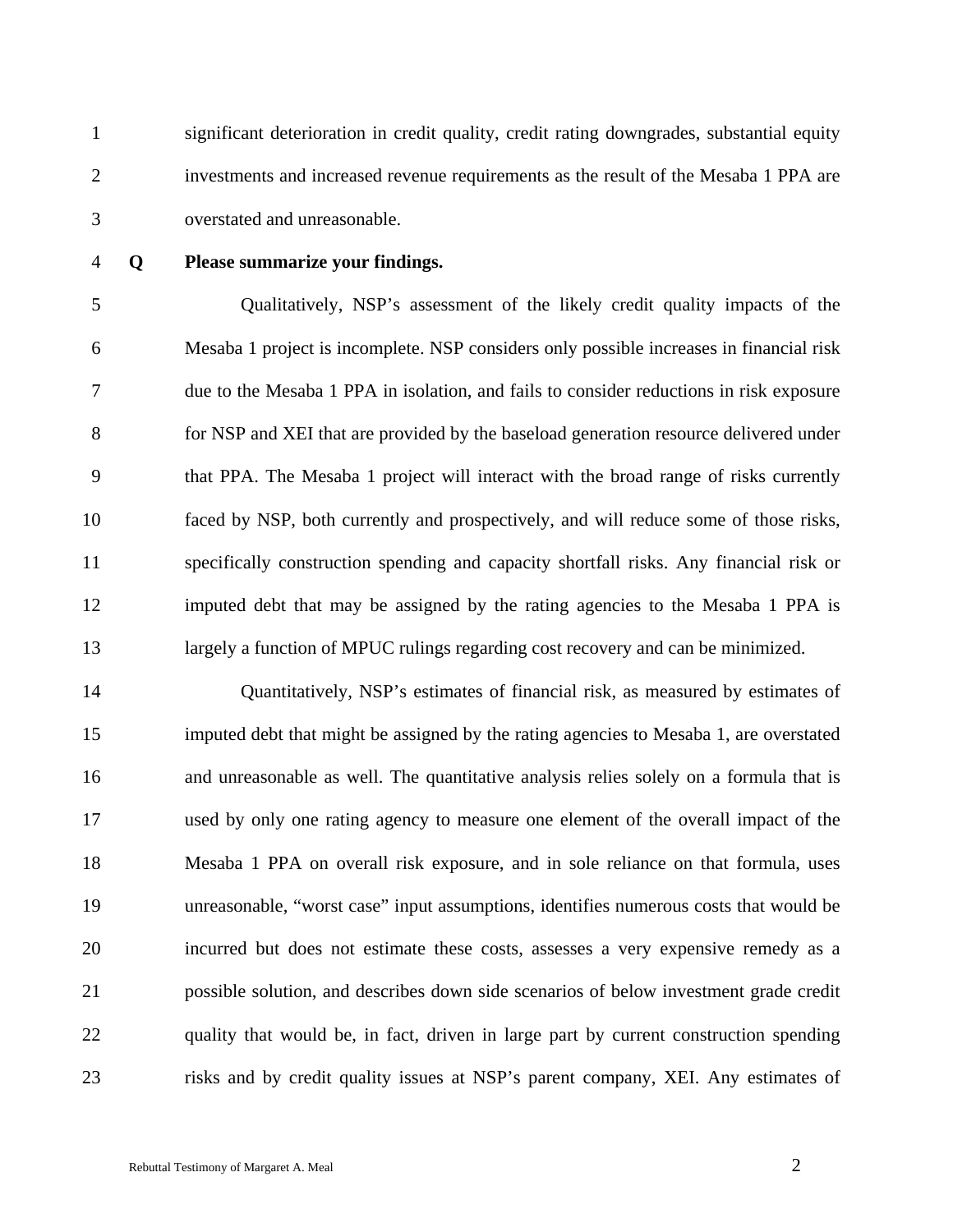| $\mathbf{1}$   |              | increased costs for NSP based on this quantitative analysis are similarly overstated and  |
|----------------|--------------|-------------------------------------------------------------------------------------------|
| $\overline{2}$ |              | unreasonable, including cost estimates of capital structure and equity ratio adjustments  |
| 3              |              | to remedy or offset predicted reductions in credit quality. Correcting some of the errors |
| 4              |              | in the quantitative analysis shows that using reasonable assumptions, imputed debt        |
| 5              |              | levels are not likely to result in financial measures significantly different from NSP's  |
| 6              |              | and XEI's recent results, such that significant credit rating downgrades appear to be     |
| $\tau$         |              | unlikely.                                                                                 |
| $8\,$          | Q            | Does your testimony address NSP's claims that the Mesaba 1 PPA might require              |
| 9              |              | financial consolidation or treatment as a capital lease, both under GAAP                  |
| 10             |              | accounting rules, and the resulting impact of such treatment on NSP's bond                |
| 11             |              | ratings and credit quality?                                                               |
| 12             | $\mathbf{A}$ | No. As described in the testimony of Excelsior's witness Michael J. Hamilton,             |
| 13             |              | to conclude that GAAP accounting rules will result in financial consolidation or          |
| 14             |              | treatment as a capital lease is both speculative and premature.                           |
| 15             | Q            | Please describe how your testimony is organized.                                          |
| 16             |              | Section 1 of my testimony shows that the rating agencies that rate NSP's and              |
| 17             |              | XEI's bonds identify numerous risks that put downward pressure on NSP's and XEI's         |
| 18             |              | bond ratings and credit quality, so that any assessment of the credit quality impact of   |
| 19             |              | the Mesaba 1 project needs to consider whether any of those risks are avoided or          |
| 20             |              | reduced, together with whether any risks may be increased. Section 1 is further divided   |
| 21             |              | into subsections as follows:                                                              |
| 22             |              | A. Risks for NSP as identified by the rating agencies                                     |
| 23             |              | B. Construction Spending Risks, and Impact of the Mesaba 1 PPA                            |
|                |              |                                                                                           |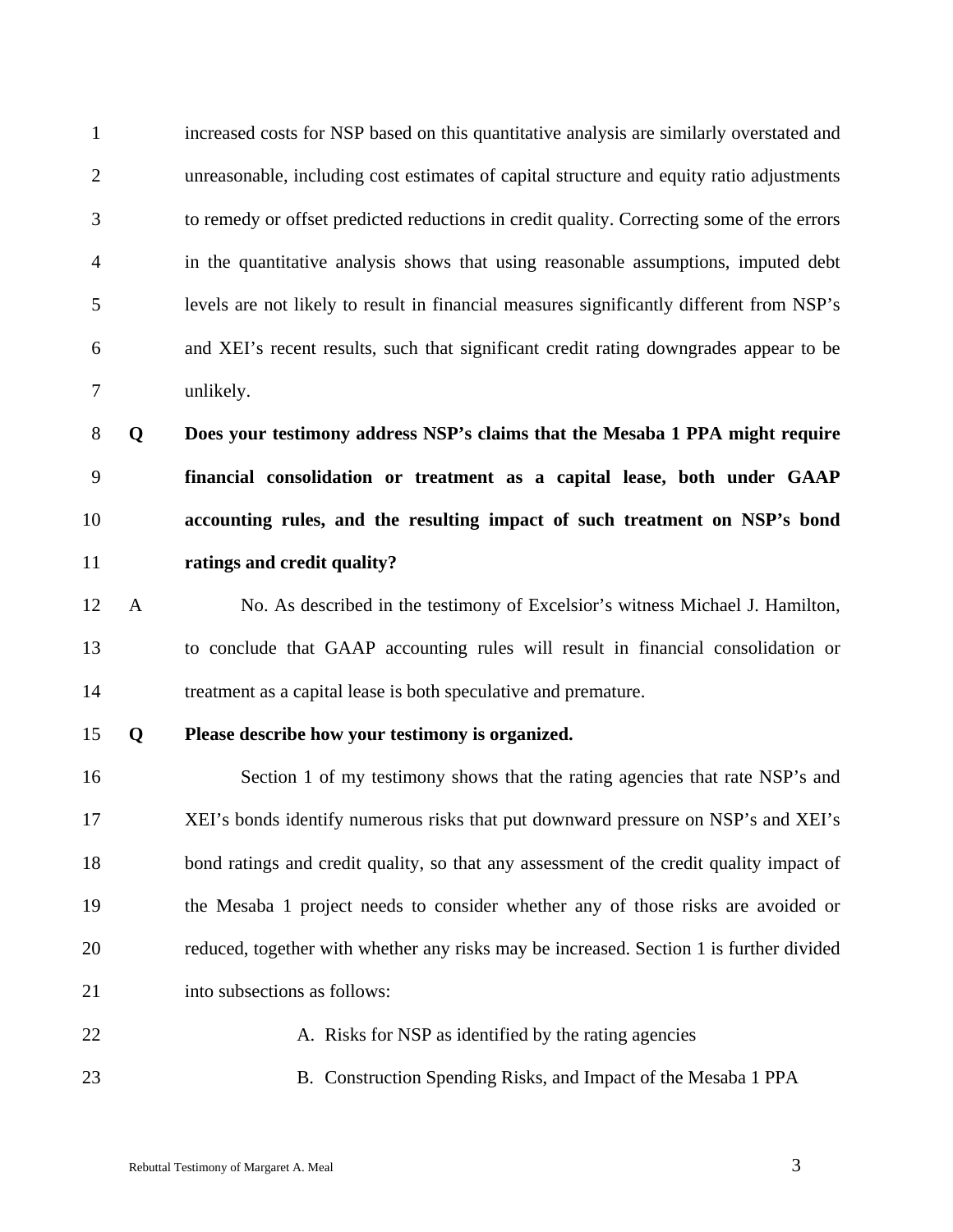| $\mathbf{1}$   |   | C. Regulatory Risks                                                                   |
|----------------|---|---------------------------------------------------------------------------------------|
| $\overline{2}$ |   | D. PPA Financial Risk and Likely Applicability to the Mesaba 1 PPA                    |
| 3              |   | E. Conclusions                                                                        |
| 4              |   | Section 2 addresses NSP's quantitative analysis and shows that Mr. Tyson's            |
| 5              |   | estimates of imputed debt and resulting impact on credit metrics and in turn bond     |
| 6              |   | ratings are unrealistic and overstated.                                               |
| 7              |   | Section 3 describes the problems with NSP's estimates of costs that would be          |
| 8              |   | incurred as the result of downgrades, possible remedies, and in particular, the dire  |
| 9              |   | circumstances predicted should any bond rating of NSP or XEI fall below investment    |
| 10             |   | grade.                                                                                |
| 11             |   | Section 4 provides a summary of my conclusions and my recommendations.                |
| 12             |   | Section 1.                                                                            |
| 13             |   | Qualitative assessment of NSP's primary risks, risk exposure and credit quality,      |
| 14             |   | and changes in risk exposure with the Mesaba 1 project                                |
| 15             | Q | Why is it important to identify and recognize all of the primary risks that impact    |
| 16             |   | NSP's credit quality in an assessment of the credit quality impacts of the Mesaba     |
| 17             |   | 1 PPA?                                                                                |
| 18             | A | Identifying and recognizing these risks is important because to the extent that       |
| 19             |   | the Mesaba 1 project reduces any of NSP's existing risks, those reductions need to be |
| 20             |   | included the assessment.                                                              |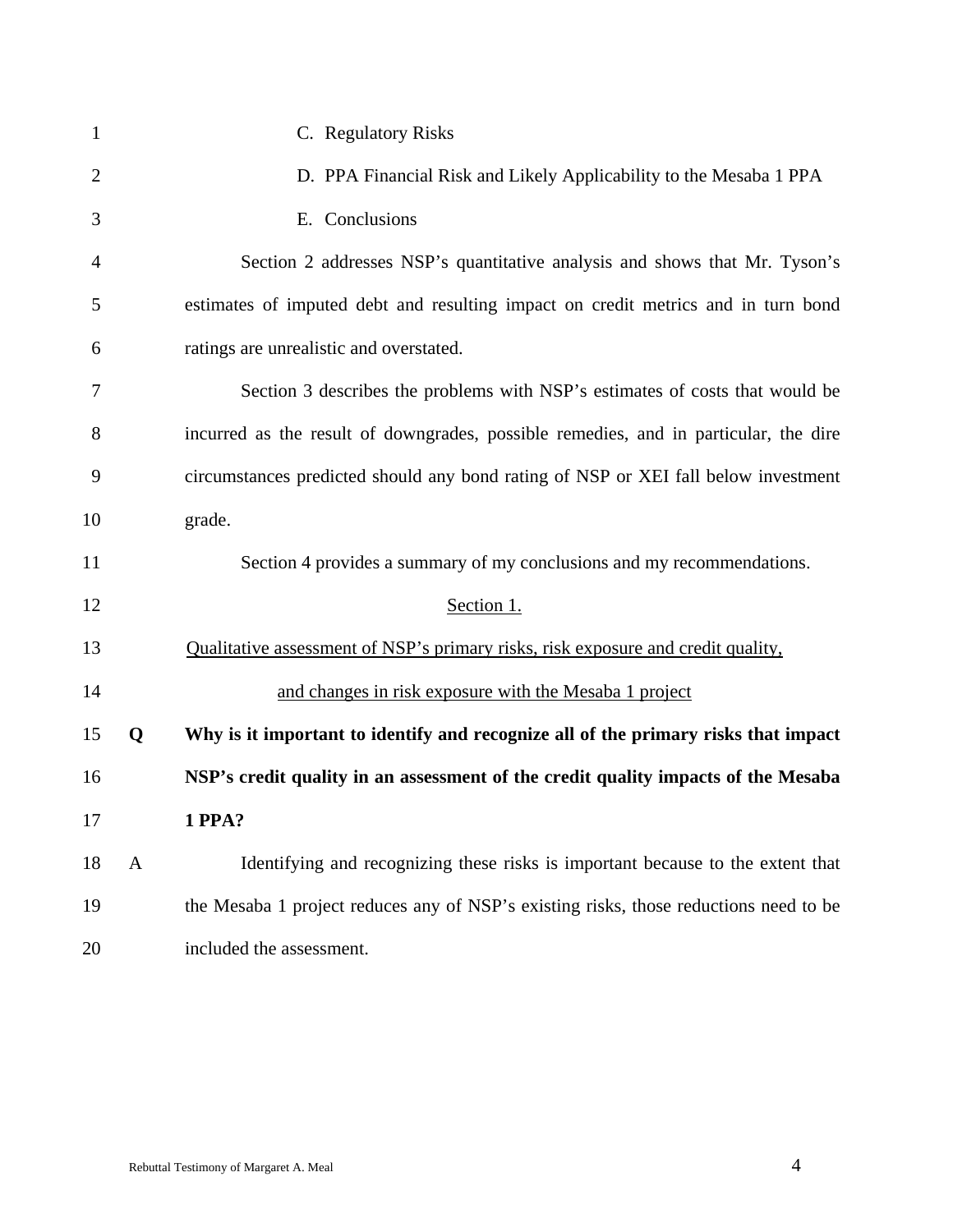# 1 **Q How can the potential for risk reductions be included in an evaluation of the**  2 **impact of the Mesaba 1 project on NSP's credit quality?**

3 A The potential for risk reductions can be included by considering not only any 4 financial risk that might be assigned to the Mesaba 1 PPA, but by also including risk 5 reductions that result from the base load generating capacity that is provided. The two 6 pieces go together: when NSP executes the Mesaba 1 PPA, it also gets a commitment 7 to deliver power. Such an assessment needs to incorporate both qualitative and 8 quantitative factors where appropriate.

- 9 A. Risks for NSP as identified by the rating agencies
- 

### 10 **Q Which rating agencies rate NSP and XEI bonds?**

11 A Three nationally-recognized rating agencies rate NSP's and XEI's bonds: 12 Standard and Poor's (S&P), Moody's Investors Service (Moody's), and Fitch Ratings 13 (Fitch). Each of these rating agencies also publishes reports that summarize qualitative 14 and quantitative factors that are used to develop the bond ratings that are assigned.

# 15 **Q Is it important to consider bond ratings as published by all three rating agencies**

16 **in this proceeding?** 

17 A Yes. First, a bond rating is useful as an indicator of a utility's credit quality, 18 because it provides a rating agency's assessment of risks taken by bond holders. Bond 19 ratings, and more generally the rating agencies' assessments of risk exposure and credit 20 quality, are based on subjective and qualitative elements, as well as objective and 21 quantitative elements. The rating agencies use different methodologies and assign 22 different weights to various factors that determine ratings. In some cases (and in the 23 case of both NSP and XEI), resulting bond ratings from the three rating agencies are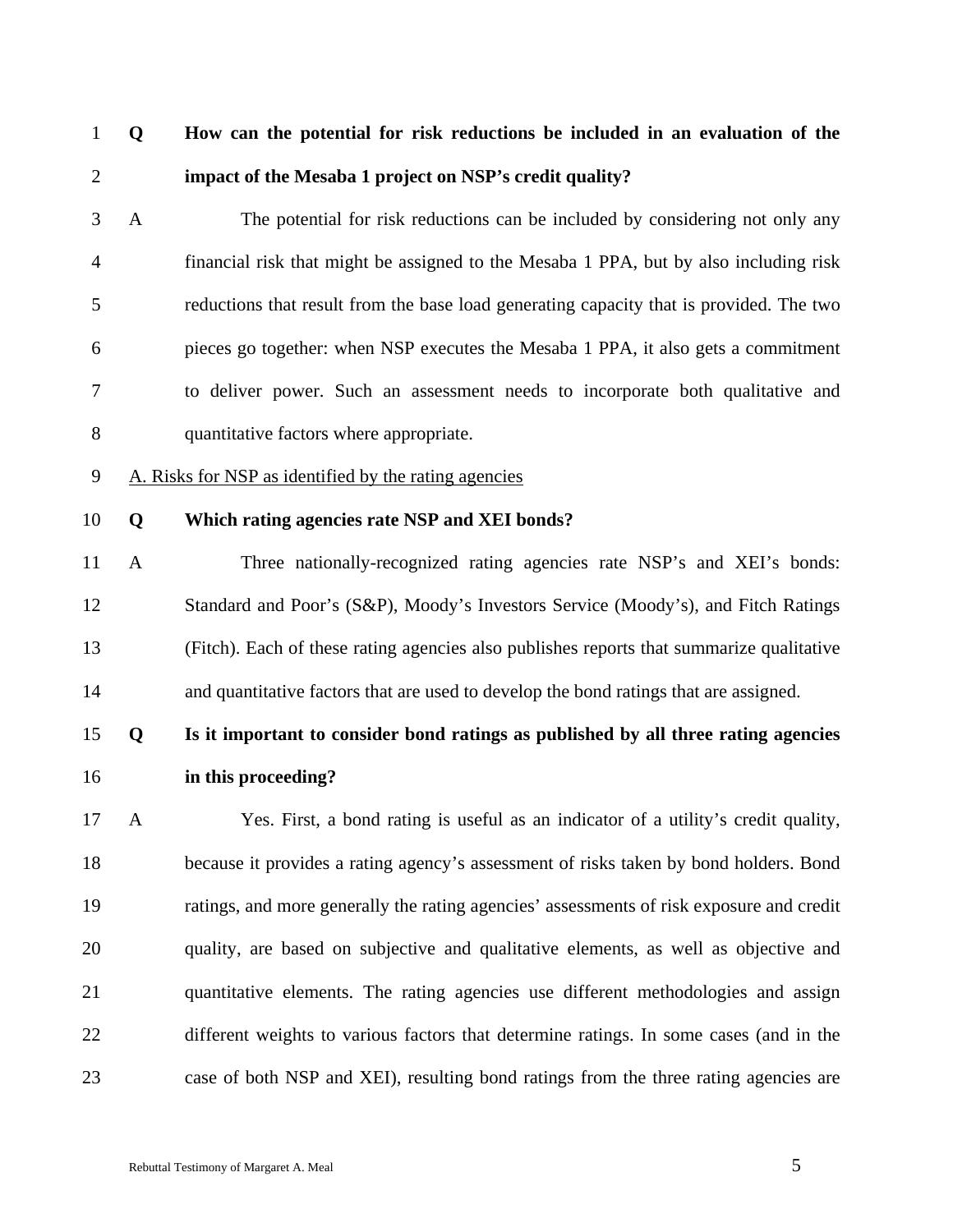1 different. Second, bond ratings and reports from all three agencies are recognized and 2 used by the financial markets as indicators of risk and credit quality. Third, market 3 prices of bonds with the same rating and maturity can vary, indicating that the broad 4 market's perception of risk and credit quality can vary from a rating agency's 5 assessment. As a result, no single rating can be considered as the definitive indicator or 6 measure of the risk profile and credit quality of a company.

### 7 **Q What are NSP's and XEI's current bond ratings?**

8 A NSP's and XEI's current bond ratings are shown in the table below and 9 graphically in Exhibit MAM-2. Notably, with the single exception of S&P's rating on 10 NSP's senior unsecured debt, NSP's bond ratings are at least 4 notches above non-11 investment grade (BB+) levels. All of NSP and XEI's bond ratings are assigned 12 "stable" outlooks, meaning that the rating agencies do not foresee changing any of 13 these ratings in the near to mid term. For example,  $S\&P$ 's "outlook" time frame is two 14 years.<sup>1</sup>

### 15 Current Bond Ratings and Outlook, NSP and XEI

|                             |              | $S\&P$         |              | Moody's<br>$(S\&P$ equiv.) |        | Fitch          |
|-----------------------------|--------------|----------------|--------------|----------------------------|--------|----------------|
|                             | <b>B</b> ond | <b>Notches</b> | <b>B</b> ond | <b>Notches</b>             | Bond   | <b>Notches</b> |
|                             | Rating       | over $BB+$     | Rating       | over $BB+$                 | Rating | over $BB+$     |
| NSP Senior secured          | A-           |                | A            |                            | $A+$   | 6              |
| <b>NSP Senior unsecured</b> | <b>BBB-</b>  |                | A-           |                            | A      |                |
| <b>XEI Senior unsecured</b> | <b>BBB-</b>  |                | $BBB+$       |                            | $BBB+$ |                |
| Outlook (NSP and XEI)       |              | Stable         |              | <b>Stable</b>              |        | Stable         |

16

<sup>&</sup>lt;sup>1</sup> Standard and Poor's, "Corporate Ratings Criteria 2006," p. 14, available on S&P's website.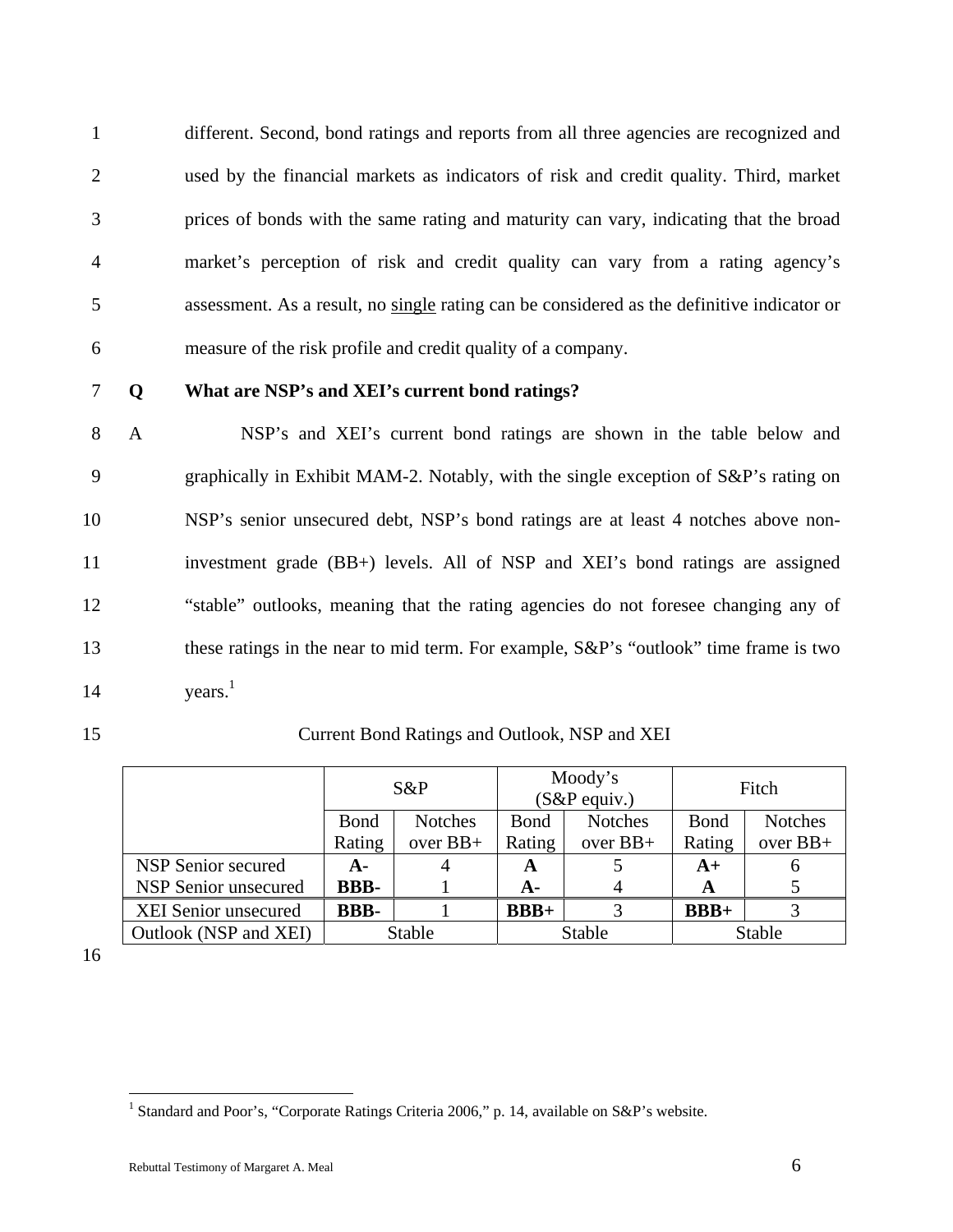1 **Q Can you explain why S&P's BBB- rating for NSP's senior unsecured bonds is so**  2 **different from NSP's other bond ratings, including S&P's senior secured bond**  3 **rating?** 

4 A Not precisely. However, in its April 2006 report on NSP, S&P clarifies that (i) 5 "The ratings on Northern States Power Co. (NSP-Minnesota) are based on the 6 consolidated credit profile of Xcel Energy  $Inc, "2"$  indicating that S&P's senior 7 unsecured bond rating for NSP is directly linked to S&P's credit rating for XEI on a 8 consolidated basis. In contrast,  $S\&P$ 's senior secured bond rating for NSP is tied more 9 closely to the credit strength of NSP itself, as S&P puts NSP's senior secured rating 10 three notches higher than NSP's senior unsecured rating, based on the amount of 11 collateral at NSP itself that secures that debt.<sup>3</sup>

# 12 **Q Do Fitch and Moody's base NSP's bond ratings on the bond ratings or credit**  13 **quality of XEI?**

14 A Not directly. Based on my review of the rating agencies' reports as described 15 further below, only S&P describes a direct linkage between NSP and XEI's bond 16 ratings and highlights the debt burden of XEI as a significant risk factor for NSP.

17 **Q What are the primary factors considered by these three rating agencies in**  18 **assigning utility bond ratings and assessing utility credit quality?** 

19 A Broadly, bond ratings are determined based on a rating agency's assessment of 20 numerous qualitative and quantitative factors, based on a review of the company, its 21 market, management and financial structure, identification of demand, supply, 22 construction, operating, commodity price, environmental, regulatory and other risks,

<sup>&</sup>lt;sup>2</sup> Standard and Poor's, Northern States Power Co., April 20, 2006.<br><sup>3</sup> Standard and Poor's, Northern States Power Co., April 20, 2006.

<sup>&</sup>lt;sup>3</sup> Standard and Poor's, Northern States Power Co., April 20, 2006.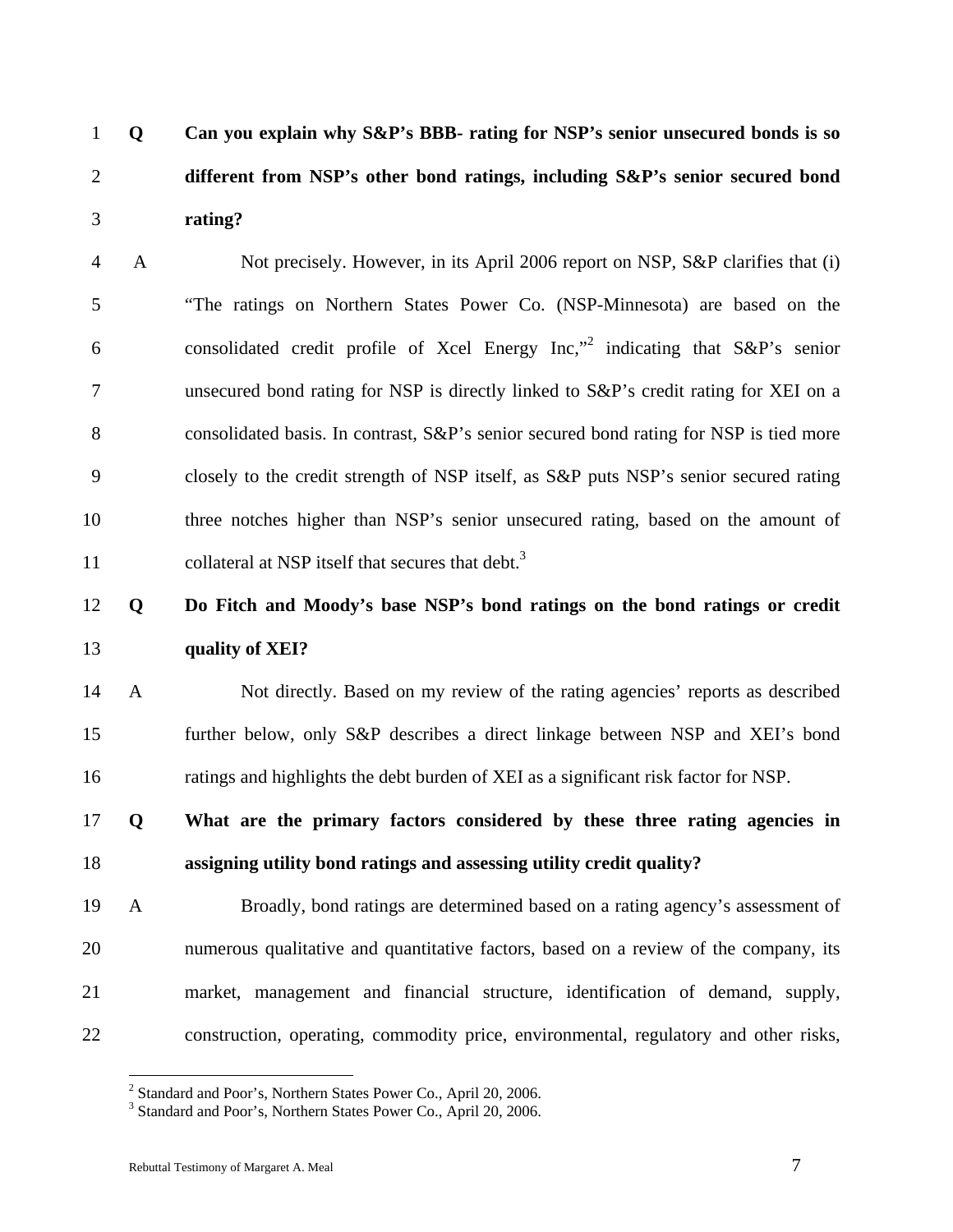1 and identification of risk mitigation measures, credit support and other positive factors 2 that may offset these risks. The overall rating is based on qualitative factors combined 3 with quantitative analysis that measures various financial ratios to allow for 4 comparisons across companies.

# 5 **Q In recent rating agency reports, what specific major credit quality concerns have**

## 6 **the rating agencies identified for NSP?**

7 A Based on my review of recent reports published by the rating agencies, all three 8 rating agencies identify several risks faced by NSP; some are faced by utilities 9 generally, some are specific to NSP or heightened for NSP due to its particular 10 circumstances. Notably, all three rating agencies identify different sets of risks for 11 NSP. The range of risks identified in the agencies' recent reports is summarized in 12 Exhibit MAM-3. Common in the text of all three reports are two significant risks for 13 NSP:

### 14 • Large construction spending requirements

- 
- 15 Adverse regulatory rulings regarding cost recovery

16 Rating agency summaries of specific factors that could lead to a down grade 17 and any identification of primary credit weaknesses also provide a useful summary of 18 some of the rating agencies' major concerns; these are summarized for NSP in the table 19 below.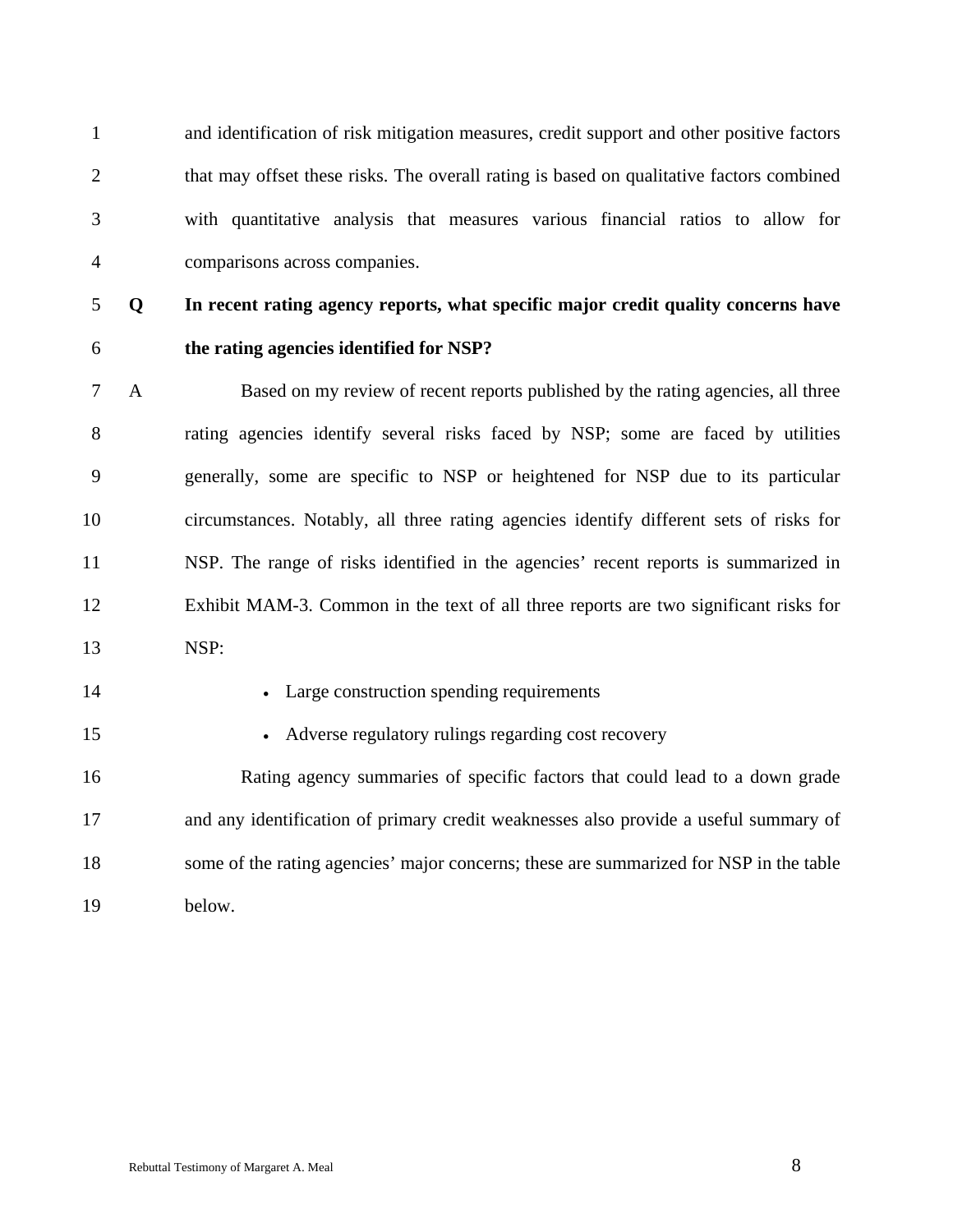1 Factors most likely to result in downgrade and major weaknesses identified 2 in recent rating agency reports -- NSP

|                                                                                                                       | In recent rating agency reports -- inst                                                                                      |                                                                                                                 |
|-----------------------------------------------------------------------------------------------------------------------|------------------------------------------------------------------------------------------------------------------------------|-----------------------------------------------------------------------------------------------------------------|
| $S\&P$                                                                                                                | Moody's                                                                                                                      | Fitch                                                                                                           |
| adverse or less supportive<br>regulatory rulings<br>Xcel consolidated debt<br>burden (identified as sole<br>weakness) | adverse or less supportive<br>regulatory rulings<br>higher capital spending<br>increased debt leverage<br>operating problems | adverse or less supportive<br>regulatory rulings<br>cost overruns on<br>construction<br>increased debt leverage |

3

4 Additionally, S&P specifically identifies high levels of debt leverage of the 5 consolidated XEI as a credit concern, stating that the only NSP rating factor weakness is that "parent company's debt increases utilities' debt service burden."4 6 7 **Q Why would high levels of debt at NSP's parent company impact the NSP rating?**  8 A To the extent that a rating agency bases its bond ratings for a utility on the

9 consolidated credit profile of its parent company, as S&P does for NSP, any credit 10 issues for the parent that are separate from the utility would put downward pressure on 11 the utility's bond ratings. In this case, S&P has identified XEI's high level of debt as 12 one of these credit issues, has identified it as a concern, and therefore it is a 13 contributing factor in S&P's bond ratings for NSP.

14 **Q Given that debt levels at XEI are a contributing factor in S&P's bond ratings for**  15 **NSP, how can their impact be isolated or subtracted out from an assessment of**  16 **NSP's credit quality?** 

17 A Isolating or subtracting out the impact of specific credit issues on bond ratings 18 and credit quality is difficult and would require both quantitative and qualitative 19 adjustments. In this case, however, given the clear disparity between S&P's senior 20 unsecured bond rating and all of NSP's other bond ratings, and S&P's specific

<sup>4</sup> Standard and Poor's, Northern States Power Co., April 20, 2006.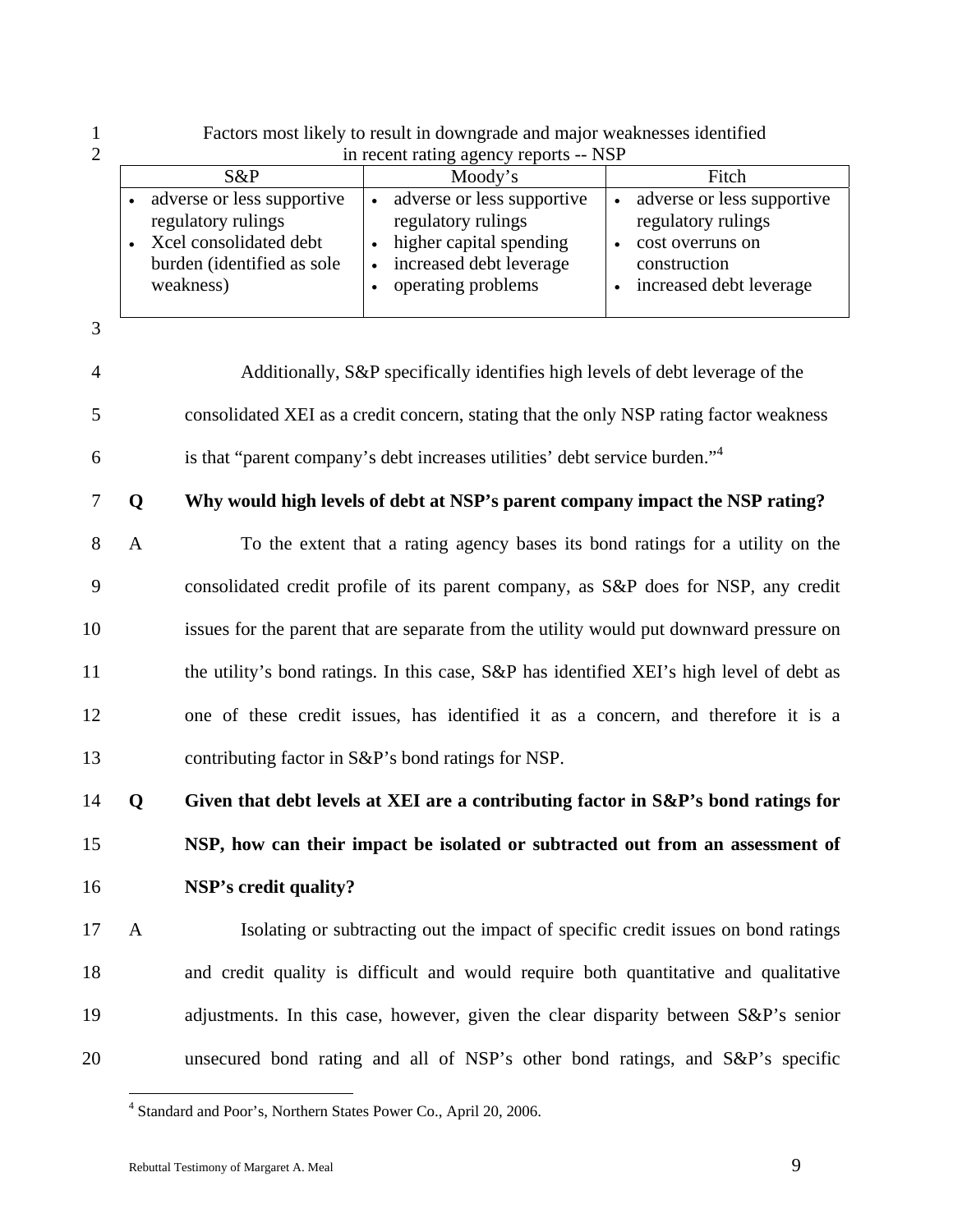| $\mathbf{1}$         |              |          | identification of XEI debt levels as a contributing factor in that rating, to assess NSP's                                                                                                                                                                      |
|----------------------|--------------|----------|-----------------------------------------------------------------------------------------------------------------------------------------------------------------------------------------------------------------------------------------------------------------|
| $\mathbf{2}$         |              |          | credit quality absent the impact of debt levels at XEI, I would assign less weight to                                                                                                                                                                           |
| 3                    |              |          | S&P's senior unsecured bond ratings and would put more weight on NSP's other bond                                                                                                                                                                               |
| $\overline{4}$       |              |          | ratings. In fact, it appears that the market itself assigns less weight to S&P's bond                                                                                                                                                                           |
| 5                    |              |          | ratings for NSP. For example, in Mr. Tyson's direct testimony in NSP's recent rate                                                                                                                                                                              |
| 6                    |              |          | case, he stated that he believes "the pricing of the Company's recent debt issuance is                                                                                                                                                                          |
| $\tau$               |              |          | more in line with the Moody's ratings." <sup>5</sup>                                                                                                                                                                                                            |
| 8                    |              |          | B. Construction spending risks, and impact of the Mesaba 1 PPA                                                                                                                                                                                                  |
| 9                    | Q            |          | Please elaborate on the rating agencies' concerns regarding NSP's current capital                                                                                                                                                                               |
| 10                   |              |          | spending requirements.                                                                                                                                                                                                                                          |
| 11                   | $\mathbf{A}$ |          | All three rating agencies identify NSP's and XEI's needs for construction                                                                                                                                                                                       |
| 12                   |              |          | spending as a significant risk. NSP's and XEI's planned construction programs clearly                                                                                                                                                                           |
| 13                   |              |          | put downward pressure on NSP's ratings and upward pressure on NSP's cost of capital.                                                                                                                                                                            |
| 14                   |              |          | Examples of rating agency comments on NSP's and XEI's construction plans                                                                                                                                                                                        |
| 15                   |              | include: |                                                                                                                                                                                                                                                                 |
| 16<br>17<br>18<br>19 |              | $S\&P$ : | "Xcel, like other utilities in the region, must increase spending for new<br>plant construction and environmental upgrades to meet increased<br>electricity demand and increasingly stringent air quality requirements." <sup>6</sup>                           |
| 20<br>21<br>22<br>23 |              | Moody's: | Under 'Credit Challenges:' "Over the next several years, Xcel's capital<br>expenditures will be substantial" and "large and increasing capital<br>expenditure programs at the utilities over the next several years will<br>limit free cash flow." <sup>7</sup> |
| 24<br>25<br>26       |              | Fitch:   | "The new rating also takes into consider [sic] potential credit concerns<br>for XEL's increased level of utility capital expenditures over the next                                                                                                             |

<sup>&</sup>lt;sup>5</sup> Direct Testimony of George E. Tyson II, Docket No. E002/GR-05-1428, November 2, 2005.<br><sup>6</sup> Standard and Poor's, Northern States Power Co., April 20, 2006.<br><sup>7</sup> Moody's Investors Service, Analysis, Xcel Energy Inc., June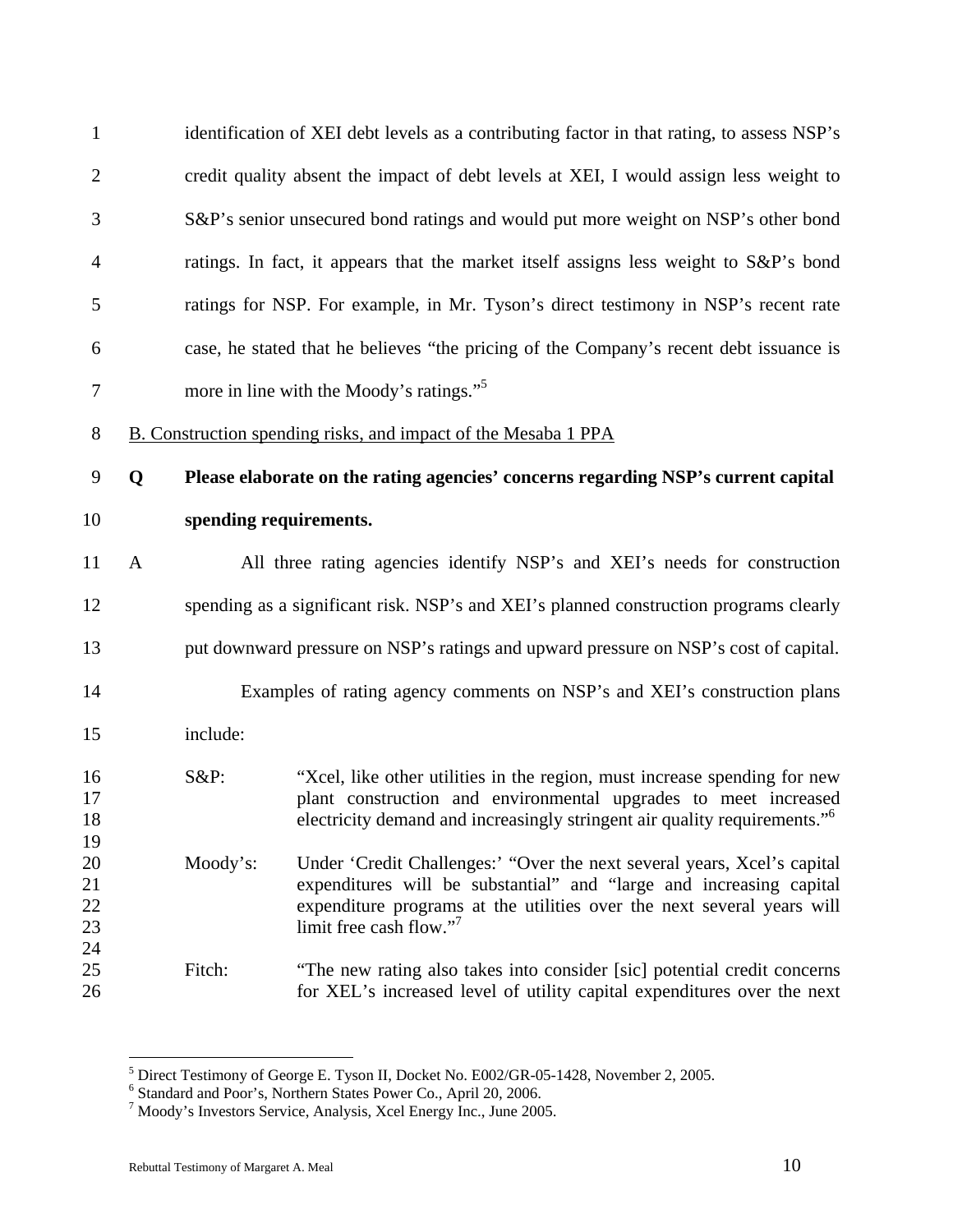| $\mathbf{1}$<br>$\overline{2}$ |              | several years, with attendant risks of cost overruns or difficulties in<br>getting timely regulatory orders." <sup>8</sup> |
|--------------------------------|--------------|----------------------------------------------------------------------------------------------------------------------------|
| 3                              |              | "Primary rating concerns are an unfavorable outcome in NSPM's                                                              |
| $\overline{4}$<br>5            |              | upcoming electric base rate case filing or cost overruns of the MERP<br>project."                                          |
| 6                              |              | "Rating concerns relate to the risks of unfavorable rate decisions and                                                     |
| $\boldsymbol{7}$<br>$8\,$      |              | cost overruns on specific projects." <sup>10</sup>                                                                         |
| 9                              | Q            | What other evidence do you have regarding NSP's capital spending plans?                                                    |
| 10                             | $\mathbf{A}$ | Both NSP and XEI's planned capital spending programs are large. As noted by                                                |
| 11                             |              | Fitch in 2005, XEI "estimates that it will spend 6.9 billion on utility assets [2005]                                      |
| 12                             |              | through 2009." <sup>11</sup> This amount covers core capital spending, the Minnesota Emissions                             |
| 13                             |              | Reduction Project (MERP) and Public Service Company of Colorado's (PSCo's)                                                 |
| 14                             |              | Comanche 3 project, and planned spending on these programs alone over just five                                            |
| 15                             |              | years amounts to nearly 50% of \$14.1 billion in net property, plant and equipment                                         |
| 16                             |              | assets held by XEI at the end of 2004. <sup>12</sup>                                                                       |
| 17                             |              | Roughly \$3.3 billion of this spending (nearly 50% of the total) is planned for                                            |
| 18                             |              | NSP, and will push NSP's capital programs well above historical levels. As shown in                                        |
| 19                             |              | the chart below (with details included in Exhibit MAM-4), NSP's capital spending                                           |
| 20                             |              | from 2005-2009 will be, on average, 54% higher than it was from 2000-2004.                                                 |

e<br>
Fitch Ratings, Fitch Ratings Upgrades Xcel Energy to BBB+, Outlook Stable, August 9, 2005.<br>
<sup>9</sup> Fitch Ratings, Fitch Ratings Upgrades Xcel Energy to BBB+, Outlook Stable, August 9, 2005.

<sup>&</sup>lt;sup>10</sup> Fitch Ratings, Xcel Energy Inc., September 8, 2005.

<sup>&</sup>lt;sup>11</sup> Fitch Ratings, Xcel Energy Inc., September 8, 2005. (emphasis added)

 $12$  Xcel Energy Inc. 10k 2005.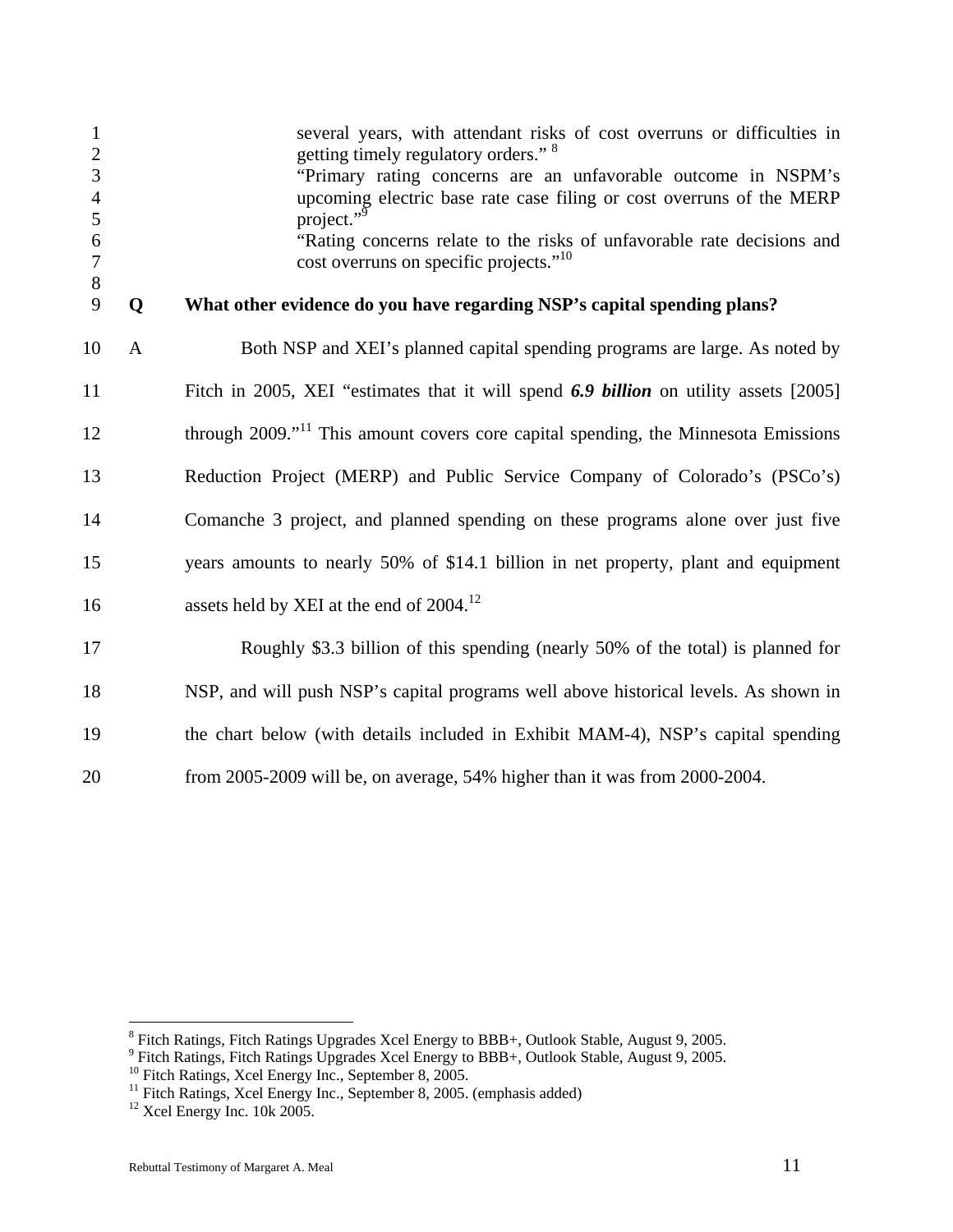

2 These are large increases in capital spending, and as described further below, 3 these estimates do not include projects that have subsequently been added to the plan. 4 Note that this spending plan includes core capital spending and MERP expenditures 5 only, and does not include any new construction programs to provide additional base 6 load generating capacity to serve NSP's customers. Absent the Mesaba 1 PPA and the 7 base load generating capacity it provides, NSP's spending plans would be increased 8 even further, putting even greater pressure on NSP's credit quality, bond ratings and 9 cost of capital.

1

### 10 **Q How does NSP intend to fund its existing capital spending requirements?**

11 A For the most part, NSP intends to fund its spending programs with internally 12 generated funds. XEI's 2005 10k states, "Xcel Energy generally expects to fund its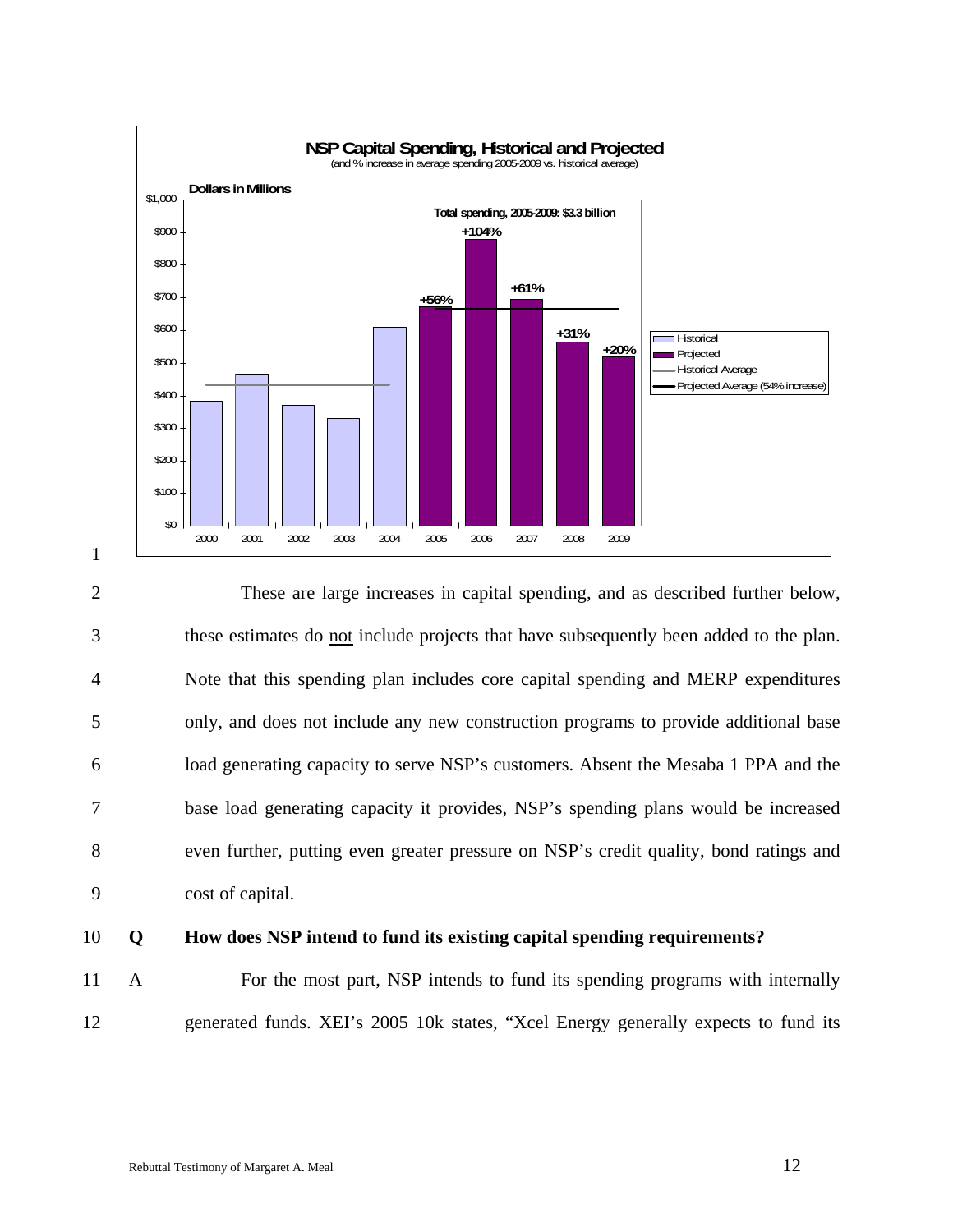1 operations and capital investments through internally generated funds.<sup> $13$ </sup> In a 2 November 2005 presentation to investors on its financial plan, XEI concluded that its 3 "capital expenditure program can be financed with only DRIP [dividend reinvestment program] and modest debt offerings."<sup>14</sup> 4 To the extent this is achievable, NSP avoids the 5 risk and need to access the capital markets to fund this spending.

6 **Q Are internally generated funds likely to be sufficient to fund NSP's existing** 

# 7 **capital spending requirements?**

8 A Possibly, but there is essentially no cushion to fund any additional capital 9 spending, and recent additions to the capital spending plan would likely require outside 10 funding sources. This conclusion is based on XEI information included in several slide 11 presentations to investors in 2005 and 2006, with relevant slides excerpted in Exhibit 12 MAM-5. As shown in that Exhibit, in November 2005, XEI presented a financing plan 13 only just sufficient to cover \$5.7 billion in capital spending over four years (2006- 14 2009) without significant new financing. That plan showed a net issuance of XEI 15 consolidated debt of \$400 million over the period. However, that plan covers only 16 "base level" capital expenditures, MERP and Comanche 3. More recently (as of 17 September 2006), XEI has added to that "investment pipeline," forecasting significant 18 additional capital expenditures, including:

- 
- 19 \$700 million, CapX 2020, 2009-2012
- 
- 20 \$ 4 million, Colorado IGCC, 2007-2009, with additional amounts thereafter
- 

 $\overline{a}$ 

21 • \$30 million, Mercury, 2007-2011, with additional amounts thereafter

<sup>13</sup> Xcel Energy Inc. 2005 10k, p. 81.

<sup>&</sup>lt;sup>14</sup> Xcel Energy, Inc. slide presentation, Executing the Financial Plan, New York Investor Meetings, November 29, 2005.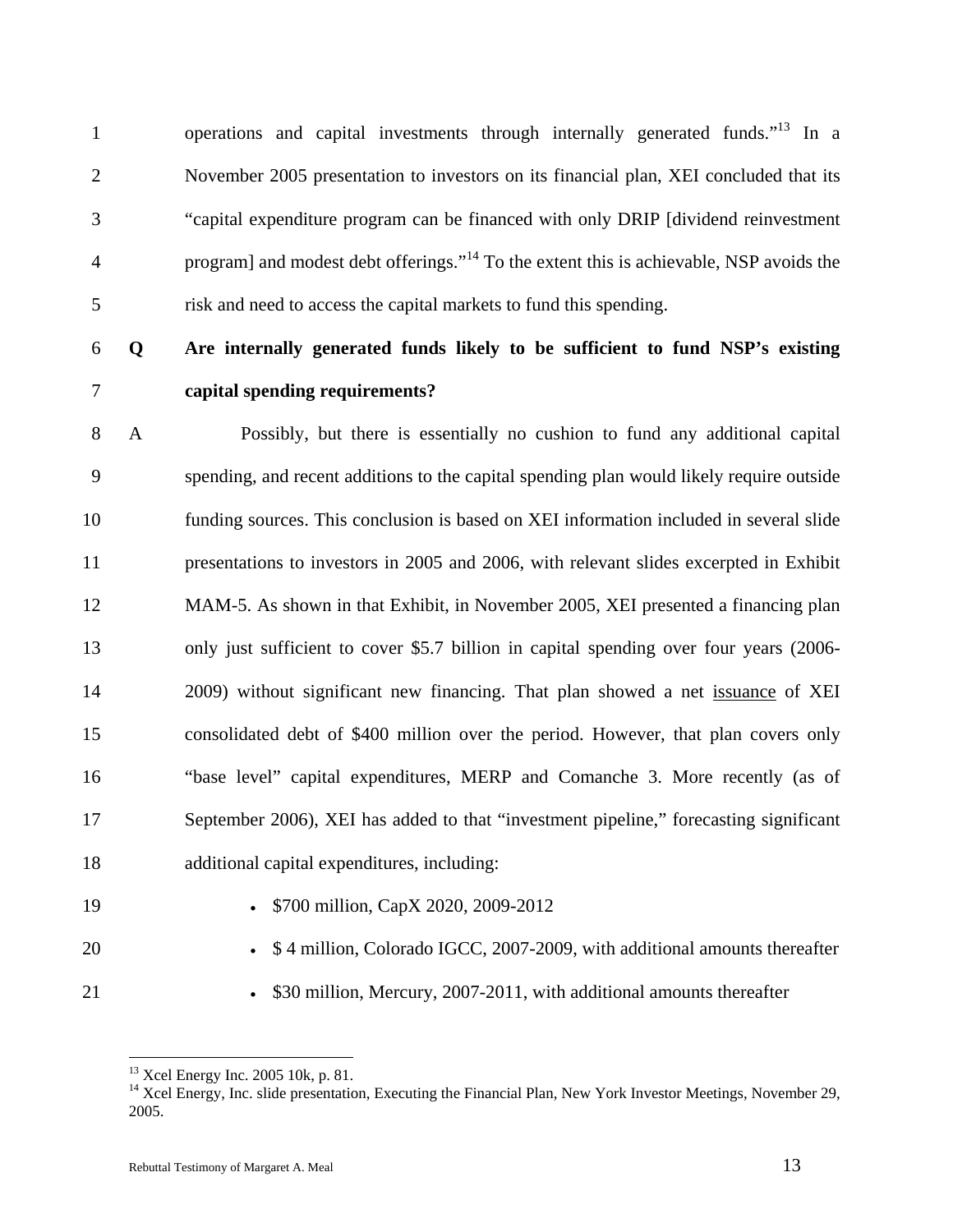| $\mathbf{1}$                           |          | \$60 million, CAIR, 2007-2008, with additional amounts thereafter                                                                                                                                                                                                                                                                                                                                                                          |
|----------------------------------------|----------|--------------------------------------------------------------------------------------------------------------------------------------------------------------------------------------------------------------------------------------------------------------------------------------------------------------------------------------------------------------------------------------------------------------------------------------------|
| $\overline{2}$                         |          | \$1 billion, Monticello/Prairie Island, 2006-2015                                                                                                                                                                                                                                                                                                                                                                                          |
| 3                                      |          | Unspecified amounts, New Generation, Gas Storage, Environmental                                                                                                                                                                                                                                                                                                                                                                            |
| $\overline{4}$                         |          | Improvements, and CapX 2020.                                                                                                                                                                                                                                                                                                                                                                                                               |
| 5                                      |          | In total, these additions add $$1.8$ billion <sup>15</sup> plus additional unspecified amounts                                                                                                                                                                                                                                                                                                                                             |
| 6                                      |          | to XEI's already large spending plan, including new expenditures planned for 2005-                                                                                                                                                                                                                                                                                                                                                         |
| 7                                      |          | 2009, with no additional source of internally generated funds for support. Note that                                                                                                                                                                                                                                                                                                                                                       |
| 8                                      |          | none of the quantified amounts includes spending for a new base load generating                                                                                                                                                                                                                                                                                                                                                            |
| 9                                      |          | resource to serve NSP's customers.                                                                                                                                                                                                                                                                                                                                                                                                         |
| 10                                     |          | Notably, the rating agencies have concluded that internally generated funds will                                                                                                                                                                                                                                                                                                                                                           |
| 11                                     |          | likely not be sufficient to cover these expenditures, even based on 2005 projections of                                                                                                                                                                                                                                                                                                                                                    |
| 12                                     |          | capital spending. For example:                                                                                                                                                                                                                                                                                                                                                                                                             |
| 13<br>14<br>15<br>16<br>17<br>18<br>19 | $S\&P:$  | "On a consolidated basis [for Xcel and its subsidiaries], internally<br>generated funds should cover around 85% of projected capital spending<br>of \$1.6 billion annually plus dividends through 2007. Increased cash<br>flow resulting from the anticipated rate increases and declining spending<br>in the later years should permit the consolidated company to internally<br>fund 90% to 100% of capital requirements." <sup>16</sup> |
| 20<br>21<br>22<br>23<br>24             | Moody's: | "Given the sizeable levels of Xcel's capital expenditures program, it is<br>anticipated that in addition to internally generated cash, proceeds from<br>remaining asset sales and NRG related tax benefits, Xcel will require<br>external financing to complete these projects" 17                                                                                                                                                         |

<sup>&</sup>lt;sup>15</sup> These projects are shown in Exhibit MAM-5, page 4, as provided in an XEI slide presentation to investors in September 2006. Comparable commitments were confirmed in NSP's Non-Public response to Excelsior's Information Request 52.

<sup>&</sup>lt;sup>16</sup> Standard and Poor's, Northern States Power Co., April 20, 2006.<br><sup>17</sup> Moody's Investors Service, Analysis, Xcel Energy Inc., June 2005, emphasis added.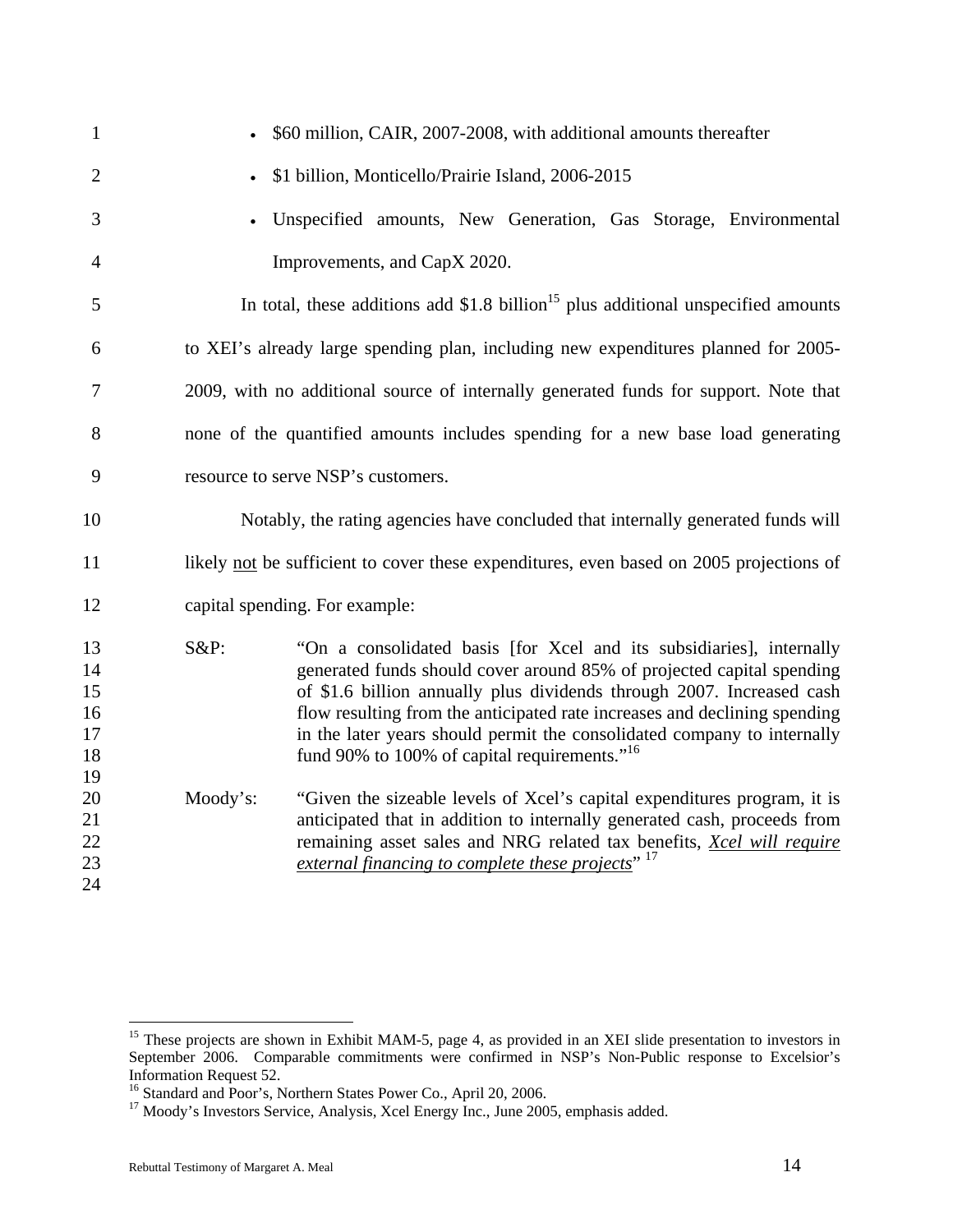1 **Q What do you conclude regarding NSP's risk exposure regarding its capital**  2 **spending plans and requirements?** 

3 A NSP's and XEI's current spending plans, which exclude any expenditures for 4 new base load generating capacity to serve NSP, are large, higher than historical levels, 5 and at the limit of what can be funded through internally generated cash. This creates a 6 large risk exposure that is recognized by the rating agencies and puts downward 7 pressure on NSP's bond ratings and cost of capital. Additional construction spending 8 will increase this pressure and result in a reduction in credit quality. Rating agencies 9 have recognized increasing construction spending risks as a credit issue for utilities 10 generally. For example, in January 2006, Fitch highlighted "higher capital spending 11 and other risks associated with new base-load construction cycle" and that "higher 12 capital spending will result in increased external funding needs" as key credit drivers 13 for utilities industry-wide over the next five years.<sup>18</sup>

# 14 **Q In your view, could NSP make the investment required to support capital**  15 **spending that would be required between now and 2011 to complete construction**  16 **of a base load plant by 2011?**

17 A As shown above, the capital spending required to complete construction of a 18 base load plant by 2011 would add to NSP's and XEI's already full investment pipeline 19 between now and 2011, and would likely require issuances of new debt and/or equity 20 contributions from XEI. None of NSP's current plans includes spending for a base load 21 plant to serve NSP's customers. As a result, if NSP were to make the investment

<sup>&</sup>lt;sup>18</sup> Fitch Ratings, "U.S. Power and Gas 2006, Outlook for Key Credits," January 11, 2006, p. 2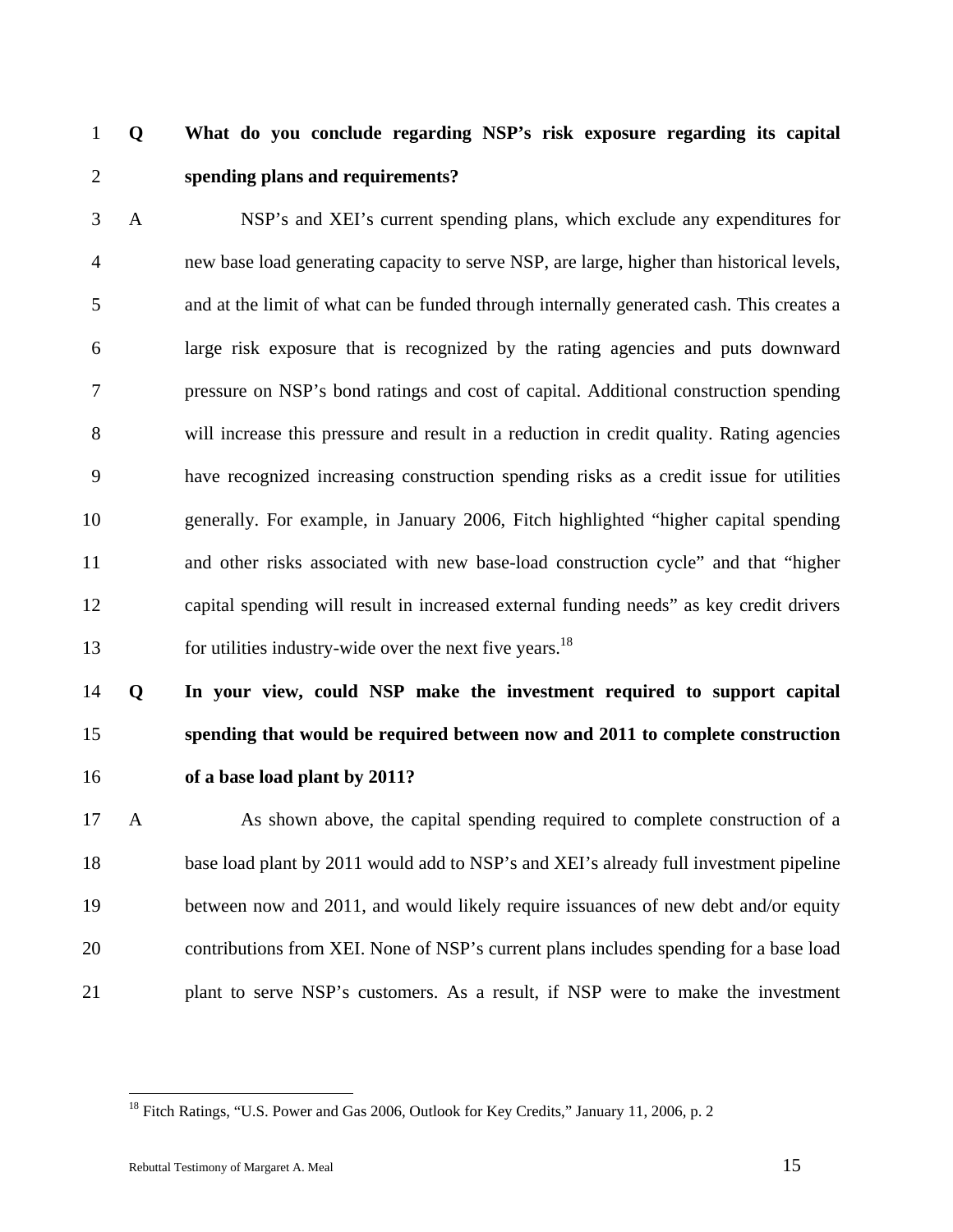1 required for a new base load plant to be completed by 2011, issuance of new debt 2 and/or equity contributions from XEI would be required. 3 **Q** W**ould NSP's credit quality suffer as a result?**  4 The additional capital spending requirement would likely have a negative 5 impact on NSP's credit quality. As described further below, to offset the negative 6 impact, NSP could, and would likely, request up-front regulatory approvals in advance 7 of this spending in an effort to reduce risks for NSP's bond holders and maintain NSP's 8 bond ratings. 9 **Q What will happen to NSP's construction spending risk, or any other risks, if the**  10 **Mesaba 1 PPA is not approved and the project does not go forward?**  11 A That depends on what NSP would substitute for the base load generating 12 capacity that is provided by the Mesaba 1 PPA. Without the Mesaba 1 PPA (or any 13 other PPA delivering base load generating capacity), NSP's options are to either (i) 14 build a base load generating resource itself, or (ii) do nothing to substitute for the base 15 load generating resource that is provided by the Mesaba 1 project. Both of these 16 options have risks. 17 **Q What are NSP's risks if it builds base load capacity as a substitute for the Mesaba**  18 **1 base load resource?** 

19 A As described above, building capacity increases capital spending requirements, 20 and NSP/XEI's current spending plans in the construction time frame for Mesaba 1 are 21 large, significantly higher than NSP/XEI have undertaken in recent years, and at or 22 above levels supportable with internally generated funding sources. Undertaking 23 construction of a base load resource in this time frame (i) would require accessing the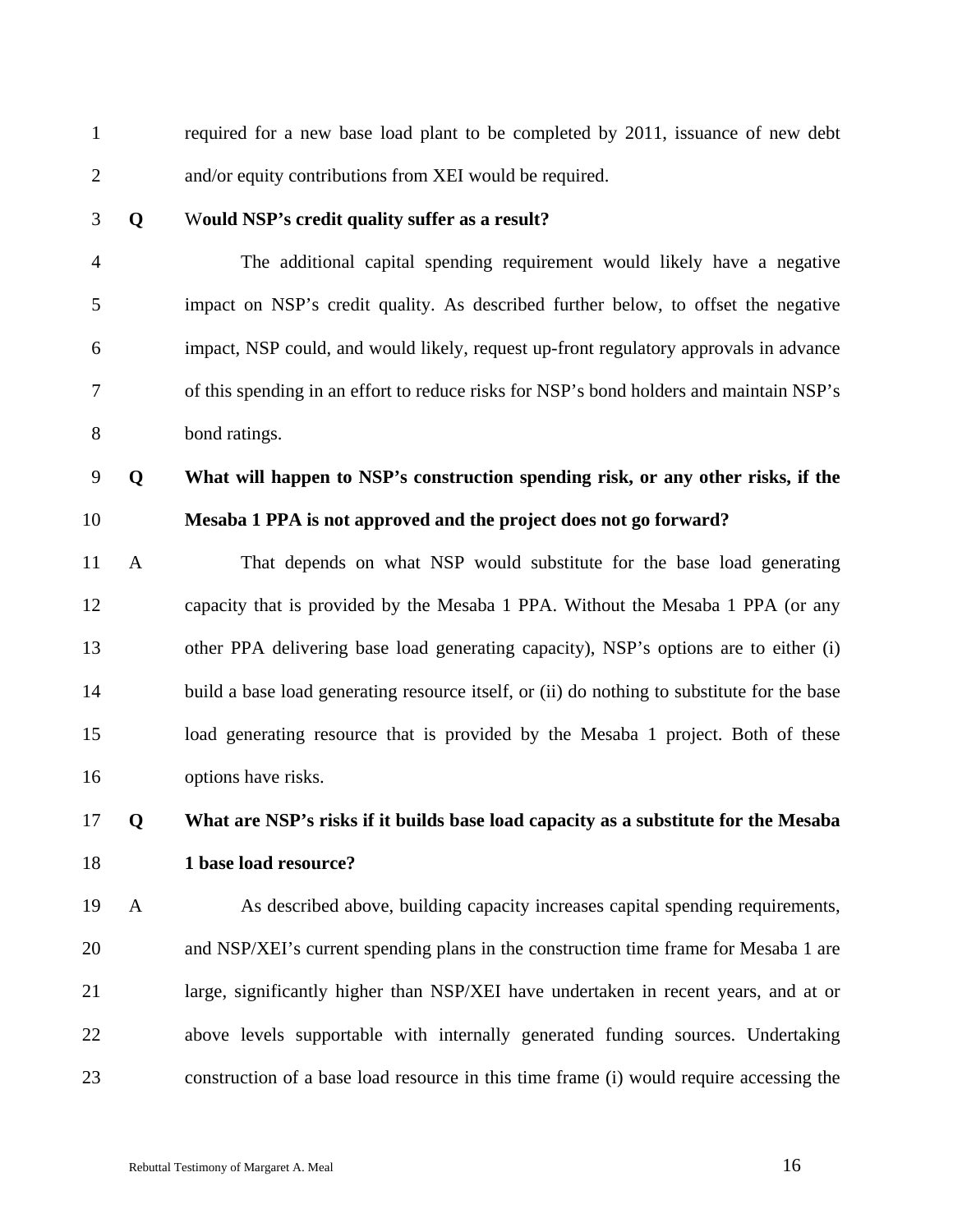1 capital markets for funding, (ii) would strain NSP/XEI's construction management 2 resources, and (iii) would necessarily expose NSP and/or its ratepayers to risks 3 regarding cost overruns, delays, and performance problems. Consistent with recent 4 construction projects, and because NSP/XEI's current construction program already 5 puts significant downward pressure on credit quality, NSP/XEI would likely seek 6 Commission approval to shift much of this risk to NSP's ratepayers, in an effort to 7 limit the adverse impact of construction spending on NSP's credit quality.

### 8 **Q What are NSP's risks if, alternatively, it does nothing to substitute for the Mesaba**

# 9 **1 base load resource?**

10 The "do nothing" option exposes NSP to risks as well. Under any resource 11 planning scenario, just as there are risks of over building, there are risks of under 12 building. NSP is always exposed to the risks of capacity shortfalls in the event that 13 demand exceeds supply. Further, since doing nothing is an alternative to a base load, 14 coal-fired resource, NSP is exposed to the risk of procuring replacement power based 15 on volatile and likely higher natural gas prices. As shown in the testimony of 16 Excelsior's witness Andrew Weissman regarding the size, type, and timing of new 17 generation needed in Minnesota and price volatility in the gas markets, the risks of the 18 "do nothing" alternative are significant and cannot be ignored.

19 In short, without the Mesaba 1 project (or any other project delivering a base 20 load resource under a PPA), risks associated with capital spending or capacity 21 shortfalls, including gas price volatility risks, will increase.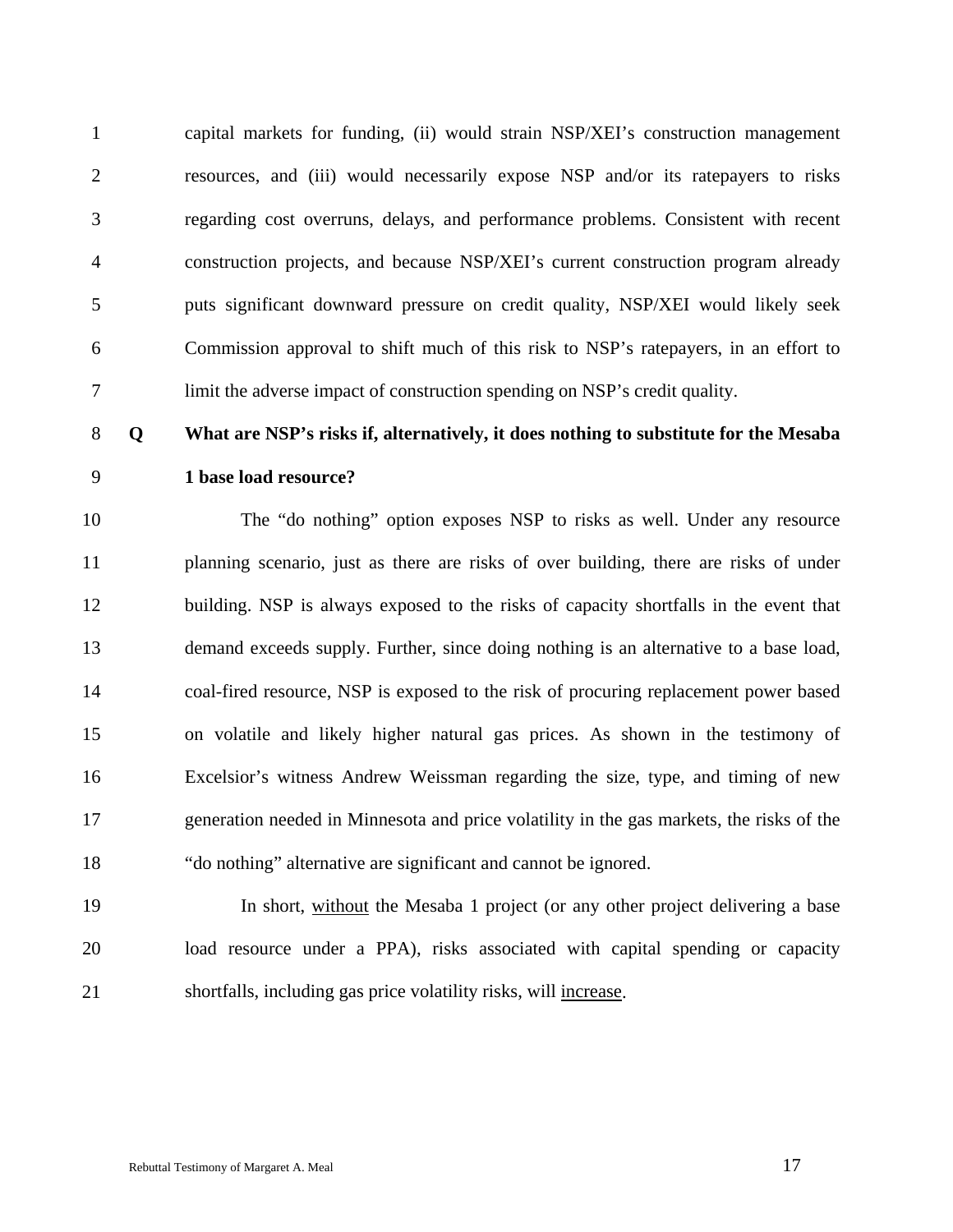### 1 C. Regulatory Risks

# 2 **Q Please elaborate on the rating agencies' concerns regarding adverse regulatory**  3 **rulings.**

4 A All three rating agencies recognize and identify NSP's regulatory climate as 5 favorable and supportive of NSP's bond ratings. As such, each of the rating agencies 6 indicates that a *downturn*, or a *change to a less supportive regulatory climate*, could 7 put bond holders at risk and put downward pressure on NSP's ratings. For example, 8 S&P identifies "regulatory support" as a strength for NSP, and states that "Minnesota 9 utility regulation is generally supportive of the company's strong credit quality."<sup>19</sup> 10 Similarly, both Moody's and Fitch identify adverse regulatory rulings as factors that 11 could put downward pressure on NSP's bond ratings.

### 12 **Q Why do the rating agencies give such emphasis to regulatory climate?**

13 A Regulatory treatment determines rates and the extent to which costs are 14 recoverable from ratepayers. For a regulated utility generally, regulatory treatment is a 15 primary factor in determining the extent to which future earnings and cash flows, 16 which come from ratepayers, are likely to be sufficient to cover operating costs and 17 debt service. As a result, from a bond holder's perspective, a "more favorable" 18 regulatory climate is one where regulators provide greater certainty to bond holders 19 regarding full cost recovery from ratepayers through rates, thereby reducing bond 20 holder risks that rates will be insufficient to cover cost overruns (overruns in all cost 21 categories, including capital expenditures, fuel and purchased power costs, labor costs 22 and employee benefit costs, interest costs, etc.). All else equal, a risk-averse bond

<sup>&</sup>lt;sup>19</sup> Standard and Poor's, Northern States Power Co., April 20, 2006.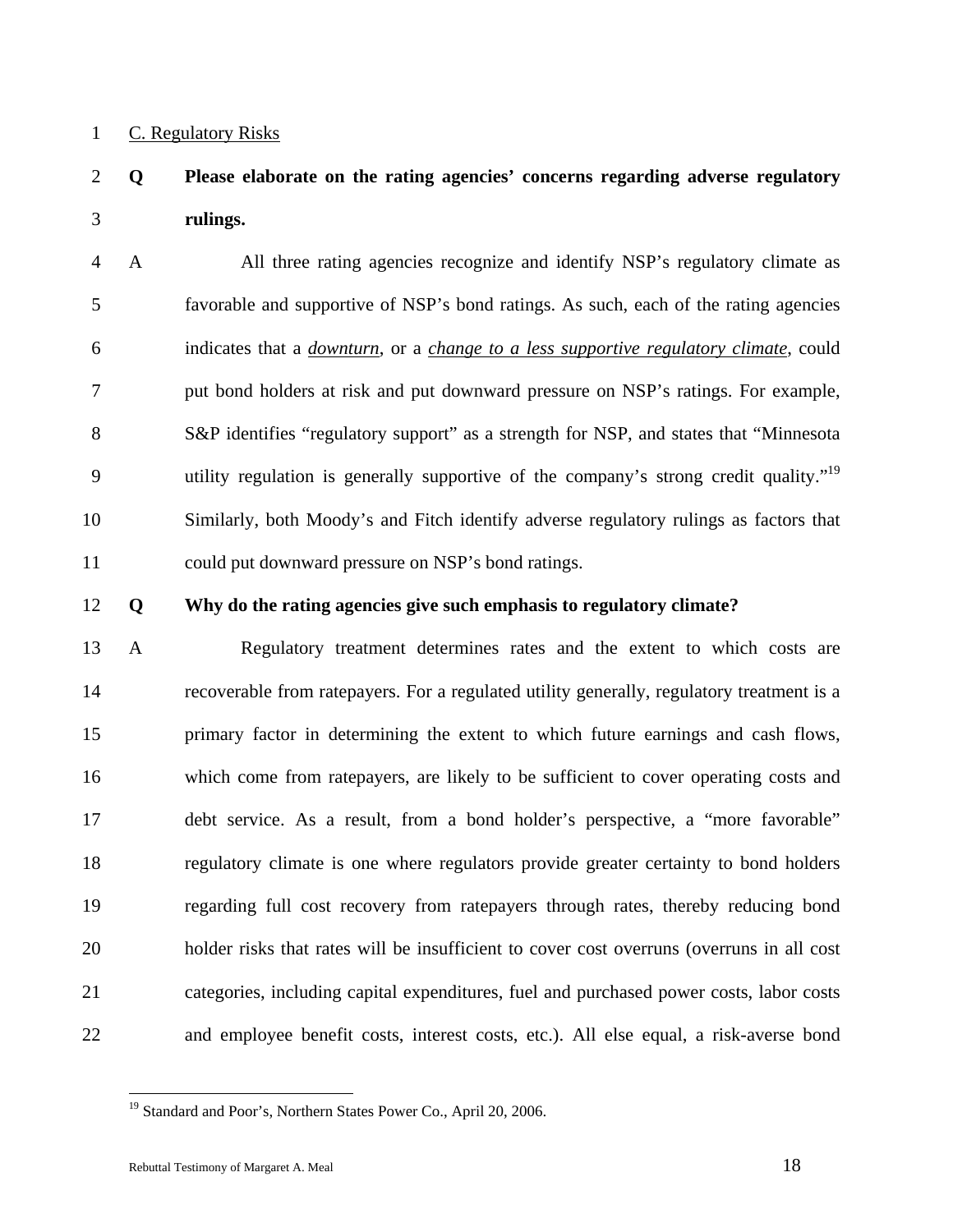1 holder prefers regulatory treatment that allows full recovery of costs incurred from 2 ratepayers under a broad range of downside circumstances, ranging from adverse 3 market and weather fluctuations to poor corporate cost controls and poor management. 4 Similarly, bond holders prefer regulatory rulings that authorize lower debt ratios, 5 higher ROEs, and higher revenue requirements.

# 6 **Q What other evidence do you have regarding the impact of regulatory rulings on**  7 **NSP's and XEI's credit quality?**

8 A The rating agencies have made special mention of how non-traditional 9 regulatory rulings regarding capital spending for NSP's MERP project and PSCo's 10 Comanche 3 project have been supportive of NSP's, PSCo's, and XEI's credit quality 11 and bond ratings, reducing risks for bondholders. The rating agencies have reported 12 that absent this special regulatory treatment, XEI's aggressive capital spending plans 13 would have resulted in a reduction in credit quality. This could have resulted in bond 14 rating downgrades due to excessive capital spending and construction risk. Some 15 examples of rating agency comments include:

- 16 S&P: "Also highly supportive of credit quality was the *commission's*  17 *approval for the timely recovery of the approximately \$1 billion* 18 invested to reduce emissions from plants in the Minneapolis/St. Paul 19 metro area." <sup>20</sup> 20
- 21 Moody's: "With significant capital expenditures projected over the next five years, 22 *supportive regulatory treatment* will be a key factor in maintaining 23 Xcel's financial strength. In an effort to reduce uncertainty and mitigate 24 risk, Xcel has pursued a strategy of *obtaining commission approvals for*  25 *the recovery of costs associated with significant projects prior to proceeding with the investment*." 21 26

<sup>27</sup> 

<sup>&</sup>lt;sup>20</sup> Standard and Poor's, Northern States Power Co., April 20, 2006. (emphasis added)

 $21$  Moody's Investors Service, Analysis, Xcel Energy Inc., June 2005. (emphasis added)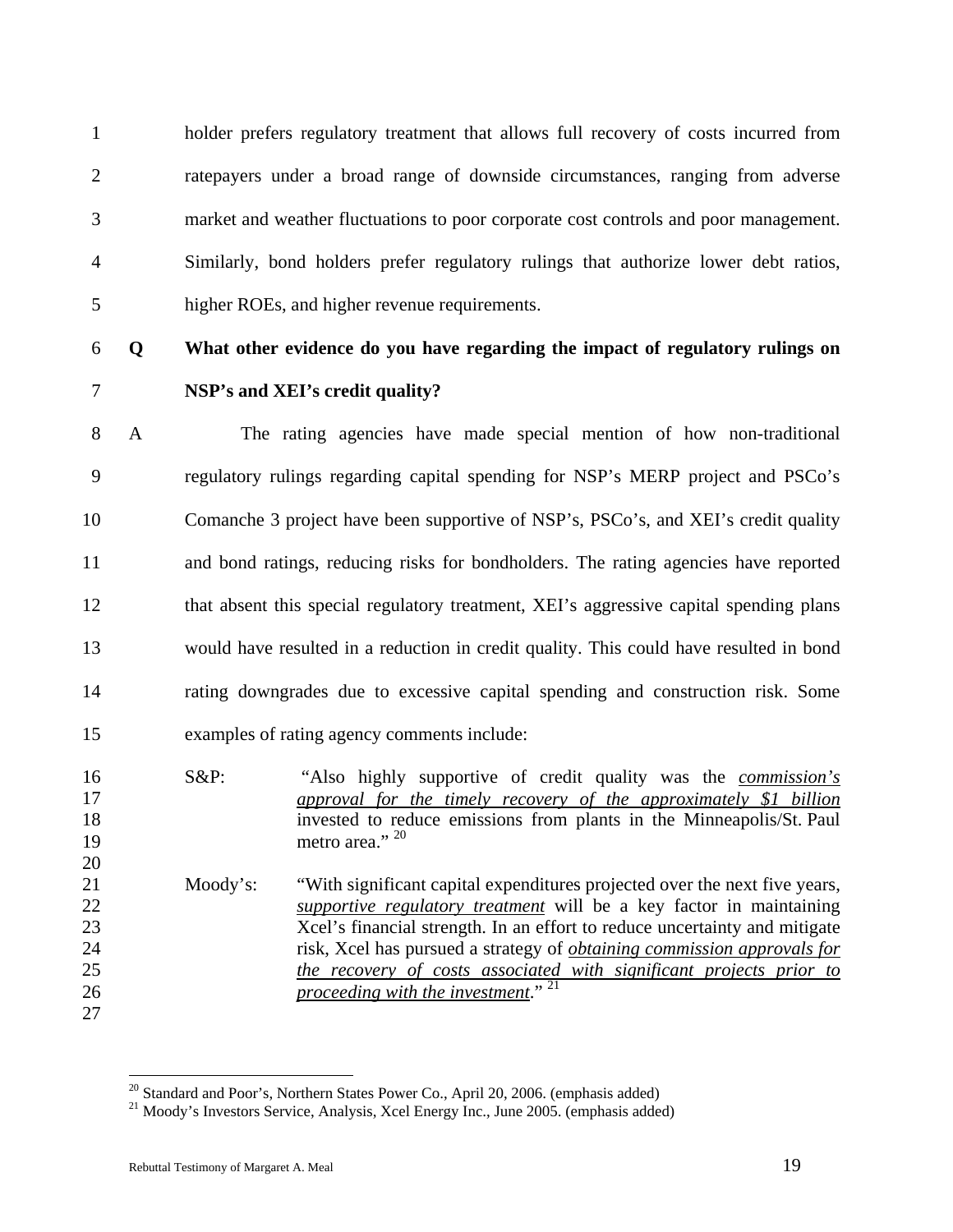| $\mathbf{1}$<br>$\mathbf{2}$ |   | Fitch:<br>"Successful execution of XEL's core utility strategy requires favorable<br>regulatory actions, including general rate increases and allowances for         |
|------------------------------|---|----------------------------------------------------------------------------------------------------------------------------------------------------------------------|
| 3                            |   | cost recovery of specific capital projects" <sup>22</sup>                                                                                                            |
| $\overline{4}$<br>5          |   | Further, XEI has stated that its objective to obtain regulatory approvals up front                                                                                   |
| 6                            |   | for its construction investments to reduce risk for bond holders and shareholders is a                                                                               |
| 7                            |   | key part of its ongoing "Building the Core" program, stating in its 2005 10k:                                                                                        |
| 8                            |   | "Our strategy of Building the Core has three phases. The first phase is obtaining                                                                                    |
| 9<br>10                      |   | legislative and regulatory support for our large investment initiatives prior to<br>making the investment. To avoid excessive risk for the company it is critical to |
| 11                           |   | reduce regulatory uncertainty before making large capital investments. We                                                                                            |
| 12                           |   | accomplished this for both the Metropolitan Emission Reduction Project                                                                                               |
| 13                           |   | (MERP) in Minnesota and the Comanche 3 coal plant in Colorado." <sup>23</sup>                                                                                        |
| 14                           |   |                                                                                                                                                                      |
| 15                           |   | Just recently, XEI's Chairman, President and CEO Richard Kelly reiterated this                                                                                       |
| 16                           |   | strategy in particularly blunt terms when he was quoted as stating:                                                                                                  |
| 17                           |   | "You've got to get the regulatory approval up front. We have gone to the                                                                                             |
| 18                           |   | regulators and the state legislative body and have it written in law that $we're$                                                                                    |
| 19                           |   | going recover our investment before we spend a dime. We've got about \$5                                                                                             |
| 20                           |   | billion worth of projects that we're going to recover before we actually start                                                                                       |
| 21                           |   | spending the money." $^{24}$                                                                                                                                         |
| 22                           |   |                                                                                                                                                                      |
| 23                           | Q | What is the consequence for ratepayers of up front regulatory approvals for                                                                                          |
| 24                           |   | construction spending?                                                                                                                                               |
| 25                           | A | Up front regulatory approvals for construction spending shift risks from bond                                                                                        |
| 26                           |   | holders and shareholders to ratepayers by reducing the risks to bond holder and                                                                                      |
| 27                           |   | shareholders of cost recovery disallowances resulting from future prudency reviews.                                                                                  |
| 28                           |   | For example, for NSP's MERP project and for PSCo's Comanche 3 project, ratepayers                                                                                    |
| 29                           |   | will begin paying currently for large capital projects that will not actually be in-service                                                                          |
| 30                           |   | for several years. In turn, this increases revenue requirements, ROE and earnings per                                                                                |

 $22$  Fitch Ratings, Xcel Energy Inc. Credit Analysis, September 8, 2005. (emphasis added)

 $23$  Xcel Energy Inc., 2005 10k, p. 53

<sup>24</sup> Martin Rosenberg, "Massive Build Ahead, an Executive Summit," Energy*Biz* Magazine, September/October 2006, p. 22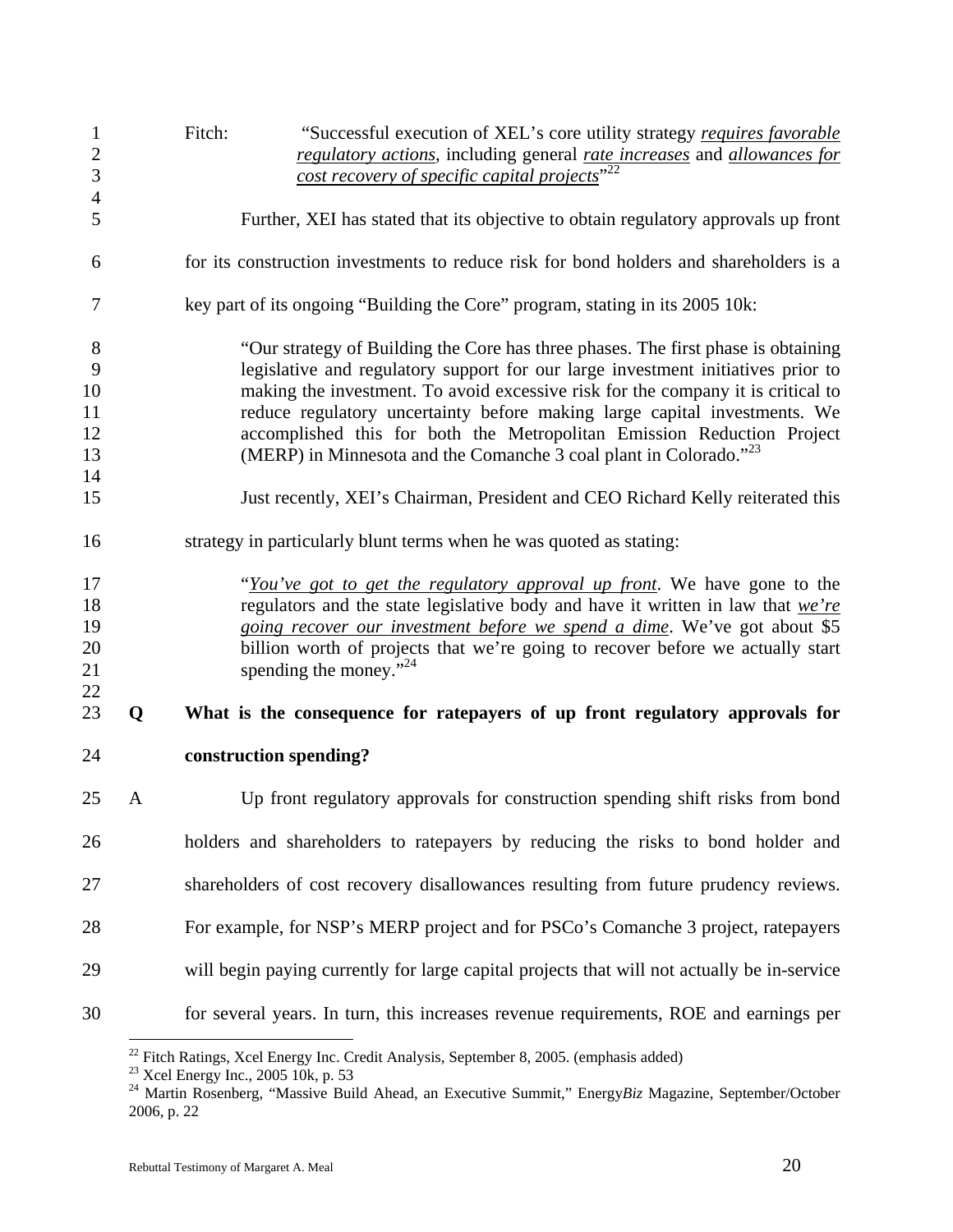1 share during the construction period over and above levels allowed under traditional 2 ratemaking. Further, to the extent that the utility is unable to manage project 3 development, construction and operating risks, ratepayers will bear some or all of the 4 resulting costs and/or be faced with rate increases to support utility credit quality.

# 5 **Q How is the Commission's approval of the Mesaba I PPA different from the**  6 **perspective of ratepayers?**

7 A The Mesaba 1 PPA provides a base load resource while including contract 8 terms that shift significant risks of raising capital, developing, constructing, and 9 operating that resource away from NSP and its ratepayers, and in so doing, assures that 10 to the extent imprudent costs for the development, construction and operation of the 11 Mesaba 1 PPA are incurred, neither NSP nor its ratepayers will bear those costs. The 12 testimony of Excelsior's witnesses Thomas L. Osteraas and Edward C. Bodmer 13 demonstrates that the Mesaba 1 PPA includes these risk-shifting mechanisms and that 14 PPA payments will not include imprudently incurred costs.

# 15 **Q What do you conclude regarding NSP's risk exposure regarding adverse**  16 **regulatory rulings?**

17 A Both the rating agencies and NSP/XEI recognize that recent legislative and 18 regulatory treatment has supported NSP and XEI's credit quality and bond ratings, by 19 reducing risks for bond holders associated with NSP's and XEI's large capital spending 20 programs. NSP and XEI have embarked on these aggressive spending programs with, 21 to date, no change in their bond ratings. Given the magnitude of NSP and XEI's current 22 construction spending plans, any further capital spending is likely to (i) require going 23 to the capital markets to raise cash from external funds, (ii) significantly weaken credit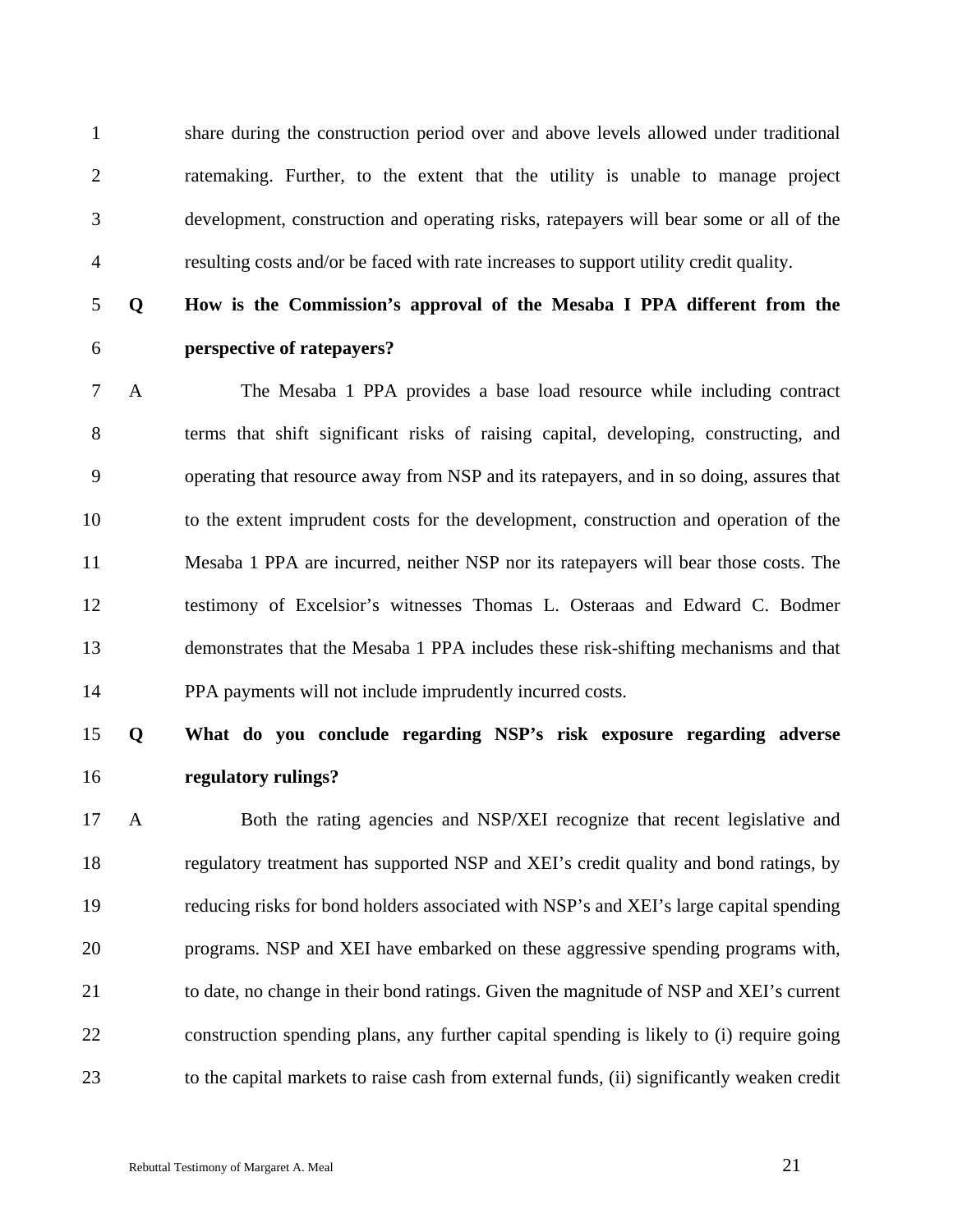| $\mathbf{1}$     |              | quality, putting downside pressure on bond ratings, and/or (iii) require similar           |
|------------------|--------------|--------------------------------------------------------------------------------------------|
| $\overline{2}$   |              | regulatory treatment to support credit quality.                                            |
| 3                |              |                                                                                            |
| $\overline{4}$   |              | D. PPA Financial Risk and Likely Applicability to the Mesaba 1 PPA                         |
| 5                | Q            | You did not identify NSP's existing PPAs as a significant factor for NSP. Why              |
| 6                |              | not?                                                                                       |
| $\tau$           | $\mathbf{A}$ | NSP's existing PPAs are not identified as a significant risk factor in any of the          |
| 8                |              | three rating agencies' recent reports on NSP.                                              |
| $\boldsymbol{9}$ | Q            | How do the rating agencies assess PPA risk?                                                |
| 10               | $\mathbf{A}$ | Exhibit MAM-6 summarizes my review of the rating agencies' publications                    |
| 11               |              | regarding financial risks of PPAs generally and their methodologies for rating electric    |
| 12               |              | utilities generally. This Exhibit also shows how the rating agencies treat NSP's existing  |
| 13               |              | PPAs, based on their recent reports for NSP.                                               |
| 14               |              | Each rating agency's approach to assessing PPA risk is somewhat different, but             |
| 15               |              | several key elements are common to all three. All three consider both qualitative and      |
| 16               |              | quantitative factors. All three recognize that the extent of PPA risk is utility and       |
| 17               |              | contract specific. All three recognize that PPAs can have benefits that reduce risk for    |
| 18               |              | bond holders, shareholders and ratepayers. All three rating agencies' criteria allow for   |
| 19               |              | making quantitative adjustments to financial statements to account for financial risk of   |
| 20               |              | PPAs if it is found to exist. All three agree that depending on the terms of the contracts |
| 21               |              | and regulatory treatment regarding recovery of PPA costs through rates, it may be          |
| 22               |              | appropriate to calculate "imputed debt" and adjust financial statements and resulting      |
| 23               |              | credit metrics for that imputed debt.                                                      |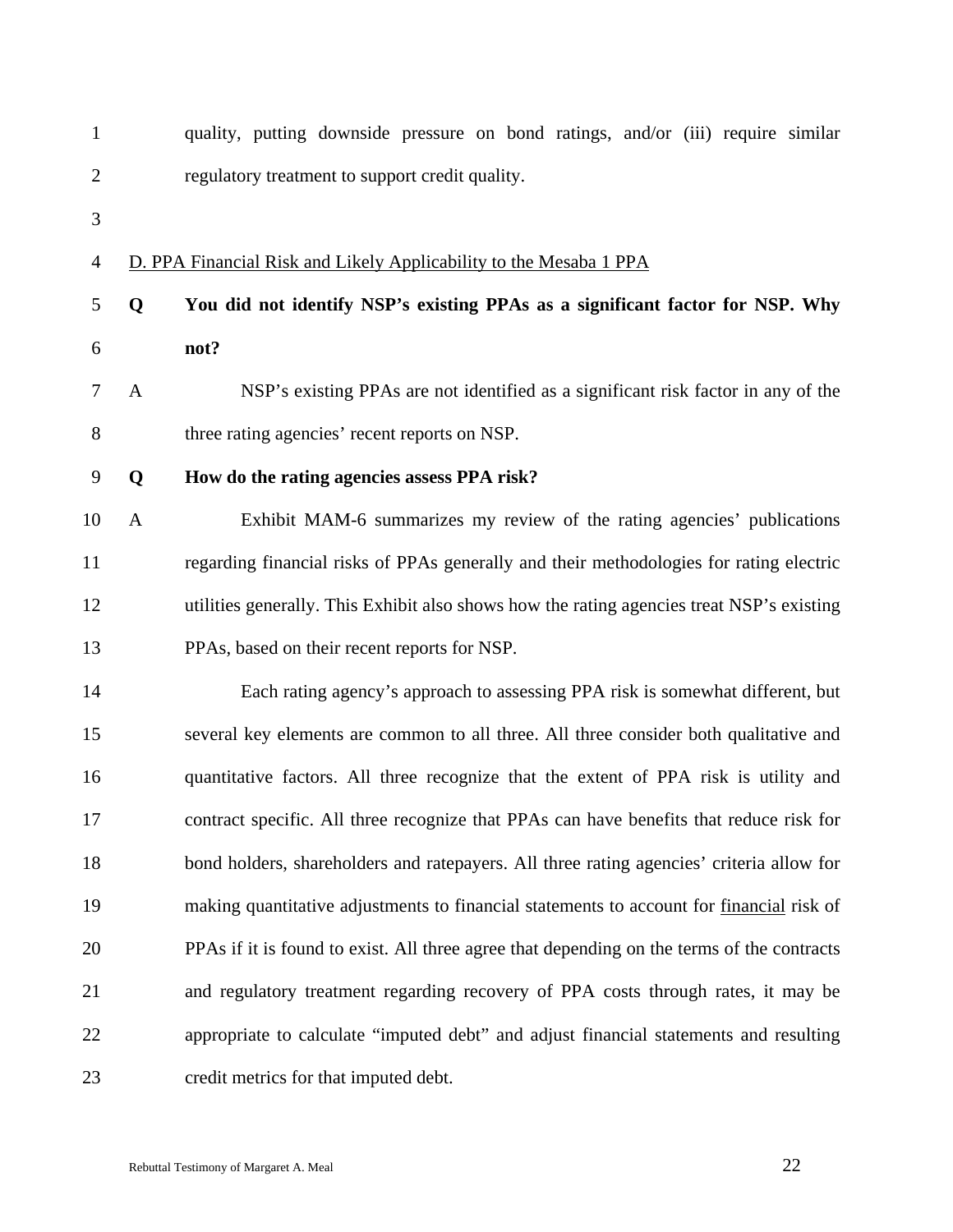1 However, the rating agencies use different approaches to determine what levels 2 of imputed debt, if any, are appropriate, and, for example, have reached different 3 conclusions regarding appropriate levels of imputed debt for NSP's existing PPAs.

# 4 **Q What degree of financial risk, as measured by imputed debt, has been assigned by**  5 **the rating agencies to NSP's existing PPAs?**

6 A As described further below, the rating agencies' estimates of imputed debt and 7 PPA risk for NSP for 2005 fall within a range, specifically, from zero to \$401 million. S&P's estimate (\$401 million<sup>25</sup>) is at the high end of the range and is not representative 9 of the three rating agencies' assessments taken together. Moody's appears to assign 10 very little or limited risk, and very little or limited imputed debt, to NSP's PPAs, and 11 Fitch states that financial risk for NSP (as measured by imputed debt) is zero.

### 12 **Q Please describe how Moody's assesses PPA risk.**

13 A Moody's published criteria<sup>26</sup> are both qualitative and quantitative. Moody's 14 criteria allow for cases where PPAs result in financial risk and imputed debt 15 adjustments are appropriate, but any adjustments are contract and utility specific. 16 Moody's states that "PPAs have a wide variety of financial and regulatory 17 characteristics and are [sic] thus each particular circumstance may be treated 18 differently by Moody's." Moody's goes on to state that PPA risk is measured along a 19 "continuum", where at one end PPAs are considered as an operating cost and at the 20 other end PPAs are treated as a debt obligation. Several qualitative factors are 21 considered in determining where PPAs fall on that continuum:

<sup>&</sup>lt;sup>25</sup> As shown in Direct Testimony of George E. Tyson II, Exhibit GET-1, Schedule 5, p. 1

<sup>&</sup>lt;sup>26</sup> Moody's Investors Service, Rating Methodology: Global Regulated Electric Utilities, March 2005 (hereinafter Moody's Global Electric Utilities). .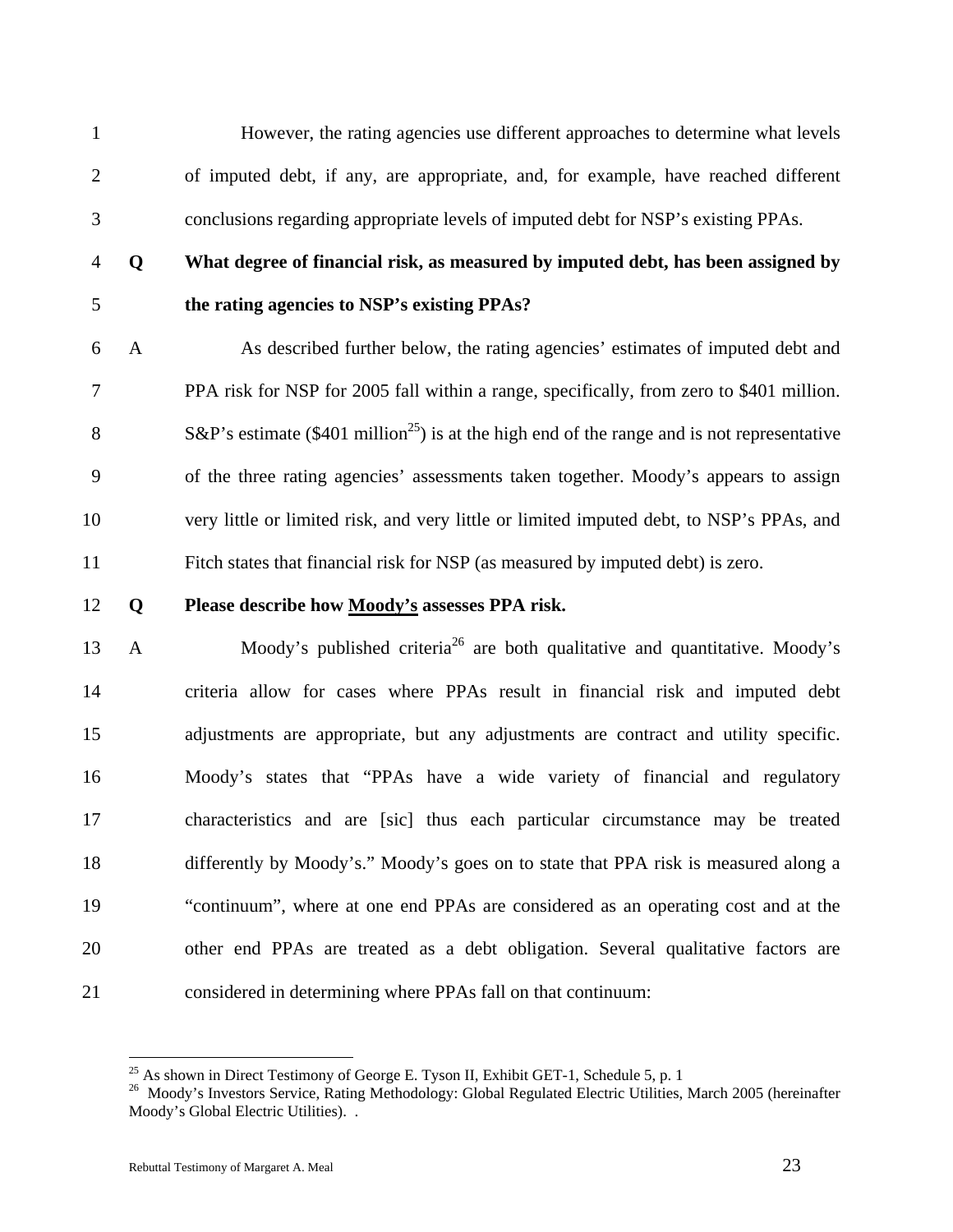| $\mathbf{1}$                                      | Risk management                                                                                                                                                                                                                                                                                                                                                                                                                                                                                                                                                                                                                           |
|---------------------------------------------------|-------------------------------------------------------------------------------------------------------------------------------------------------------------------------------------------------------------------------------------------------------------------------------------------------------------------------------------------------------------------------------------------------------------------------------------------------------------------------------------------------------------------------------------------------------------------------------------------------------------------------------------------|
| $\overline{2}$                                    | Pass-through capability                                                                                                                                                                                                                                                                                                                                                                                                                                                                                                                                                                                                                   |
| 3                                                 | Price considerations                                                                                                                                                                                                                                                                                                                                                                                                                                                                                                                                                                                                                      |
| 4                                                 | Excess reserve capacity                                                                                                                                                                                                                                                                                                                                                                                                                                                                                                                                                                                                                   |
| 5                                                 | Risk sharing                                                                                                                                                                                                                                                                                                                                                                                                                                                                                                                                                                                                                              |
| 6                                                 | Default provisions                                                                                                                                                                                                                                                                                                                                                                                                                                                                                                                                                                                                                        |
| 7                                                 | In circumstances where regulators allow for recovery of contract costs in rates,                                                                                                                                                                                                                                                                                                                                                                                                                                                                                                                                                          |
| 8                                                 | Moody's assigns no financial risk or debt equivalence, stating:                                                                                                                                                                                                                                                                                                                                                                                                                                                                                                                                                                           |
| 9<br>10<br>11<br>12<br>13<br>14<br>15<br>16<br>17 | "Some utilities have the ability to pass through the cost of purchasing power<br>under PPAs to their customers. As a result, the utility takes no risk that the cost<br>of power is greater than the retail price it will receive. Accordingly Moody's<br>regards these PPA obligations as operating costs with no long-term debt-like<br>$\overline{attributes.}$ " <sup>27</sup><br>Further, Moody's further describes situations where it views PPA payments as<br>similar to an operating cost, with no imputed debt adjustment, as follows:<br>"If a utility enters into a PPA for the purpose of <i>providing an assured supply</i> |
| 18<br>19<br>20<br>21<br>22                        | and there is <i>reasonable assurance that regulators will allow the costs to be</i><br>recovered in regulated rates, Moody's may view the PPA as being most akin to<br>an operating cost." <sup>28</sup><br>Finally, Moody's criteria recognize the benefits of PPAs, stating that "an                                                                                                                                                                                                                                                                                                                                                    |
| 23                                                | overarching principle is that PPAs have been used by utilities as a risk management                                                                                                                                                                                                                                                                                                                                                                                                                                                                                                                                                       |
| 24                                                | tool and Moody's recognizes that this is the fundamental reason for their existence." <sup>29</sup>                                                                                                                                                                                                                                                                                                                                                                                                                                                                                                                                       |
| 25                                                | Moody's cites the following as positive risk reduction features of PPAs: 30                                                                                                                                                                                                                                                                                                                                                                                                                                                                                                                                                               |
| 26                                                | To outsource operating risks to parties more skilled in power station operation                                                                                                                                                                                                                                                                                                                                                                                                                                                                                                                                                           |

<sup>&</sup>lt;sup>27</sup>Moody's Global Electric Utilities. (emphasis added)

<sup>&</sup>lt;sup>28</sup>Moody's Global Electric Utilities. (emphasis added)

<sup>&</sup>lt;sup>29</sup>Moody's Global Electric Utilities. (emphasis added)

<sup>&</sup>lt;sup>30</sup>Moody's Global Electric Utilities. (emphasis added)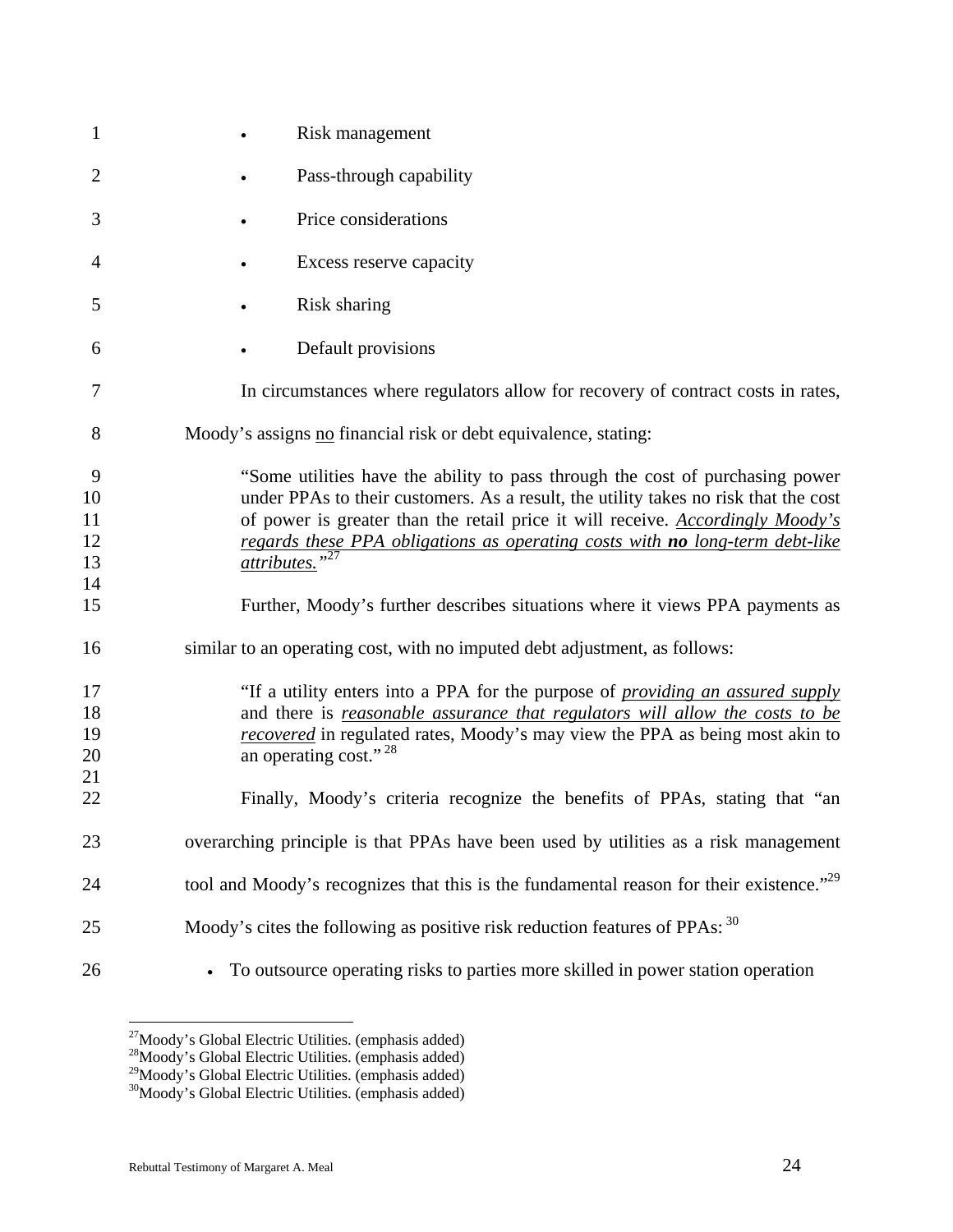- 1 To provide certainty of supply
- 2 To reduce balance sheet debt
- 3 To fix the cost of power

### **Q How does Moody's assess the risk of NSP's existing PPAs?**

A Moody's reports on XEI and NSP have limited references to financial risks of PPAs as applied to NSP. However, based on Moody's published criteria regarding the financial risk of PPAs, it is likely that Moody's has assigned little or no financial risk to NSP's PPAs.

# 4 **Q Does NSP presently have the ability to pass through the costs of purchasing power**  5 **under PPAs to their customers?**

A My understanding is that the cost of NSP's purchased power is generally allowed to be passed through in rates, NSP's capacity payments under its PPAs have been passed through in rates historically, and the Commission has never disallowed recovery of any of NSP's PPA capacity payments.

### 6 **Q Please describe how Fitch assesses PPA risk.**

- 7 A In general, Fitch's methodology for assessing financial risks of PPAs is similar 8 to Moody's, and considers the competitive position, cost and need for power that is 9 being purchased. Certainty of cost recovery is a primary factor that substantially 10 reduces or eliminates PPA financial risk. In a 2005 presentation, Fitch described its 11 treatment of PPAs as follows:
- 
- 12 "Power purchase contracts are generally treated as an operating expense.
- 13 *On an exception basis*, Fitch adjusts debt on the books of the buyer *if*:
- 14  **Contract is for a long term,** *and*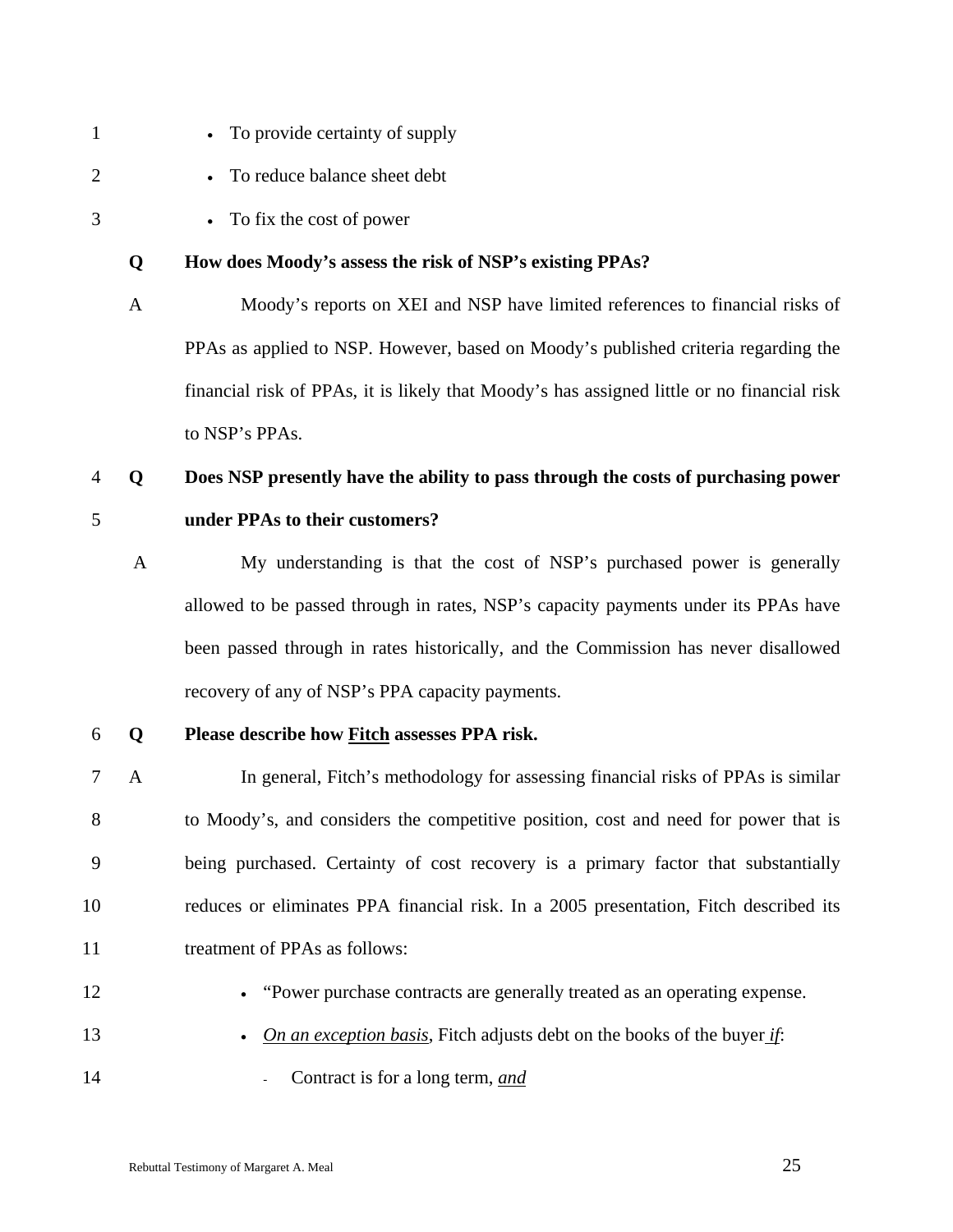| $\mathbf{1}$       |              | Price is above market (relative to Fitch models), and                                                                                                                                                                                             |
|--------------------|--------------|---------------------------------------------------------------------------------------------------------------------------------------------------------------------------------------------------------------------------------------------------|
| $\overline{2}$     |              | The buyer has a low likelihood of recovery of the contract cost from                                                                                                                                                                              |
| 3                  |              | <i>regulated utility customers</i> or from contract counterparties." <sup>31</sup>                                                                                                                                                                |
| 4                  |              | Notably, Fitch has determined that there is no "debt equivalency" for XEI or                                                                                                                                                                      |
| 5                  |              | NSP's bond holders as the result of any of XEI's subsidiaries' existing PPAs, and                                                                                                                                                                 |
| 6                  |              | therefore NSP's existing PPAs create no incremental financial risk for NSP. In its most                                                                                                                                                           |
| 7                  |              | recent Credit Analysis on XEI, including its ratings of NSP, Fitch clearly states:                                                                                                                                                                |
| 8<br>9<br>10<br>11 |              | "While XEL's subsidiaries have \$6.5 billion in off-balance-sheet power<br>purchase agreement obligations, the capacity payments associated with these<br>agreements are mostly recoverable, and therefore, no debt equivalency is<br>assumed."32 |
| 12                 | Q            | How does S&P assess the risk of NSP's existing PPAs?                                                                                                                                                                                              |
|                    |              |                                                                                                                                                                                                                                                   |
| 13                 | $\mathbf{A}$ | S&P's assessment of risk, credit quality and bond ratings generally consider                                                                                                                                                                      |
| 14                 |              | two measures of risk: (i) business risk, and (ii) financial risk. Specifically, S&P states                                                                                                                                                        |
| 15                 |              | that "the fundamental [rating] methodology encompasses two basic components-                                                                                                                                                                      |
| 16                 |              | business risk and financial risk—and their relationship." <sup>33</sup> Business risk is based                                                                                                                                                    |
| 17                 |              | primarily on S&P's assessment of qualitative factors; financial risk is based primarily                                                                                                                                                           |
| 18                 |              | on S&P's assessment of a utility's financial condition based on credit metrics. PPAs as                                                                                                                                                           |
| 19                 |              | part of a utility's resource portfolio impact both overall business risk and financial risk.                                                                                                                                                      |
| 20                 |              | In terms of <u>financial risk</u> , S&P views long-term PPAs with fixed capacity                                                                                                                                                                  |
| 21                 |              | payments as creating a financial obligation for the purchasing utility which can have                                                                                                                                                             |

<sup>&</sup>lt;sup>31</sup> Fitch Ratings, Long Term Power Contracts: Credit Implications for Purchasers, Slide Presentation, October, 2005 (emphasis added)

 $32$  Fitch Ratings, Xcel Energy Inc. September 8, 2005 (emphasis added)

<sup>&</sup>lt;sup>33</sup> Standard and Poor's, Assessing U.S. Vertically Integrated Utilities' Business Risk Drivers, September 14, 2006.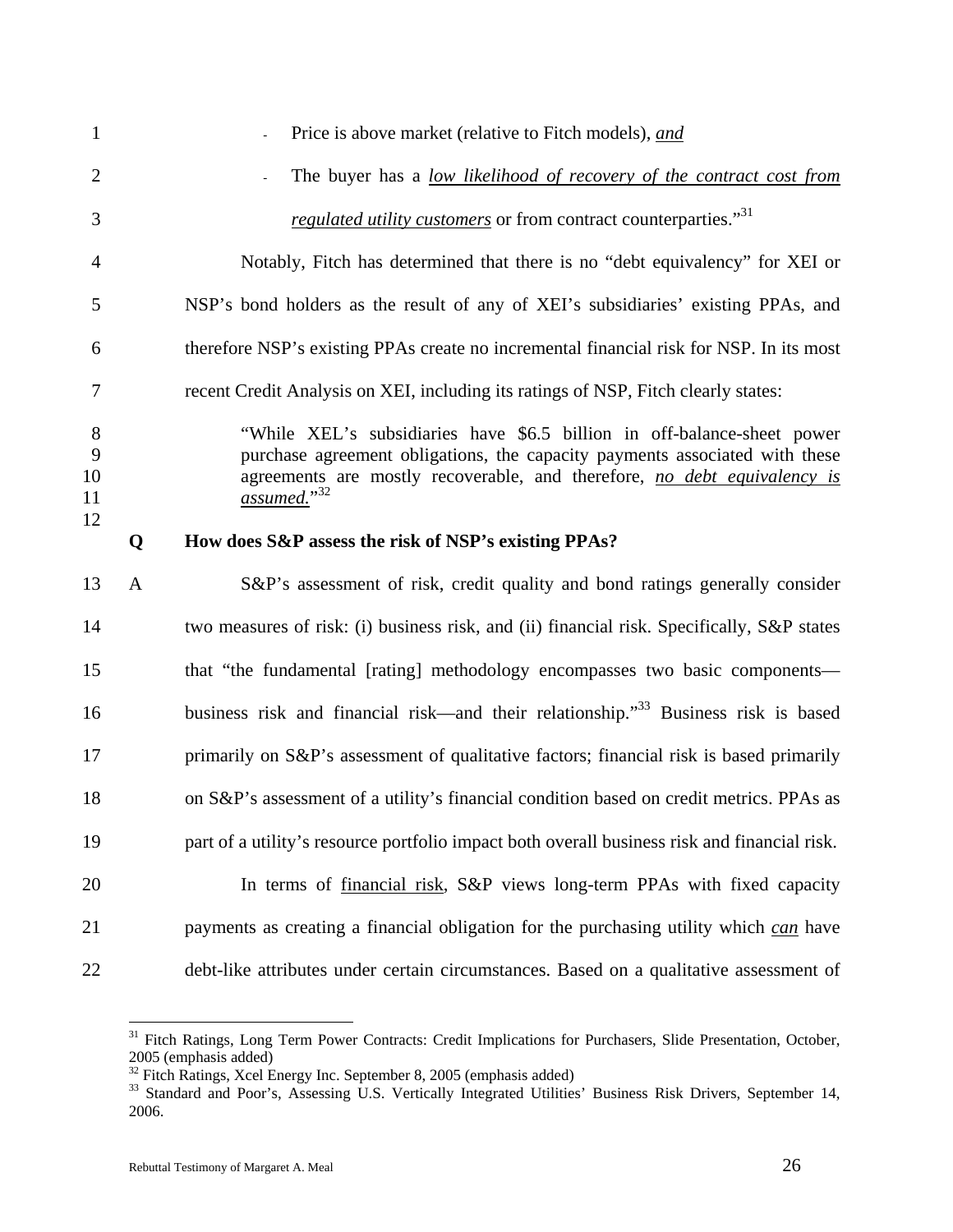| $\mathbf{1}$                                       |              | contract terms, regulatory provisions regarding recovery of capacity payments in rates,                                                                                                                                                                                                                                                                                                                                                                                                      |
|----------------------------------------------------|--------------|----------------------------------------------------------------------------------------------------------------------------------------------------------------------------------------------------------------------------------------------------------------------------------------------------------------------------------------------------------------------------------------------------------------------------------------------------------------------------------------------|
| $\overline{2}$                                     |              | and other factors, S&P assigns a "risk factor" to the net present value of PPA capacity                                                                                                                                                                                                                                                                                                                                                                                                      |
| 3                                                  |              | payments to arrive at an imputed debt amount that is used to adjust a utility's financial                                                                                                                                                                                                                                                                                                                                                                                                    |
| $\overline{4}$                                     |              | statements for purposes of measuring financial ratios used by S&P as part of its bond                                                                                                                                                                                                                                                                                                                                                                                                        |
| 5                                                  |              | rating process. S&P's methodology for determining risk factors and calculating                                                                                                                                                                                                                                                                                                                                                                                                               |
| 6                                                  |              | imputed debt have varied over the years. Its general approach for assessing PPA risk                                                                                                                                                                                                                                                                                                                                                                                                         |
| 7                                                  |              | overall has been in place since 1990, but the details of its actual methodology for                                                                                                                                                                                                                                                                                                                                                                                                          |
| 8                                                  |              | determining risk factors and calculating imputed debt has varied over this time period.                                                                                                                                                                                                                                                                                                                                                                                                      |
| 9                                                  |              | In terms of business risk, recently, S&P has cited several ways PPAs can reduce                                                                                                                                                                                                                                                                                                                                                                                                              |
| 10                                                 |              | business risk:                                                                                                                                                                                                                                                                                                                                                                                                                                                                               |
| 11<br>12<br>13<br>14<br>15<br>16<br>17<br>18<br>19 |              | • "Buying power may be a more appropriate option for a utility than new plant<br>construction because the utility avoids construction costs and the financial<br>risks posed by regulatory lag when seeking recovery of costs."<br>"Purchasing power may enhance supply flexibility, fuel resource diversity,<br>and maximize load factors."<br>"Utilities that plan to meet demand projections with a portfolio of supply<br>side options also may be better able to adapt to future growth |
| 20<br>21                                           |              | uncertainties."34                                                                                                                                                                                                                                                                                                                                                                                                                                                                            |
| 22                                                 |              | In summary, although S&P does assign imputed debt to PPAs as a measure of                                                                                                                                                                                                                                                                                                                                                                                                                    |
| 23                                                 |              | financial risk, S&P's overall assessment of PPA risk goes beyond its estimates of                                                                                                                                                                                                                                                                                                                                                                                                            |
| 24                                                 |              | imputed debt and also considers positive impacts of PPAs on business risk.                                                                                                                                                                                                                                                                                                                                                                                                                   |
| 25                                                 | Q            | Please explain how S&P assigns a "risk factor" to PPA payments.                                                                                                                                                                                                                                                                                                                                                                                                                              |
| 26                                                 | $\mathbf{A}$ | S&P's determination of a risk factor is based primarily on its assessment of the                                                                                                                                                                                                                                                                                                                                                                                                             |
| 27                                                 |              | certainty of cost recovery of PPA payments in a utility's rates. Recently, S&P                                                                                                                                                                                                                                                                                                                                                                                                               |

<sup>&</sup>lt;sup>34</sup> Standard and Poor's, Assessing U.S. Vertically Integrated Utilities' Business Risk Drivers, September 14, 2006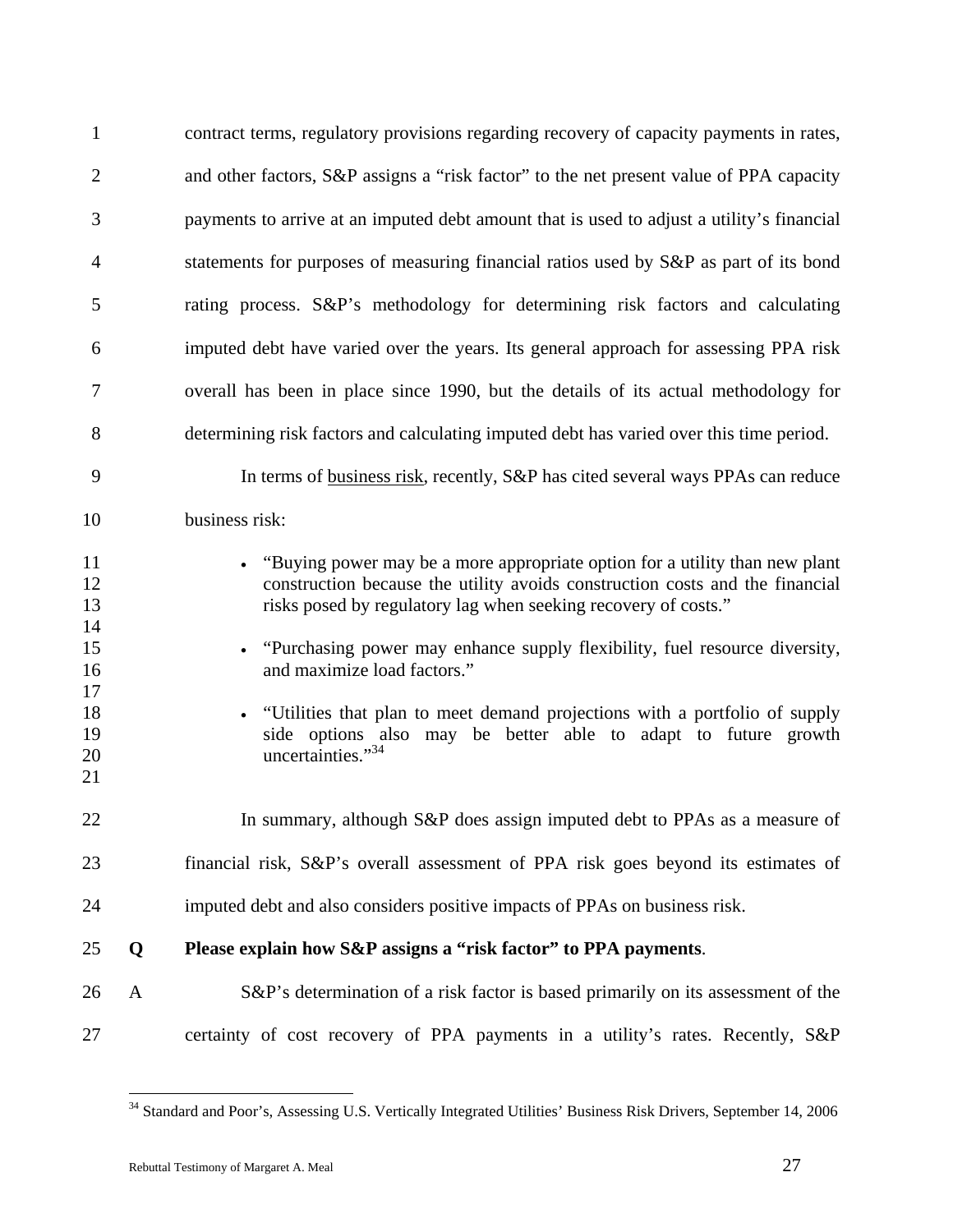| $\mathbf{1}$                                           |              | described its approach for determining the risk factor as follows: "The risk factor is                                                                                                                                                                                                                                                                                                                                                                                                    |
|--------------------------------------------------------|--------------|-------------------------------------------------------------------------------------------------------------------------------------------------------------------------------------------------------------------------------------------------------------------------------------------------------------------------------------------------------------------------------------------------------------------------------------------------------------------------------------------|
| $\overline{2}$                                         |              | largely a function of the strength of the regulatory recovery mechanisms established to                                                                                                                                                                                                                                                                                                                                                                                                   |
| 3                                                      |              | address procurement costs." <sup>35</sup> In a 2003 report, S&P provided additional detail on its                                                                                                                                                                                                                                                                                                                                                                                         |
| 4                                                      |              | determination of risk factors, with relevant sections excerpted below:                                                                                                                                                                                                                                                                                                                                                                                                                    |
| 5<br>6<br>$\boldsymbol{7}$<br>$\bf 8$<br>9<br>10<br>11 |              | • "As a generic guideline for utilities with PPAs included as an operating<br>expense in base tariffs, Standard & Poor's believes that a 50% risk factor is<br>appropriate for long-term commitments. This risk factor assumes adequate<br>regulatory treatment, including recognition of the PPA in tariffs; otherwise a<br>higher risk factor could be adopted to indicate a greater risk of recovery."<br>• "For utilities in supportive regulatory jurisdictions with a precedent for |
| 12<br>13                                               |              | timely and full cost recovery of fuel and purchased power costs, a risk factor<br>of as low as 30% could be used."                                                                                                                                                                                                                                                                                                                                                                        |
| 14<br>15<br>16<br>17<br>18                             |              | • "In certain cases, Standard & Poor's may consider a lower risk factor of $10\%$<br>to 20% for distribution utilities where recovery of certain costs, including<br>stranded assets, has been legislated."                                                                                                                                                                                                                                                                               |
| 19<br>20<br>21                                         |              | • "It is unlikely that no portion of a PPA would be capitalized (zero risk<br>factor) under any circumstances."36                                                                                                                                                                                                                                                                                                                                                                         |
| 22<br>23                                               | Q            | What risk factor has S&P assigned to NSP's PPAs?                                                                                                                                                                                                                                                                                                                                                                                                                                          |
| 24                                                     | $\mathbf{A}$ | Mr. Tyson's testimony reports that S&P has assigned a risk factor of 30% to                                                                                                                                                                                                                                                                                                                                                                                                               |
| 25                                                     |              | NSP's PPAs. <sup>37</sup> The risk factor of 30% indicates that S&P has determined that NSP is a                                                                                                                                                                                                                                                                                                                                                                                          |
| 26                                                     |              | utility in a supportive regulatory jurisdiction with a precedent for timely and full cost                                                                                                                                                                                                                                                                                                                                                                                                 |
| 27                                                     |              | recovery of fuel and purchased power costs.                                                                                                                                                                                                                                                                                                                                                                                                                                               |
| 28                                                     | Q            | What will determine S&P's risk factor for the Mesaba 1 PPA?                                                                                                                                                                                                                                                                                                                                                                                                                               |
| 29                                                     | $\mathbf{A}$ | As described above, the level of regulatory and/or legislative assurances                                                                                                                                                                                                                                                                                                                                                                                                                 |
| 30                                                     |              | regarding cost recovery of PPA payments in NSP's tariffs will be the primary factor                                                                                                                                                                                                                                                                                                                                                                                                       |

<sup>&</sup>lt;sup>35</sup> Standard and Poor's, Assessing U.S. Vertically Integrated Utilities' Business Risk Drivers, September 14, 2006  $^{36}$  Standard and Poor's, "Buy vs. Build": Debt Aspects of Purchased Power Agreements, May 8, 2003

 $37$  Direct Testimony of George E. Tyson II, p. 10.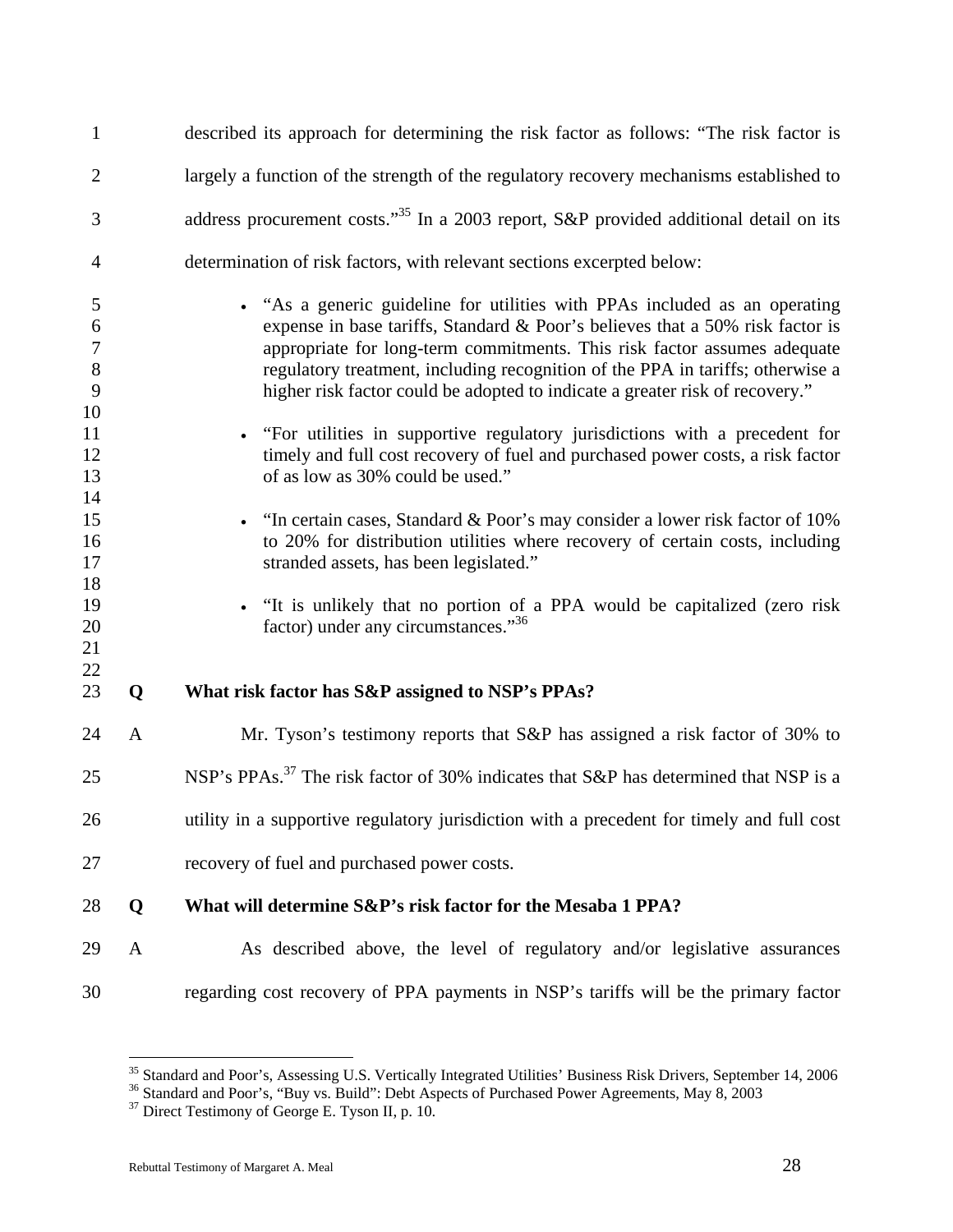1 that will determine the risk factor that S&P assigns to the Mesaba 1 PPA. S&P's 2 criteria regarding cost recovery, alongside their likely applicability to Mesaba 1 PPA, 3 is summarized in the table below. Currently, S&P assigns a risk factor of 30% to NSP's 4 existing PPAs based on the current regulatory structure regarding cost recovery of PPA 5 payments in NSP's tariffs. Unless that regulatory structure is changed to provide 6 reduced assurances to NSP's bond holders, I would expect the risk factor to be a 7 maximum of 30%.

| <b>Risk Factor</b>                                                                                      | <b>S&amp;P</b> Description           | Applicability to                      |  |
|---------------------------------------------------------------------------------------------------------|--------------------------------------|---------------------------------------|--|
|                                                                                                         |                                      | <b>Mesaba 1 PPA Likely?</b>           |  |
| 0%                                                                                                      | Unlikely for any PPA                 | No                                    |  |
| 10-20%                                                                                                  | Utilities where recovery of costs    | Yes, as Commission approval of the    |  |
|                                                                                                         | has been legislated                  | Mesaba 1 PPA would be in response     |  |
|                                                                                                         |                                      | to Minnesota legislation. Additional  |  |
|                                                                                                         |                                      | legislative assurances regarding cost |  |
|                                                                                                         |                                      | recovery could be pursued as          |  |
|                                                                                                         |                                      | needed.                               |  |
| 30%                                                                                                     | Utilities with a track record of     | Yes, cost recovery should be at least |  |
|                                                                                                         | "timely and full recovery of fuel"   | consistent with current regulatory    |  |
|                                                                                                         | and purchased power costs"           | treatment of NSP's existing PPAs      |  |
|                                                                                                         |                                      | $(risk factor = 30\%)$                |  |
| 50%                                                                                                     | Utilities with "adequate" regulatory | No, cost recovery should be no less   |  |
|                                                                                                         | treatment, e.g. inclusion of PPA as  | certain than current treatment        |  |
|                                                                                                         | an operating expense in base tariffs |                                       |  |
| $>50\%$                                                                                                 | Utilities with less than adequate    | N <sub>o</sub>                        |  |
|                                                                                                         | certainty regarding cost recovery    |                                       |  |
| Based on Standard and Poor's, "Buy vs. Build': Debt Aspects of Purchased Power Agreements," May 8, 2003 |                                      |                                       |  |

8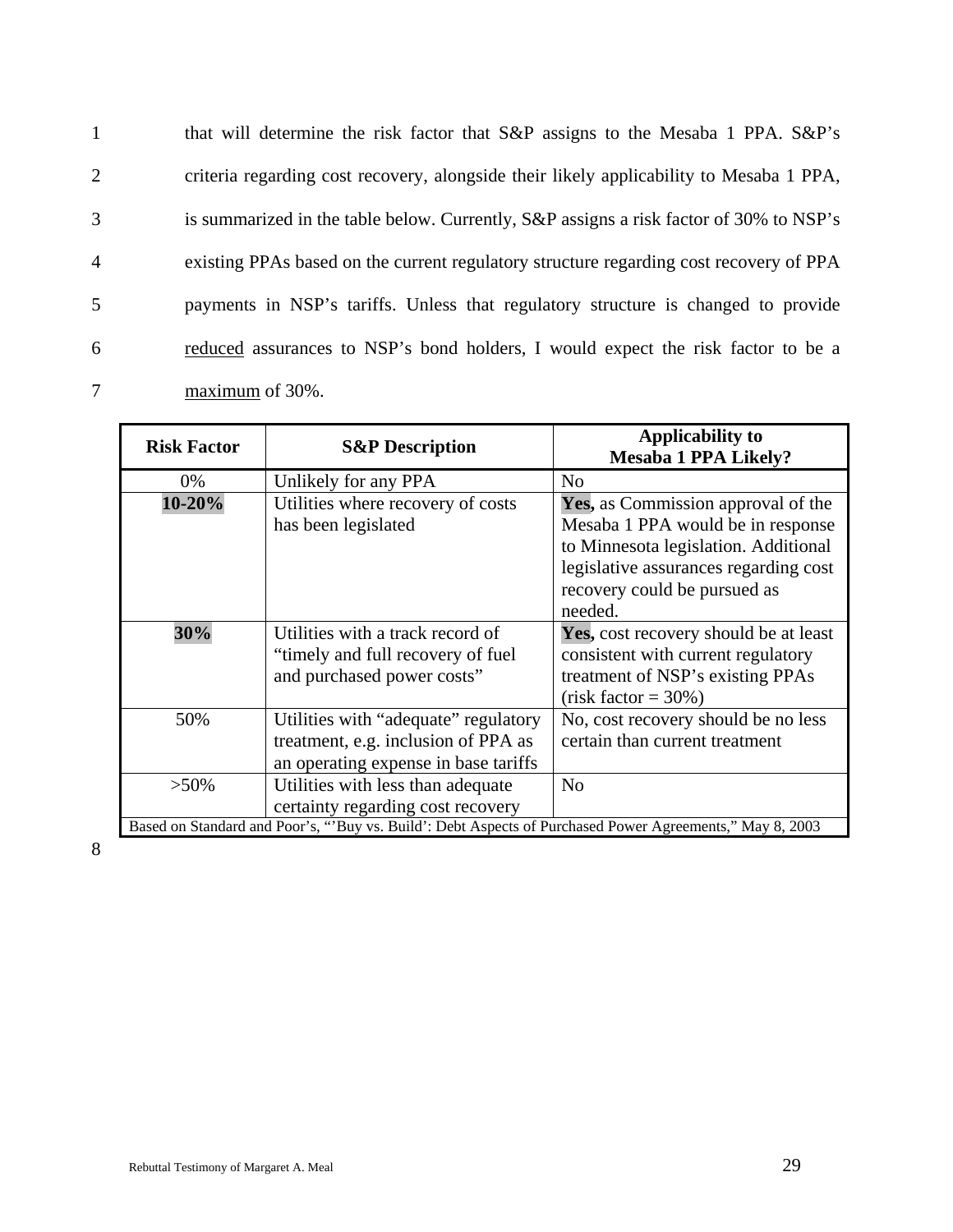### 1 **Q Could the risk factor be lower than 30%?**

2 A S&P's guidelines provide for lower risk factors based on legislative support regarding 3 cost recovery, such that S&P's risk factor for the Mesaba 1 PPA could well be 10-20%. 4 As described in Excelsior's petition and its testimony in this proceeding, the Mesaba 1 5 project already enjoys strong legislative support as the result of Minnesota's Innovative 6 Energy Project and Clean Energy Technology statutes, and Commission approval of 7 the Mesaba 1 PPA would be in response to that legislation. Additional legislation 8 providing further assurances regarding cost recovery of payments under the Mesaba 1 9 PPA could be pursued as needed or deemed appropriate by the Commission, or if the 10 Commission determined that S&P's risk factor should be minimized.

11 S&P Methodology for Assigning PPA Risk Factors and Applicability to Mesaba 1

### 12 **Q How do S&P's imputed debt levels for PPAs, if any, impact S&P's bond ratings?**

13 A Although S&P generally reports imputed debt amounts for a utility, and adjusts 14 credit metrics accordingly, S&P does not typically state whether the adjustments to the 15 metrics result, or even may or could result, in a change in bond rating. In fact, as 16 described earlier, S&P considers not just financial risk of PPAs but also considers the 17 impact of PPAs on business risk. S&P's published reports regarding its assessment of 18 PPA risk overall describe imputed debt levels and adjusted ratios as just one element of 19 the overall rating. The reports also state that PPA risk in total includes qualitative 20 factors, and that formulas alone cannot measure the impact of PPA risk on credit 21 quality. Thus S&P concludes:

22 "Of course, even if the effect of adjusting the capital structure to incorporate 23 take-or-pay obligations is significant, whether it affects the credit ratings of the 24 company will depend upon other qualitative factors associated with the power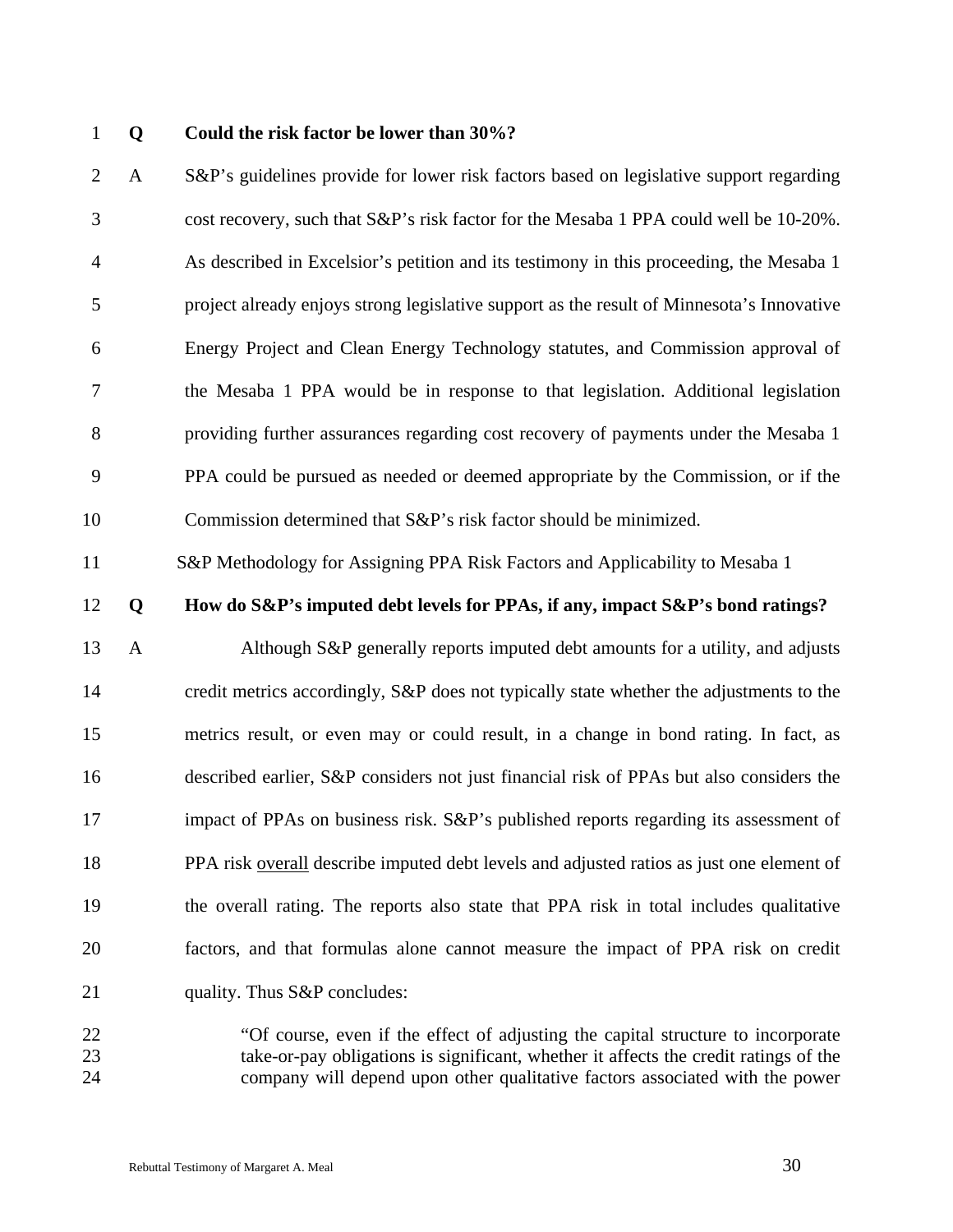| 1<br>$\overline{2}$ |   | supply strategy," <sup>38</sup> and "No clear-cut formula can be followed in assessing the<br>impact of third-party generation on an investor-owned utility's credit profile." |
|---------------------|---|--------------------------------------------------------------------------------------------------------------------------------------------------------------------------------|
| 3<br>$\overline{4}$ |   | Whatever the risk factor, imputed debt that may result, in and of itself, does not                                                                                             |
| 5                   |   | impair credit quality. Any imputed debt that is created and any impact on credit metrics                                                                                       |
| 6                   |   | will only be one element of S&P's overall assessment of the impact of the Mesaba 1                                                                                             |
| 7                   |   | PPA, and the base load generating capacity it will provide, on NSP's credit quality and                                                                                        |
| 8                   |   | bond ratings.                                                                                                                                                                  |
| 9                   | Q | Please summarize how the rating agencies currently treat the <u>financial</u> risk of                                                                                          |
| 10                  |   | NSP's PPAs, as measured by imputed debt.                                                                                                                                       |
| 11                  | A | Currently, S&P assigns a 30% risk factor to measure the financial risk of NSP's                                                                                                |
| 12                  |   | existing PPAs. Moody's and Fitch assign little or no financial risk to NSP's existing                                                                                          |

- 13 PPAs. Current treatment is summarized in the table below.
- 

14 Current treatment of NSP's PPAs by the rating agencies

| S&P                                                                                       | Moody's                            | Fitch                       |
|-------------------------------------------------------------------------------------------|------------------------------------|-----------------------------|
| 30% risk factor<br>assigned, resulting<br>in \$401 million of<br>imputed debt for<br>2005 | Likely no imputed<br>debt assigned | No imputed debt<br>assigned |

15

 $\overline{a}$ 

# 16 **Q Please summarize how the rating agencies are likely to treat the financial risk of**  17 **the Mesaba 1 PPA, as measured by imputed debt.**

18 A The level of imputed debt assigned by the rating agencies, if any, to the Mesaba 19 1 PPA will be primarily a function of the rating agencies' assessments of assurances

<sup>&</sup>lt;sup>38</sup> Standard and Poor's Utilities Credit Comment, "Utilities' risks in purchasing power," March 26, 1990

<sup>&</sup>lt;sup>39</sup> Standard and Poor's Utilities Credit Comment, "Utilities' risks in purchasing power," March 26, 1990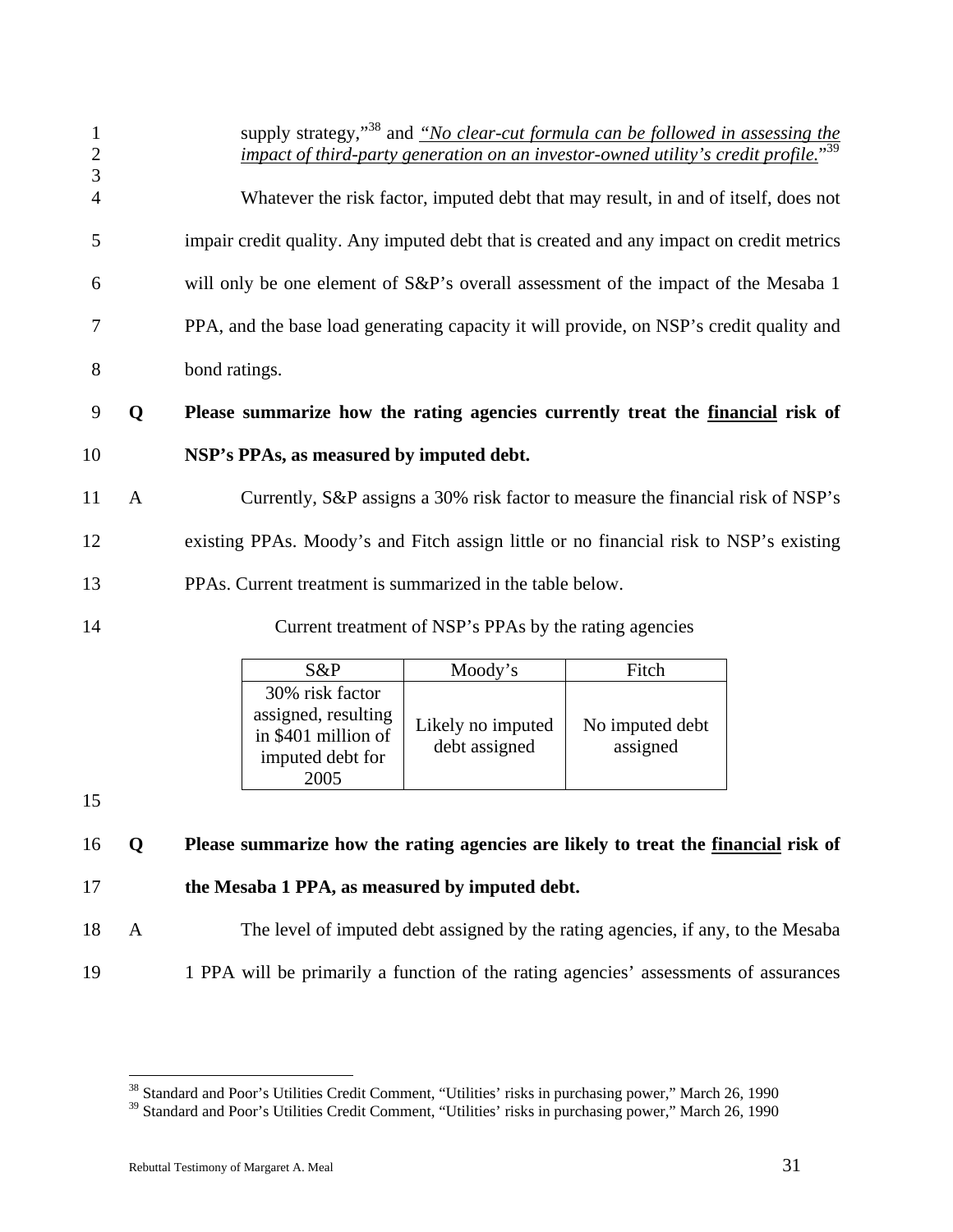1 regarding certainty of cost recovery of PPA payments provided through regulatory 2 rulings or legislative support.

3 Given that based on current regulatory treatment, the rating agencies assign 4 imputed debt levels to NSP's existing PPAs ranging from zero to 30% of the net 5 present value of the capacity payments, higher levels of imputed debt for the Mesaba 1 6 PPA are unlikely unless the MPUC modifies its current treatment of PPA contracts in 7 NSP's tariffs. This range could be 0-10% or 0-20% for the Mesaba 1 PPA, based on 8 the strong legislative support for the project.

9 **Q Could the Commission's approval of the Mesaba 1 PPA itself provide any**  10 **assurances to the rating agencies regarding the financial risk of the Mesaba 1 PPA**  11 **and certainty regarding cost recovery?** 

12 A Yes. For example, Excelsior's Petition to the Commission that initiated this 13 proceeding recommends that the Commission's approval of the Mesaba 1 PPA be 14 based on several findings, including, for example, that:

- 15 The Mesaba 1 PPA is prudent and in the best interests of NSP's ratepayers,
- 16 NSP should be allowed to recover from ratepayers all costs paid under the 17 Mesaba 1 PPA (provided that NSP prudently administers the PPA),
- 18 The Mesaba 1 project is likely to be a least cost resource under the Clean 19 Energy Technology (CET) statute.

20 These or similar findings are all recognized by the rating agencies as positive 21 factors that would minimize the financial risk of the Mesaba 1 PPA, and will confirm 22 or enhance the rating agencies' current assessment that NSP operates in a supportive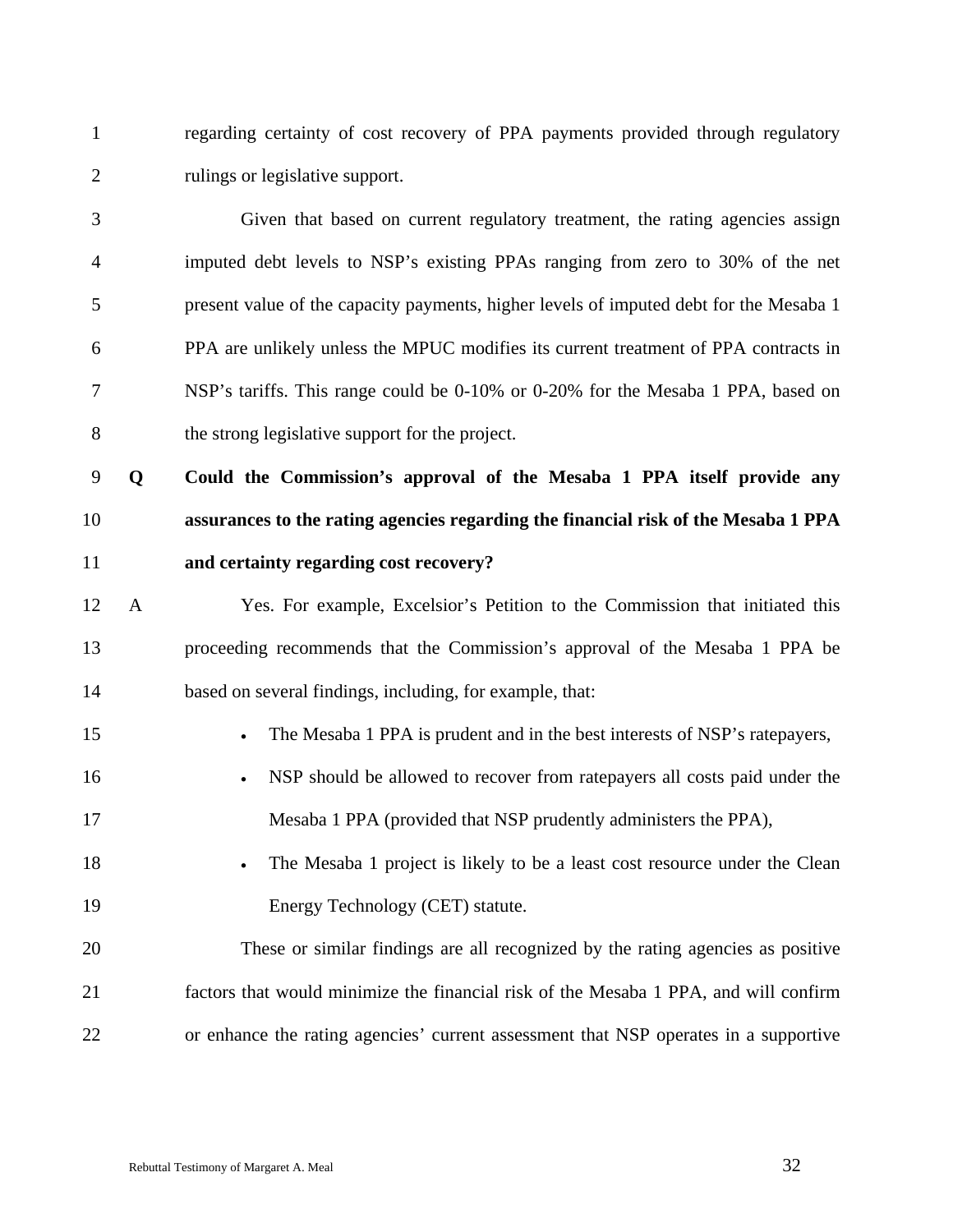1 regulatory jurisdiction with a precedent for timely and full cost recovery of fuel and 2 purchased power costs.

# 3 **Q How do you respond to Mr. Tyson's and Mr. Reed's claims that the specific terms**  4 **of the Mesaba 1 PPA are "outside of industry norms" and "above market" and**  5 **therefore the rating agencies will assign significant financial risk to the Mesaba 1**  6 **PPA?**

7 A Excelsior's filings in this case demonstrate that these claims are overstated and 8 unreasonable. For example, as shown in the testimony of Roger W. Gale and Thomas 9 L. Osteraas, the terms of the Mesaba 1 PPA transfer significant risks to the project 10 sponsor and away from NSP and its ratepayers, including, for example, risks of cost 11 overruns and delays during project development and construction, technology and 12 performance risks during project operations, and interest rate risks. As Excelsior has 13 also shown in its Petition and throughout its testimony in this case, the IGCC 14 technology reduces environmental and fuel price volatility risks for NSP and its 15 ratepayers compared to other alternatives, and is likely to be a least-cost resource for 16 clean, coal-fired base load power generation. As described above, these features are all 17 recognized by the rating agencies as positive risk reduction and risk transfer 18 mechanisms that can be provided by PPAs generally, and would be recognized by the 19 rating agencies as positive risk reduction and risk transfer features provided by the 20 Mesaba 1 PPA.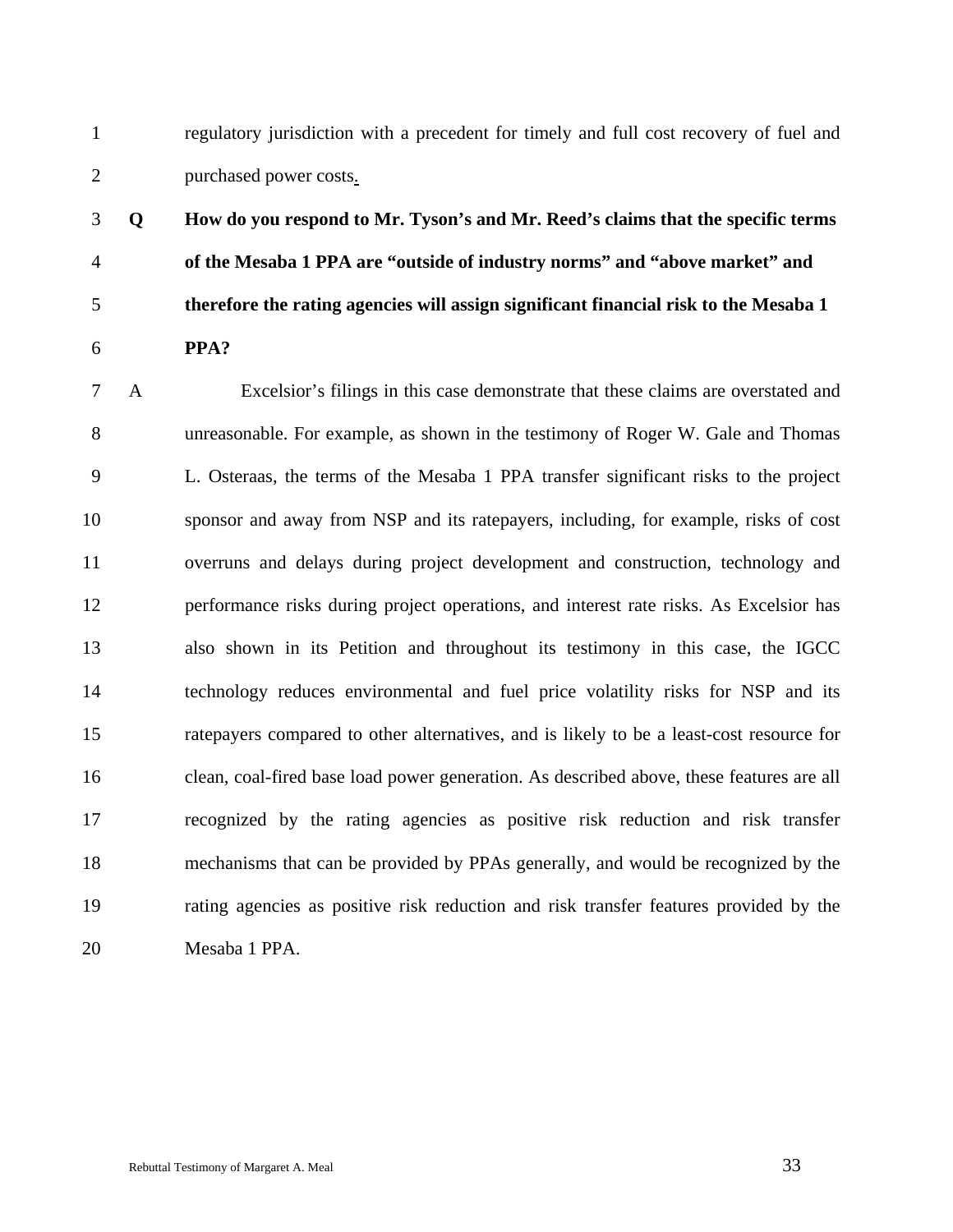### 1 E. Conclusions

# 2 **Q Please summarize your findings regarding NSP's current credit quality and risk**  3 **exposure, and your conclusions regarding the likely impact of the Mesaba 1**  4 **project on NSP's credit quality.**

5 A My findings are summarized in the table below. NSP's and XEI's credit quality 6 and bond ratings are and will be driven primarily by (1) debt burdens on the 7 consolidated XEI, (2) large future construction spending plans, (3) future risks of 8 capacity shortfalls, (3) the extent of imputed debt assigned to PPA contracts, and (4) 9 future MPUC rulings regarding cost recovery. Most of these factors are interrelated.

10 Absent the Mesaba 1 project (or any other project delivering a base load 11 resource under a PPA), NSP will need to either (i) build a similar base load generating 12 resource itself, increasing already significant capital spending risks, or (ii) do nothing, 13 creating risks of capacity shortfalls and fuel price volatility. With the Mesaba 1 project 14 (or any other project delivering a base load resource under a PPA), capital spending, 15 capacity shortfall, and gas price volatility risks are avoided. Financial risk due to 16 imputed debt *may* increase, but only under specific circumstances, and any financial 17 risk will be reduced or offset by reductions in construction spending and capacity 18 shortfall risks provided by the base load generating resource. Finally, note that this 19 analysis is prior to consideration of likely reductions in environmental risks of the 20 Mesaba 1 PPA compared to both the utility-build and do-nothing alternatives.

21 While the net impact on credit quality is difficult or impossible to measure 22 quantitatively, it is clear that using estimated or actual levels of imputed debt assigned 23 by the rating agencies as the measure of the impact of the Mesaba 1 project on credit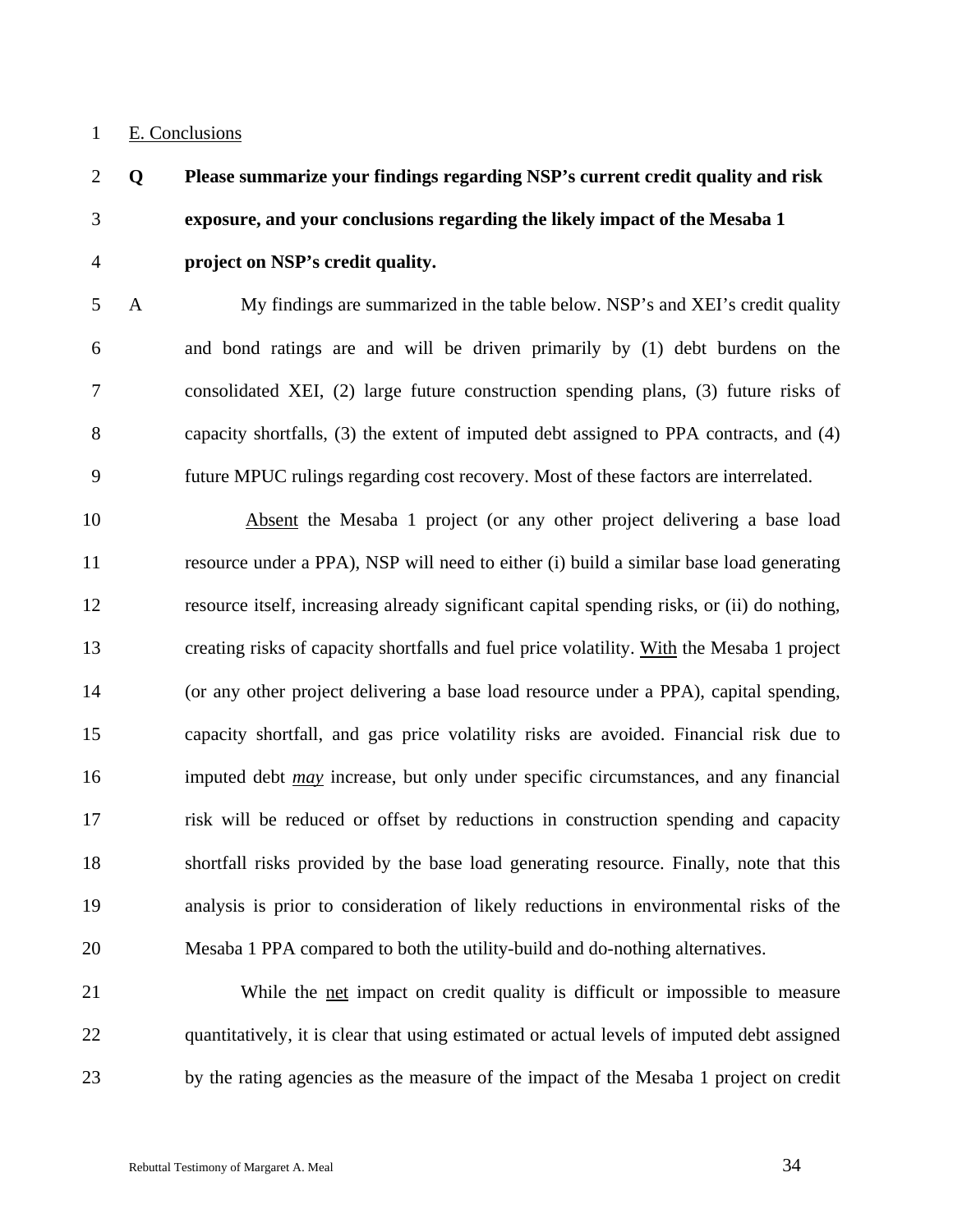1 quality systematically overstates an increase in risk and a reduction in credit quality, 2 because offsetting reductions in risk associated with capital spending plans and 3 capacity shortfalls are not taken into account. Most certainly, the alternative of not 4 proceeding with the Mesaba 1 project would have greater negative impact on NSP's 5 credit quality and bond ratings.

6 Finally, any financial risk of the Mesaba 1 PPA associated with imputed debt 7 can be minimized to the extent the MPUC's approval of the Mesaba 1 PPA provides 8 assurances regarding certainty of cost recovery of PPA payments in NSP's authorized 9 rates.

10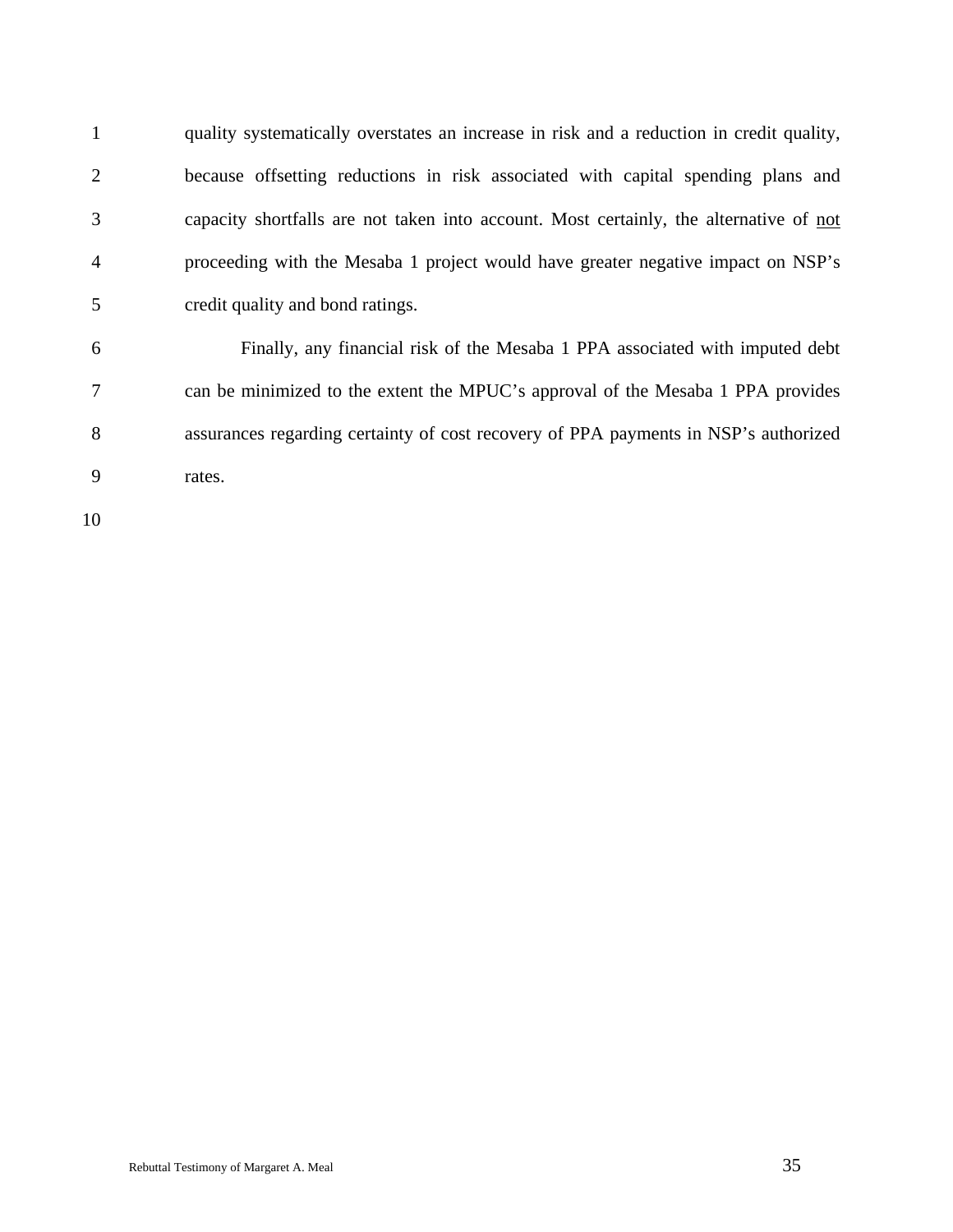|                                                                                                  | Source of future base load capacity in Minnesota met by                                                                                     |               |               |  |  |
|--------------------------------------------------------------------------------------------------|---------------------------------------------------------------------------------------------------------------------------------------------|---------------|---------------|--|--|
| <b>Credit Quality Issue</b>                                                                      | Mesaba 1                                                                                                                                    | Self Build    | Do Nothing    |  |  |
|                                                                                                  | Contract                                                                                                                                    |               |               |  |  |
| XEI consolidated debt profile                                                                    |                                                                                                                                             |               |               |  |  |
| Current capital spending<br>requirements*                                                        |                                                                                                                                             |               |               |  |  |
| Continued regulatory support<br>regarding cost recovery                                          |                                                                                                                                             |               |               |  |  |
| Increased capital spending<br>requirements                                                       | No utility capital<br>investment required                                                                                                   |               |               |  |  |
| Risk of delays, cost overruns<br>and performance problems                                        | Reduced or eliminated<br>through PPA terms                                                                                                  |               |               |  |  |
| Risk of capacity shortfall                                                                       | Power delivered<br>provides base load<br>capacity                                                                                           |               |               |  |  |
| Risk of reliance on gas-fired<br>resources                                                       | Energy prices are<br>based on coal                                                                                                          |               |               |  |  |
| Financial risk due to PPA<br>imputed debt, Mesaba 1                                              | <b>BUT</b> substantially<br>overstated by<br>NSP/XEI<br>AND can be<br>minimized with<br>regulatory assurances<br>regarding cost<br>recovery |               |               |  |  |
| Relative risk exposure                                                                           | Lower                                                                                                                                       | <b>Higher</b> | <b>Higher</b> |  |  |
| * Note that new base load capacity for MN is not included in NSP's current capital spending plan |                                                                                                                                             |               |               |  |  |

2

3 **Q Given that NSP's credit quality is a function of numerous interrelated factors,**  4 **how can the Commission account for the impact of the Mesaba 1 PPA on NSP's**  5 **credit quality, if any?** 

6 A Rate case proceedings provide NSP the opportunity to request adjustments to its 7 authorized capital structure and authorized costs of debt and equity, and in so doing 8 would account for the impact of the Mesaba 1 PPA on NSP's credit quality. These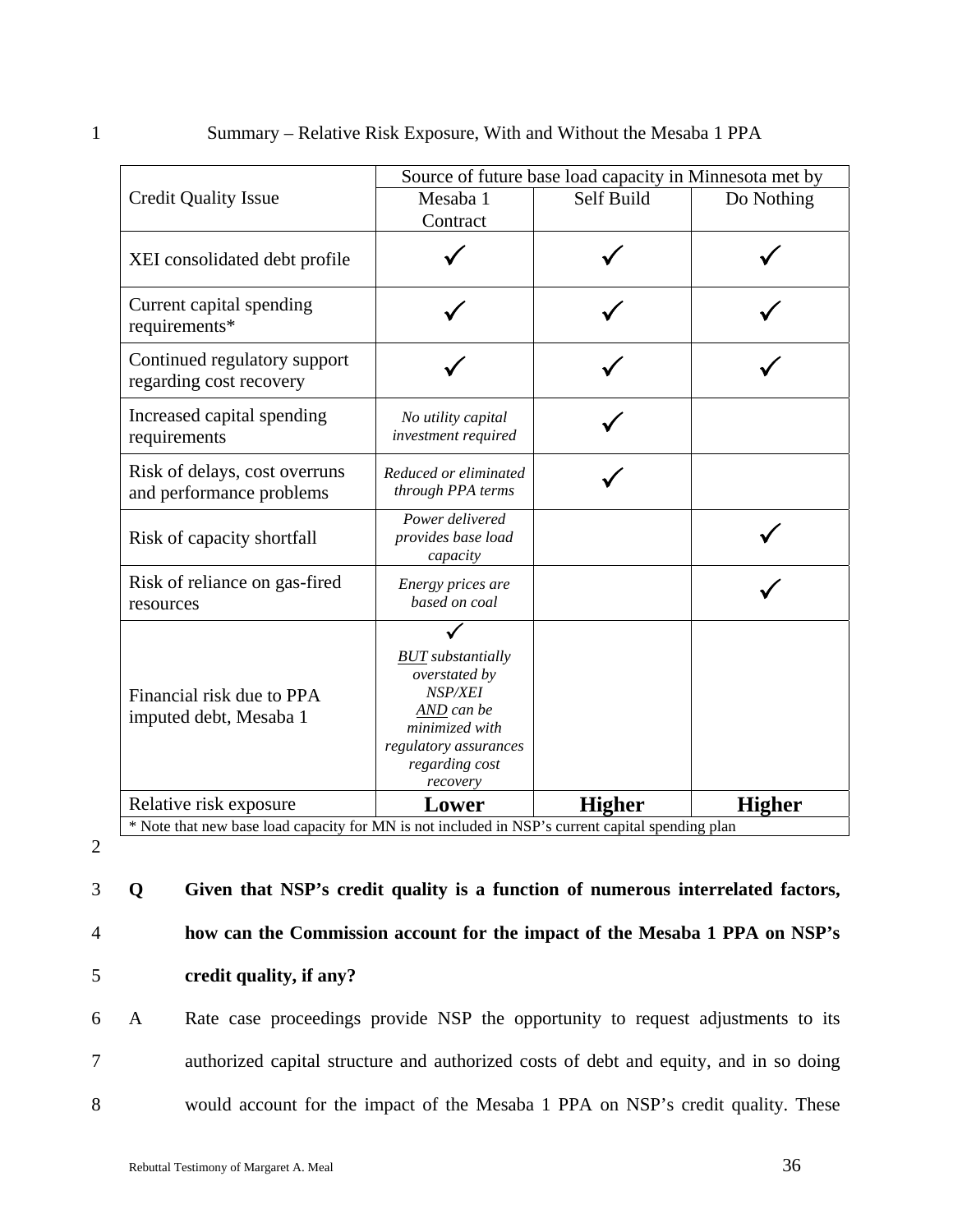1 proceedings assure that rates are set at levels sufficient maintain financial integrity and 2 access the capital markets as needed at reasonable costs. These proceedings provide 3 NSP the opportunity to propose adjustments that are appropriate in light of NSP's 4 **overall** credit quality, risk profile, and need to access the capital markets, and also 5 consider any impact that bond ratings may have on NSP's actual costs. As a result, cost 6 of capital determinations in a rate case proceeding would necessarily include any 7 incremental impact, positive or negative, of the Mesaba 1 PPA, not based simply on 8 measures of imputed debt or potential impacts on bond ratings, but more fully and 9 completely based on NSP's credit quality and risk exposure overall. This overall 10 assessment of credit quality and determination of appropriate cost of capital in a rate 11 case proceeding could capture, for example, reductions in NSP's construction spending 12 risks as the result of the base load resource provided under the Mesaba 1 PPA.

13 **Q Does NSP's testimony consider the potential for any of the risk reductions you**  14 **have identified in its assessment of the impact of the Mesaba 1 project on credit**  15 **quality?** 

16 A No, neither qualitatively nor quantitatively.

**Q Mr. Tyson claims that a build scenario is preferable to the Mesaba 1 project because construction outlays would be staged over the construction period, while imputed debt would be created as soon as the Mesaba 1 PPA is executed. Do you**  20 **agree?** 

21 A I have not seen anything in the rating agencies' published criteria that confirms 22 that the rating agencies would assign imputed debt as soon as the Mesaba 1 PPA is 23 executed. Doing so is contrary to the principle that imputed debt is the result of a firm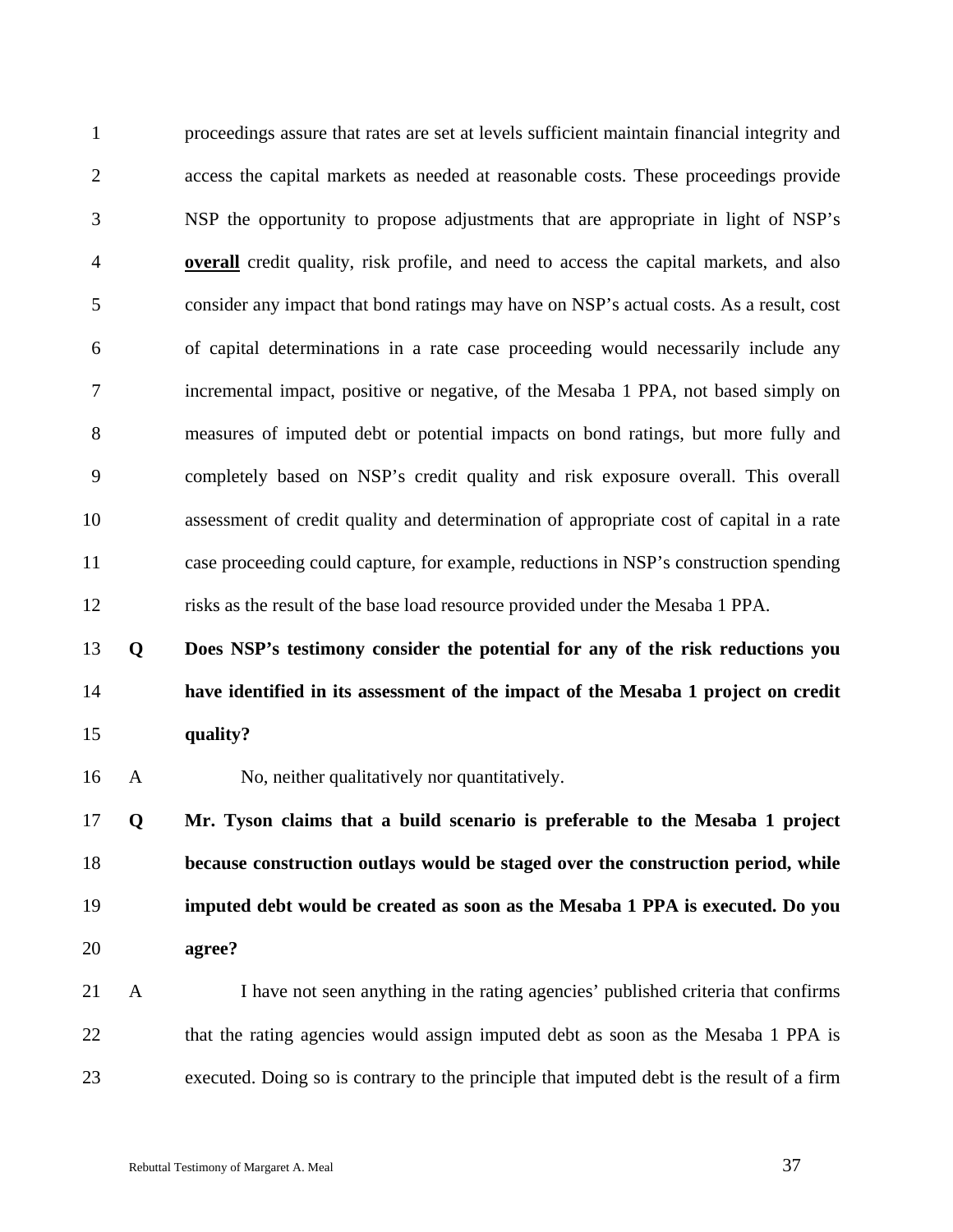1 financial obligation. In fact, under the Mesaba 1 PPA, there is no financial obligation to 2 make payments until the project is completed and actually delivering power.

3 To the extent the rating agencies do in fact impute debt upon contract 4 execution, Mr. Tyson's timing analysis is correct. However, I would not therefore 5 conclude from this that timing difference creates a preference for building, or an 6 increased risk from purchasing. In any case, NSP's cash outlays for construction, draws 7 on already limited sources of internally generated cash, and need to access the capital 8 markets during the construction period are real. No NSP cash outlays are required 9 during the development or construction of the Mesaba 1 project. No part of revenue 10 requirements collected from ratepayers will be required during the development or 11 construction of the Mesaba 1 project. Since there are no costs incurred by NSP during 12 this period, there is no risk for bond holders of under recovery of costs. Any imputed 13 debt that is assigned to the Mesaba 1 project, both prior to and during deliveries under 14 the PPA, is simply a paper construct used by the rating agencies as one element of a 15 multi-factor assessment of NSP's overall credit quality.

16 **Q Your conclusions indicate that the Mesaba 1 PPA is not likely to reduce NSP's**  17 **credit quality nor increase NSP's cost of capital, while increased construction**  18 **spending could. Is this consistent with industry trends?** 

19 A Yes. I know of two independent studies that conclude that for utilities 20 generally, there is no evidence that PPAs increase a utility's cost of capital. The first 21 study was conducted by Lawrence Berkeley Laboratory (LBL) in 1994, with the results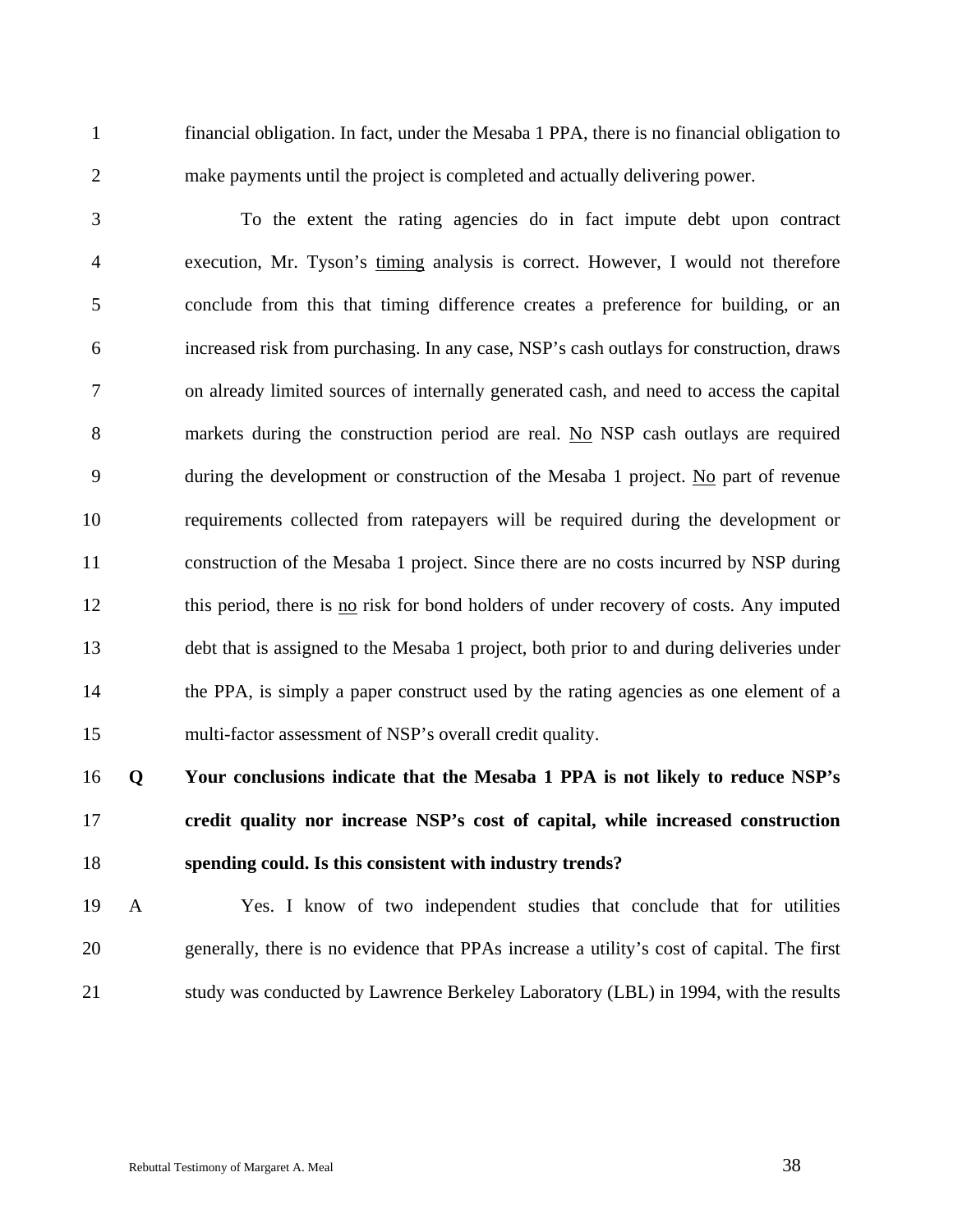|   | published in a report titled, "Impact of Power Purchases from Nonutilities on the                                                                                                                                                                                                                                                                 |
|---|---------------------------------------------------------------------------------------------------------------------------------------------------------------------------------------------------------------------------------------------------------------------------------------------------------------------------------------------------|
|   | Utility Cost of Capital." <sup>40</sup> It concludes:                                                                                                                                                                                                                                                                                             |
| 6 | "Our principal finding is that we cannot detect any evidence to support the<br>debt-equivalence hypothesis. At least as far as the cost of equity capital is<br>concerned, we find more evidence to support the notion that utility construction<br>raises the cost of capital than that NUG [non-utility generator] purchases do." <sup>41</sup> |
| 8 | The second study was conducted by the Energy Information Administration                                                                                                                                                                                                                                                                           |

9 (EIA) in 1994, with the results published in a report titled, "Financial Impacts of 10 Nonutility Purchases on Investor-Owned Electric Utilities.<sup>"42</sup> The purpose of the report 11 was to provide an overview of the issues surrounding the financial impacts of 12 nonutility generation contracts on investor-owned utilities, including their impact on investor-owned utilities' cost of capital and rates charged to customers.<sup>43</sup> This study 14 included results from the LBL study, and added a comparative financial analysis of 15 investor-owned utilities with and without significant power purchases from non-utility

16 generators. The second analysis concluded:

17 "The data failed to support the hypothesis that utilities with significant power 18 purchases incurred a higher cost of capital than the utilities without such a 19 commitment. In fact, the evidence shows that utilities with little or no power 20 purchase commitments had to bear a slightly higher cost of capital in 21 comparison with the cost borne by the other group.<sup>44</sup>

23 The EIA report concludes that (as stated in the Executive Summary to the report):

 $\overline{a}$ 

22

 $40$  E. Kahn, S. Stoft and T. Belden, Lawrence Berkeley Laboratory, Energy & Environment Division, "Impact of Power Purchases from Nonutilities on the Utility Cost of Capital," March 1994, LBL-34741.

<sup>&</sup>lt;sup>41</sup> Id., p. 30.<br><sup>42</sup> Energy Information Administration, "Financial Impacts of Nonutility Purchases on Investor-Owned Electric Utilities," June 1994, DOE/EIA-0580.

 $^{43}$  <u>Id</u>., p. ii.<br> $^{44}$  <u>Id.,</u> p 34.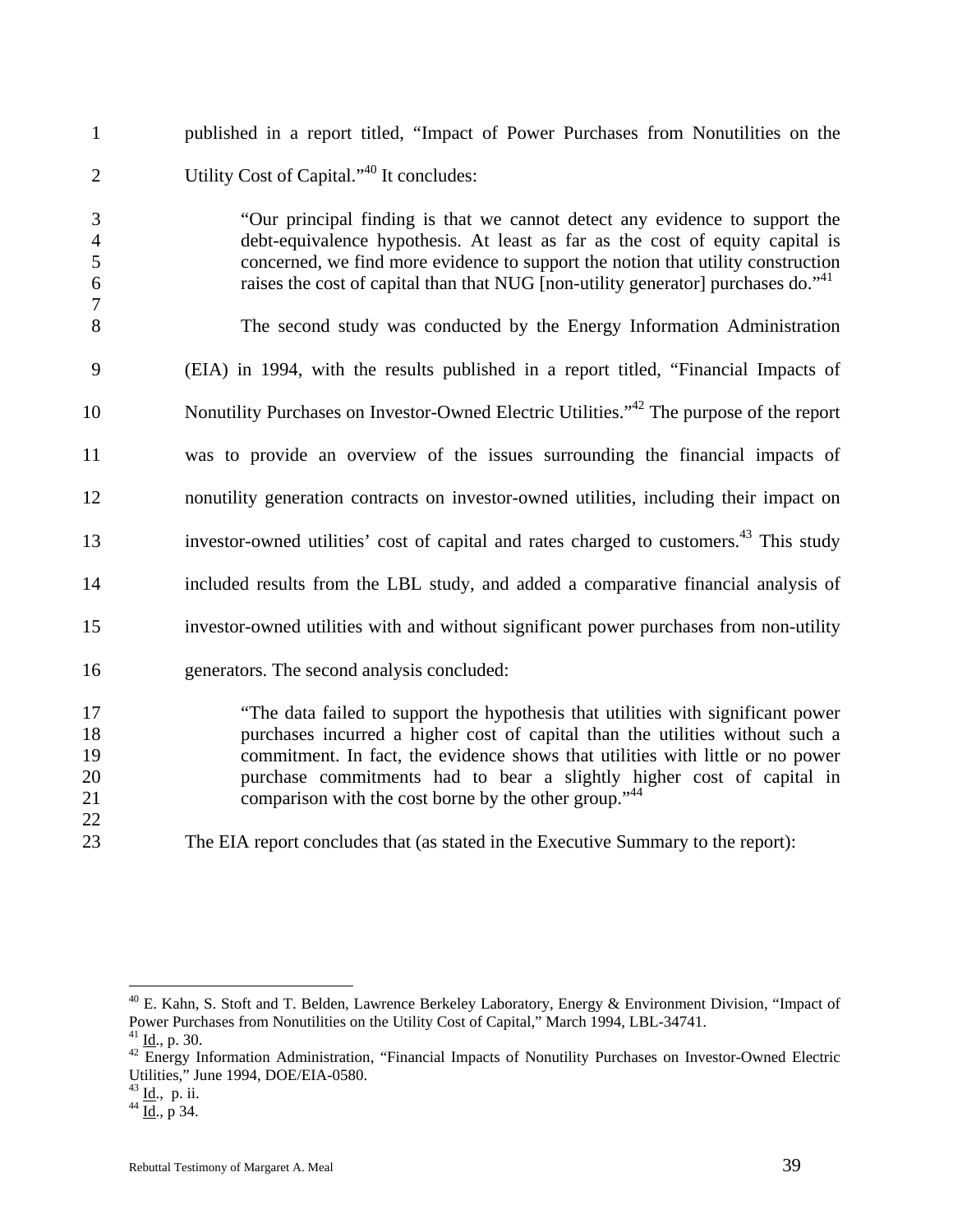| $\mathbf{1}$   |              | "Overall, based on the available financial data using two different approaches,                     |
|----------------|--------------|-----------------------------------------------------------------------------------------------------|
| $\overline{c}$ |              | there is no conclusive evidence that power purchases from nonutility generators                     |
| $\mathfrak{Z}$ |              | raised the cost of capital to the utilities which purchase the electricity." <sup>45</sup>          |
| 4              | Q            | Do you know of any independent studies that show that PPAs in fact have                             |
| 5              |              | significant impacts on credit quality, bond ratings or cost of capital?                             |
| 6              | $\mathbf A$  | I have never seen such a study.                                                                     |
| $\tau$         |              | Section 2.                                                                                          |
| 8              |              | Mr. Tyson's quantitative analysis regarding the credit quality impacts                              |
| 9              |              | of the Mesaba 1 project is flawed                                                                   |
| 10             | Q            | Have you reviewed Mr. Tyson's quantitative analysis regarding the likely impacts                    |
| 11             |              | of the Mesaba 1 project on NSP's credit quality and bond ratings?                                   |
| 12             | $\mathbf{A}$ | Yes. Mr. Tyson's primary conclusion in his testimony is that "The Mesaba 1                          |
| 13             |              | PPA would likely cause significant credit rating downgrades - possibly below                        |
| 14             |              | investment grade, <sup>46</sup> and this conclusion is based on a quantitative analysis included in |
| 15             |              | his testimony.                                                                                      |
| 16             | $\mathbf 0$  | Do you have any concerns with the quantitative analysis?                                            |
| 17             | $\mathbf{A}$ | Yes. Mr. Tyson's approach is too narrow, fails to consider numerous relevant                        |
| 18             |              | factors, and uses inappropriate assumptions. Further, these shortcomings all serve to               |
| 19             |              | over-estimate reductions in credit quality and bond ratings that could occur as the result          |
| 20             |              | of the Mesaba 1 PPA, and, since they are cumulative, represent only an absolute worst               |
| 21             |              | case, unrealistic scenario. Specifically, I have seven concerns.                                    |

<sup>&</sup>lt;sup>45</sup> <u>Id</u>., p. viii.<br><sup>46</sup> Direct Testimony of George E. Tyson II, p. 2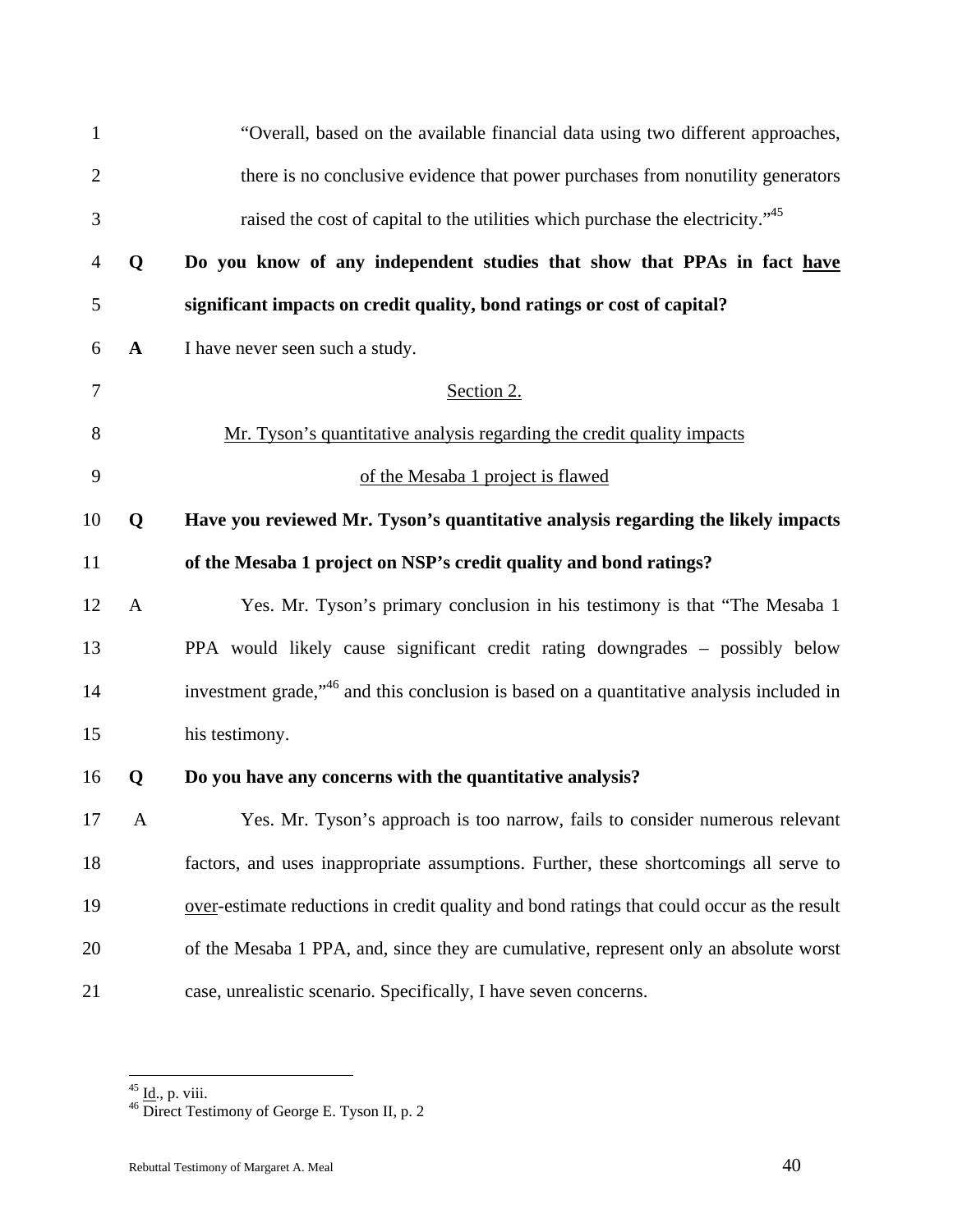#### 1 **Q What is your first concern?**

2 A First, the analysis assumes that PPA financial risk resulting from imputed debt 3 is an accurate measure of the overall impact of the Mesaba 1 project on NSP's credit 4 profile. This is incorrect, as shown in Section 1. Any financial risk resulting from 5 imputed debt due to the Mesaba 1 PPA is reduced by reductions in other business risks. 6 Any assessment limited to PPA financial risk based on imputed debt, even if it could 7 be estimated accurately, will systematically and unreasonably overstate an adverse 8 impact of the Mesaba 1 PPA, or any other PPA, on credit quality and bond ratings.

#### 9 **Q What is your second concern?**

10 A Second, the analysis estimates financial risk by using S&P's methodology for 11 assigning imputed debt to PPAs. In so doing, the analysis assumes that  $S\&P$ 's approach 12 is representative of Moody's and Fitch's methodologies, as well as the broader 13 market's perception of risk. As described in section 1, both Moody's and Fitch's 14 methodologies are different from S&P's, and they both assign much less financial risk 15 to NSP's existing PPAs than S&P does. Given that regulatory and legislative treatment 16 regarding cost recovery is expected to be comparable to or better than that afforded to 17 NSP's existing PPAs, there is no reason to believe Moody's and Fitch would assign 18 more risk to the Mesaba 1 PPA than they do currently to NSP's existing PPAs. The 19 reliance on S&P's methodology systematically and unreasonably overstates the 20 financial risk of the Mesaba 1 PPA.

### 21 **Q What is your third concern?**

22 A Third, in applying S&P's methodology, the analysis assumes that S&P will 23 assign a risk factor of 50% to the Mesaba 1 PPA. This risk factor is too high and is not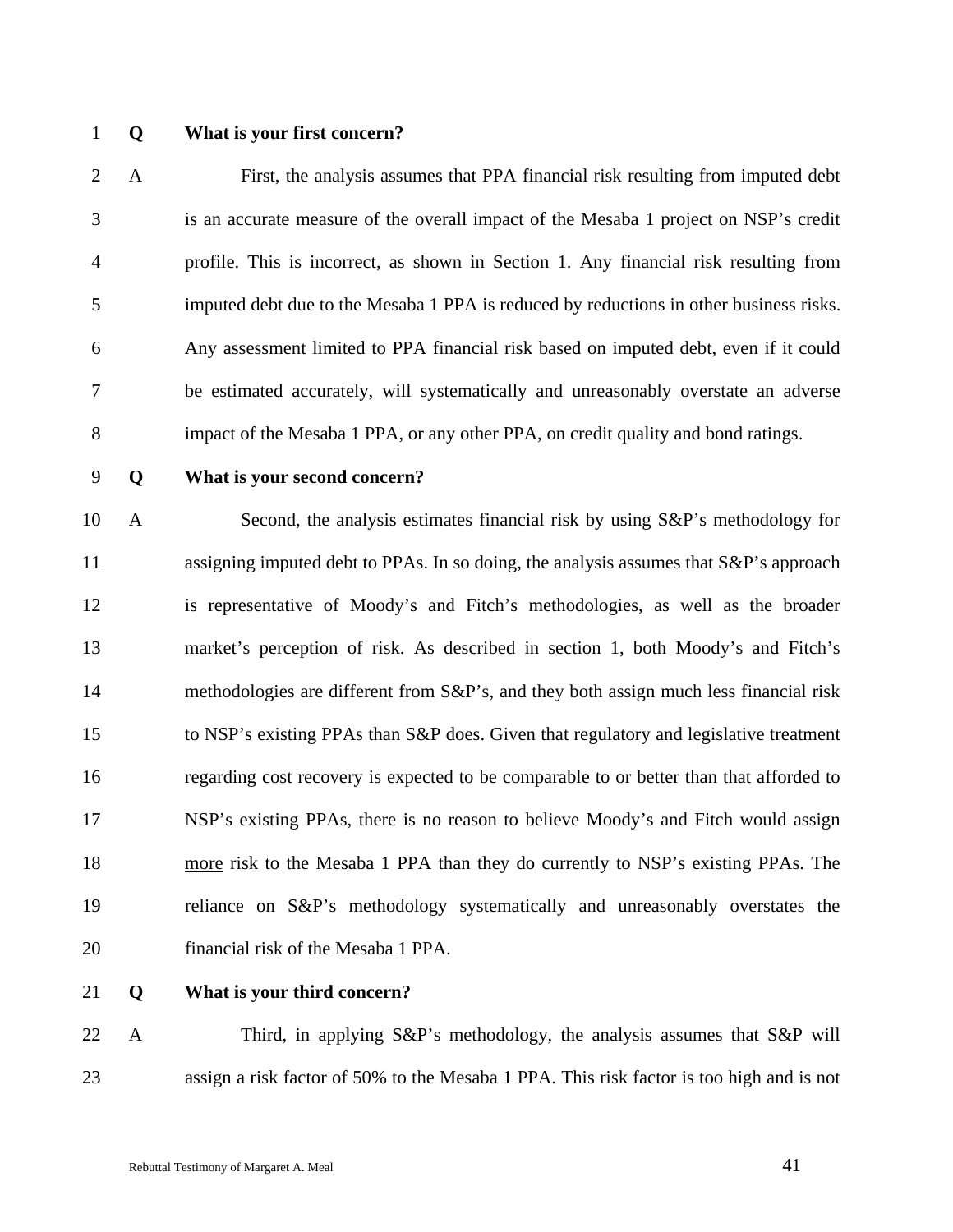1 reasonable, and using it further overstates the financial risk of the Mesaba 1 PPA, even 2 if the assessment is intended to be limited to S&P's approach. As I described in 3 Section 1, S&P's risk factor assignments are driven by its assessment of regulatory 4 treatment regarding certainty of recovery of PPA payments. S&P currently assigns a 5 risk factor of 30% to NSP's existing contracts. A risk factor of 50% would require a 6 significant change to current regulatory treatment. Assuming regulatory assurances 7 consistent with current practices, I would expect the risk factor for the Mesaba 1 PPA 8 to be a maximum of 30%. Given the strong support for the Mesaba 1 project provided 9 by Minnesota statutes, the risk factor could be 10%-20%. Using a reasonable range of 10 risk factors of 10%-30% results in a reduction in Mr. Tyson's imputed debt estimate by 11 at least 40% to as much as 80%.

#### 12 **Q What is your fourth concern?**

13 A Fourth, the analysis unreasonably overstates the net present value (NPV) of the 14 capacity payments likely to be payable by NSP under the Mesaba 1 PPA, further 15 overstating the financial risk of the Mesaba 1 PPA.

16 The total fixed costs shown in Exhibit GET-1 Schedule 3 will vary depending 17 on actual interest rates, inflation rates and transmission costs, and other factors and 18 could likely be lower than shown. For example, in Exhibit GET-1 Schedule 3, Mr. 19 Tyson increases base costs and transmission costs by 7.22% based on an assumption 20 for the Interest Rate Index Adjustment Factor. In the PPA, the Interest Rate Index 21 Adjustment factor is determined by the actual market yield on ten-year treasuries when 22 the EPC certification is delivered to NSP.<sup>47</sup> The Interest Rate Index Adjustment Factor

<sup>47</sup> Mesaba 1 PPA, Schedule I.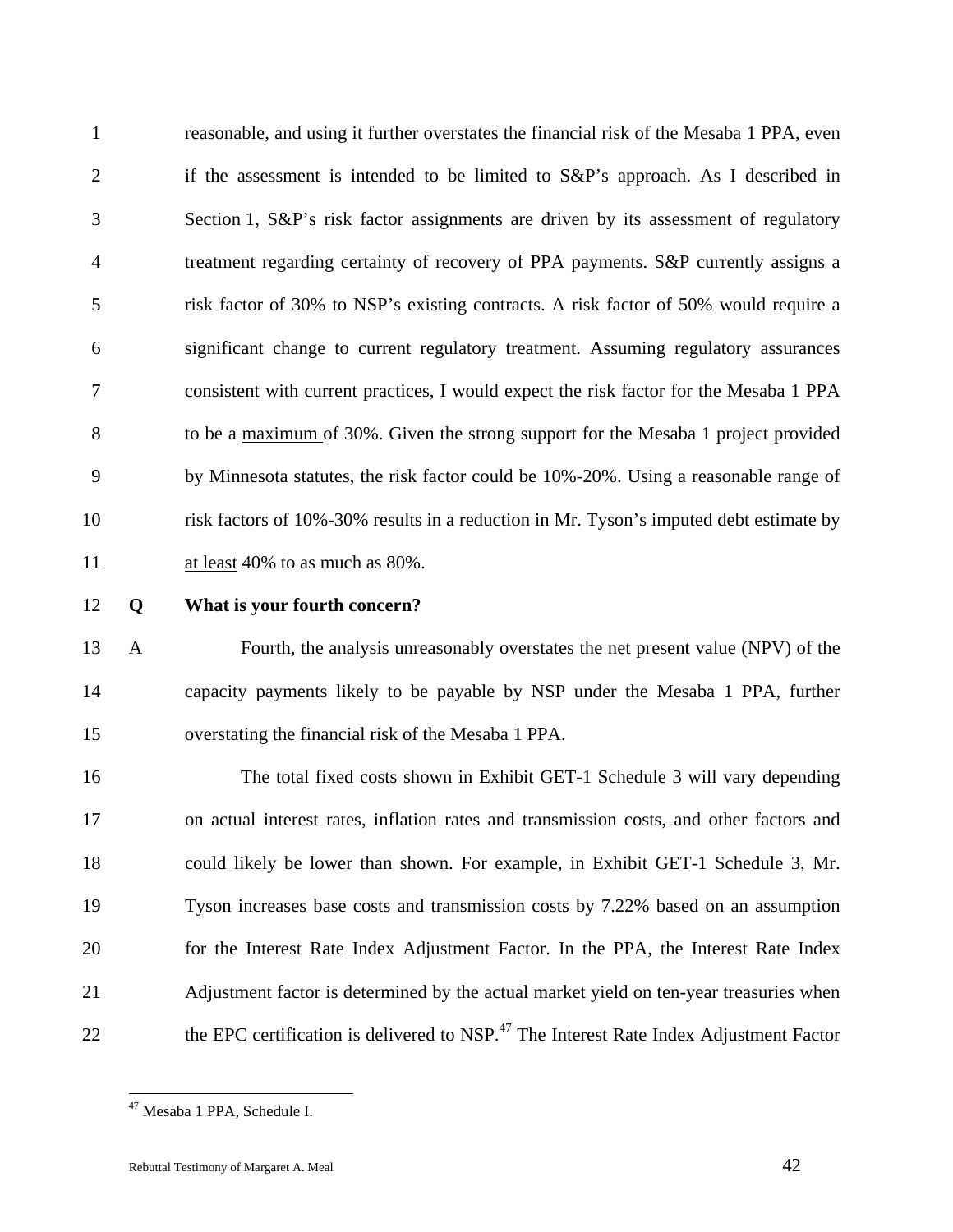1 of 7.22% in GET-1 Schedule 3 assumes a ten-year treasury rate of 5.2% to 5.39%, based on "a forecast of the applicable interest rate" between 2008 and 2010.<sup>48</sup> While 3 interest rates do vary, 10-year treasuries have not been at or above 5.2% since April 4 2002 (excepting a two-week period in June 2006 where they reached 5.25%). Based on 5 the average of daily ten-year treasury rates for the month of September 2006 of 4.7%, 6 the Interest Rate Index Adjustment Factor would be 1.0176. Using an average of ten-7 year treasury rates over the past five years (4.4%), the Interest Rate Index Adjustment 8 Factor would be 1.0. As shown in Exhibit MAM-7, where I have replicated the 9 calculations used in Exhibit GET-1, Schedules 2 and 3, using an Interest Rate Index 10 Adjustment Factor of 1.0176 results in a reduction in Mr. Tyson's imputed debt 11 estimate of 5%.

12 Taking lower risk factors and a lower interest rate adjustment factor together, 13 Mr. Tyson's imputed debt estimates are reduced by 43% to 81%, from \$1.9 billion 14 down to \$0.4-\$1.1 billion. Detailed calculations are shown in Exhibit MAM-7.

 $\overline{a}$ 

#### 15 **Q What is your fifth concern?**

16 A Fifth, the analysis relies on a single credit metric, the debt ratio, to determine 17 likely bond ratings, while in fact, S&P considers several credit metrics in its financial 18 assessment. Further, S&P's published criteria downplay the importance of the debt 19 ratio relative to other credit metrics, stating "a company's leverage is just one of many 20 components of a rating assessment. (In fact, cash flow adequacy and financial

<sup>48</sup> Direct testimony of Karen Hyde, p. 7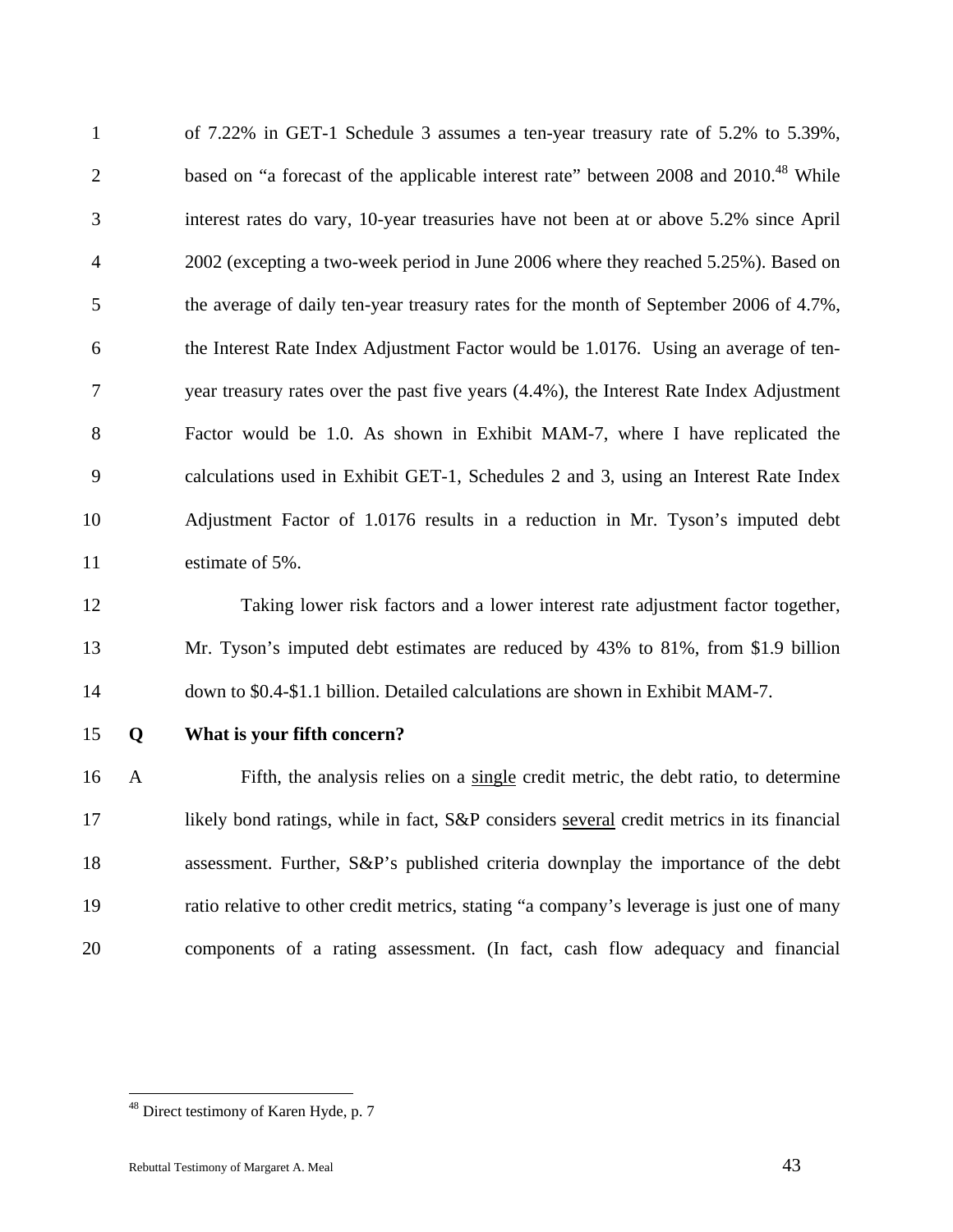1 flexibility have long surpassed balance-sheet considerations as important rating 2  $factors.)''^{49}$ 

3 Graph 1 (page 14) of Mr. Tyson's testimony shows that the debt ratio for both 4 NSP and XEI will fall below S&P's BBB- guideline lower limit. For the two other 5 ratios for which S&P publishes guidelines, FFO interest coverage and FFO/total debt 6 (both measures of cash flow adequacy), Mr. Tyson states simply that the metrics will 7 be "weakened," but he makes no explicit comparison to S&P's published guidelines. In 8 fact, results for those two metrics, even using Mr. Tyson's unreasonably overstated 9 estimates of imputed debt for the Mesaba 1 PPA, are essentially at the mid-point of 10 S&P's guideline ranges for a BBB Corporate Credit Rating, NSP's current Corporate 11 Credit Rating. This comparison is shown in the table below. Given that two of the three 12 metrics are still solid BBB for NSP, and given that S&P has stated it places more 13 weight on these two metrics, Mr. Tyson's conclusion that "significant downgrades will 14 occur" is without merit, even using Mr. Tyson's overstated estimates of imputed debt.

15 Tyson projected results vs. guideline ranges, FFO metrics for NSP

| Credit Metric                                                                    | S&P Guideline Range,<br>BBB- to BBB+,<br>Business Profile $51$ | Midpoint of range<br>(mid BBB CCR) | Tyson projected<br>results for NSP $^2$ |
|----------------------------------------------------------------------------------|----------------------------------------------------------------|------------------------------------|-----------------------------------------|
| FFO interest coverage                                                            | $3.8x - 2.8x$                                                  | 3.3x                               | 3.2x                                    |
| FFO/total debt                                                                   | $22\% - 15\%$                                                  | 18.5%                              | 18.2%                                   |
| Tyson Direct, Exhibit GET-1 Schedule 6<br>Tyson Direct, Exhibit GET-2 Schedule 5 |                                                                |                                    |                                         |
|                                                                                  |                                                                |                                    |                                         |

16

### 17 **Q What is your sixth concern?**

 $\overline{a}$ 

18 A Sixth, the analysis assumes that there is a direct correlation between credit 19 metrics and bond ratings. Bond ratings are based on numerous qualitative and

<sup>49</sup> Standard and Poor's, Corporate Ratings Criteria 2006, p. 77.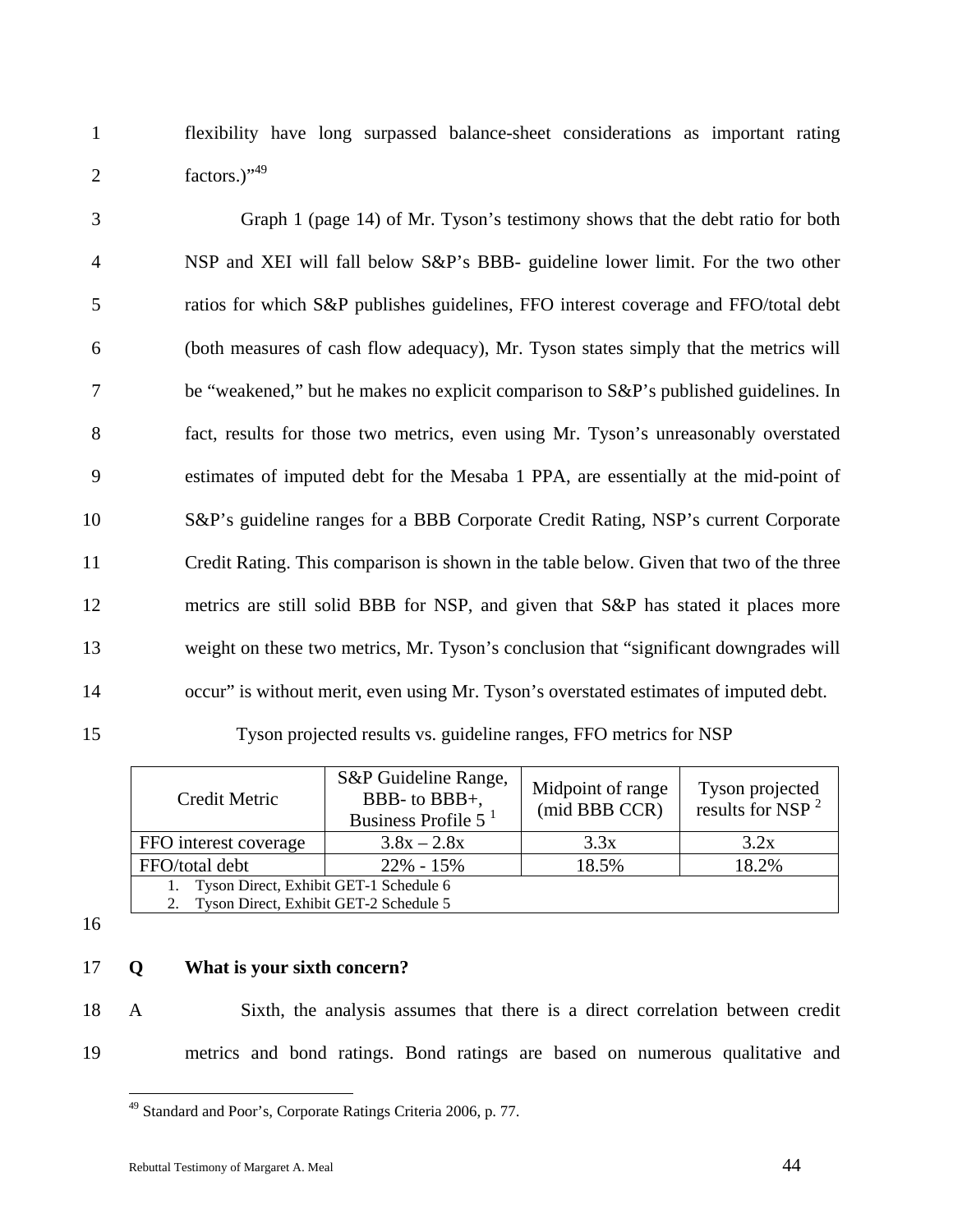| $\mathbf{1}$   |              | quantitative factors, certainly not on one, nor even three, specific credit metrics. The                                                                                |
|----------------|--------------|-------------------------------------------------------------------------------------------------------------------------------------------------------------------------|
| $\overline{c}$ |              | rating agencies themselves, including S&P, readily acknowledge that credit metrics are                                                                                  |
| 3              |              | not a direct indicator of credit quality or determinant of a bond rating. Each of the three                                                                             |
| 4              |              | rating agencies has stated this in their published reports describing their ratings                                                                                     |
| 5              |              | methodologies. Some examples are shown in my Exhibit MAM-8.                                                                                                             |
| 6              |              | With regard to S&P, the rating agency whose imputed debt methodology Mr.                                                                                                |
| 7              |              | Tyson relies upon, S&P has specifically acknowledged that its own formula is not                                                                                        |
| 8              |              | determinative of ratings, stating quite directly:                                                                                                                       |
| 9<br>10<br>11  |              | "Unfortunately, no clear-cut formula can be followed in assessing the impact of<br>third-party generation on an investor-owned utility's credit profile." <sup>50</sup> |
| 12             | Q            | What is your seventh concern?                                                                                                                                           |
| 13             | $\mathbf{A}$ | Seventh, the analysis concludes that the Mesaba 1 PPA could result in bond                                                                                              |
| 14             |              |                                                                                                                                                                         |
|                |              | ratings below investment grade. Ignoring the fact that the analysis itself unreasonably                                                                                 |
| 15             |              | overstates the impact of the Mesaba 1 PPA on bond ratings and credit quality, any                                                                                       |
| 16             |              | bond rating for NSP or XEI below investment grade would be in large part due to the                                                                                     |
| 17             |              | other current downward pressures on NSP's and XEI's bond ratings resulting from                                                                                         |
| 18             |              | XEI's aggressive construction program and XEI's consolidated financial profile, as                                                                                      |
| 19             |              | described in section 1 of my testimony. Unless these downward pressures are removed,                                                                                    |
| 20             |              | it is inappropriate to assign the consequences of a non-investment grade bond rating to                                                                                 |
| 21             |              | any single factor, and it is certainly not appropriate to assign the consequences solely to                                                                             |

<sup>&</sup>lt;sup>50</sup> Standard and Poor's, Utilities Credit Comment, Utilities' Risks in Purchasing Power, March 26, 1990, p. 5. (emphasis added)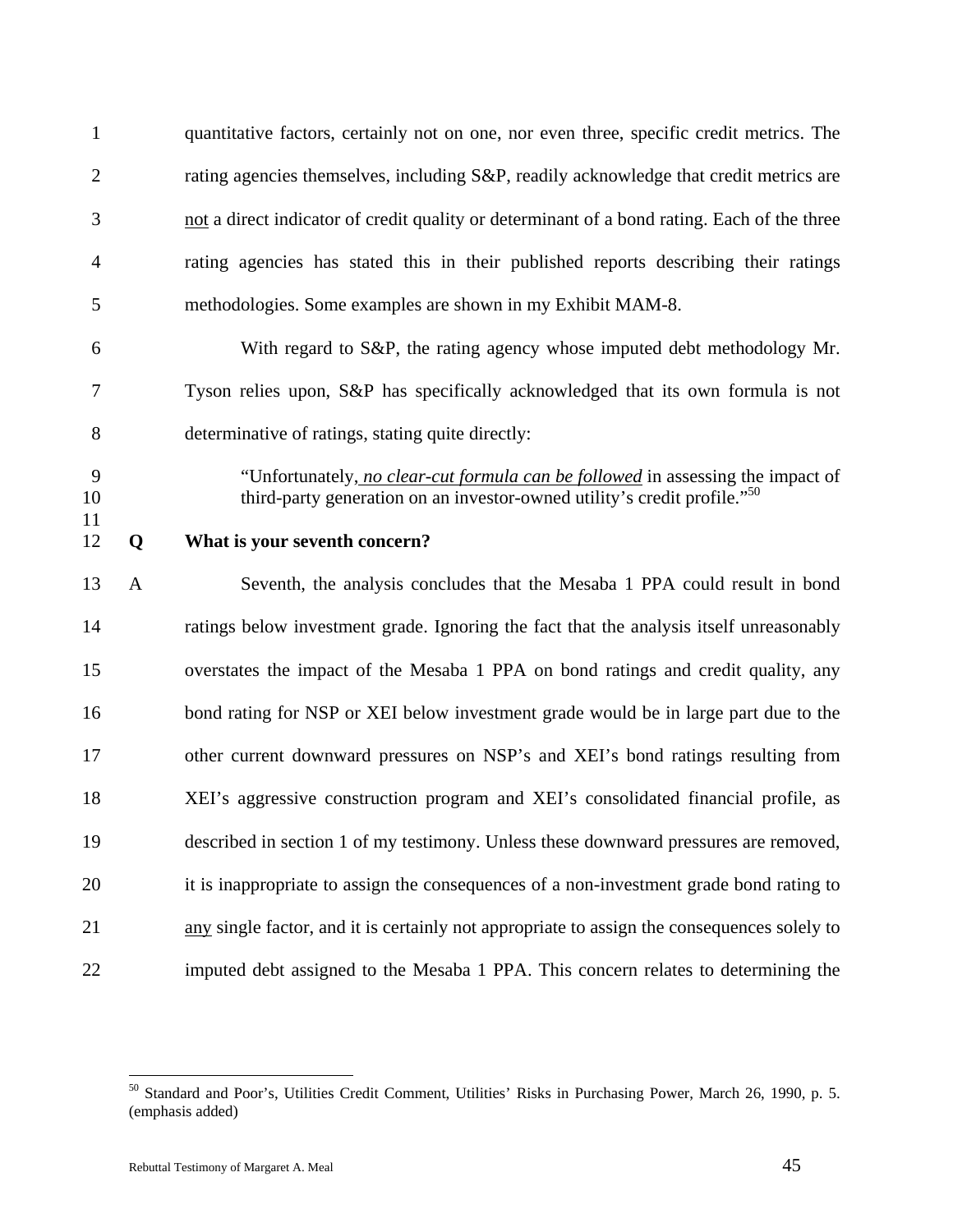1 costs that would be incurred if a down grade were to occur, and is addressed in section 2 3 of my testimony.

### 3 **Q Can Mr. Tyson's quantitative analysis be corrected?**

4 A Yes, but only in part. As described throughout my testimony, correcting the 5 quantitative analysis is incomplete because it measures financial risk only, cannot 6 capture the overall impact of the Mesaba 1 PPA on NSP's credit quality, and 7 systematically overstates an adverse impact on credit quality.

8 To correct Mr. Tyson's analysis at least in part, first and at a minimum, I use 9 more reasonable estimates for S&P's risk factor, specifically 30%, 20%, and 10%, I 10 use September 2006 ten-year treasury yields to project capacity payments under the 11 Mesaba 1 PPA, and I evaluate results for all three of the metrics for which S&P 12 publishes guidelines. Credit metric results with these adjustments relative to S&P's published guidelines for a Corporate Credit Rating<sup>51</sup> of BBB (NSP's current CCR) are 14 shown graphically below, with detailed calculations shown in Exhibit MAM-9. These 15 graphs show projected results compared to metrics reported by S&P for NSP for 2004 16 and 2005, and to Mr. Tyson's results. (NSP has had an S&P CCR of BBB since 2002). 17 Based on these results, taking all three metrics together, NSP's metrics fall into the mid 18 BBB range, even at my maximum recommended risk factor of 30%. Further, at a 30% 19 risk factor, there is only a slight impairment in the three metrics from 2005 levels. 20 These results show no likelihood that significant credit rating down grades would 21 occur.

<sup>51</sup> S&P's ratio guidelines are published only for its Corporate Credit Ratings (CCR).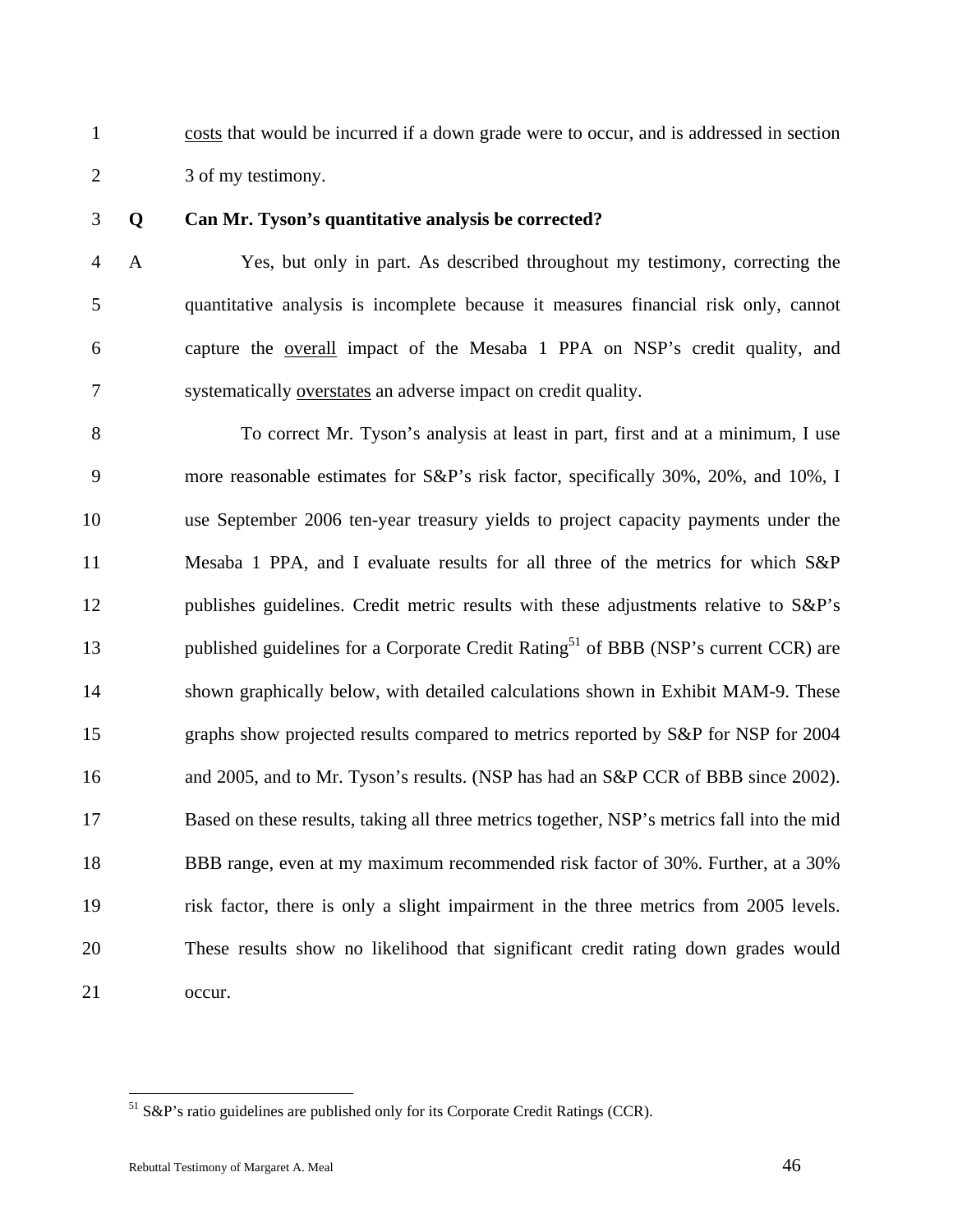#### 1 S&P Credit Metrics for NSP: 2004, 2005, and Projected 2 based on adjusted imputed debt estimates and S&P guidelines for business profile 5



9 business profile rating for NSP, from 5 to 4. At a business profile of 4, the benchmark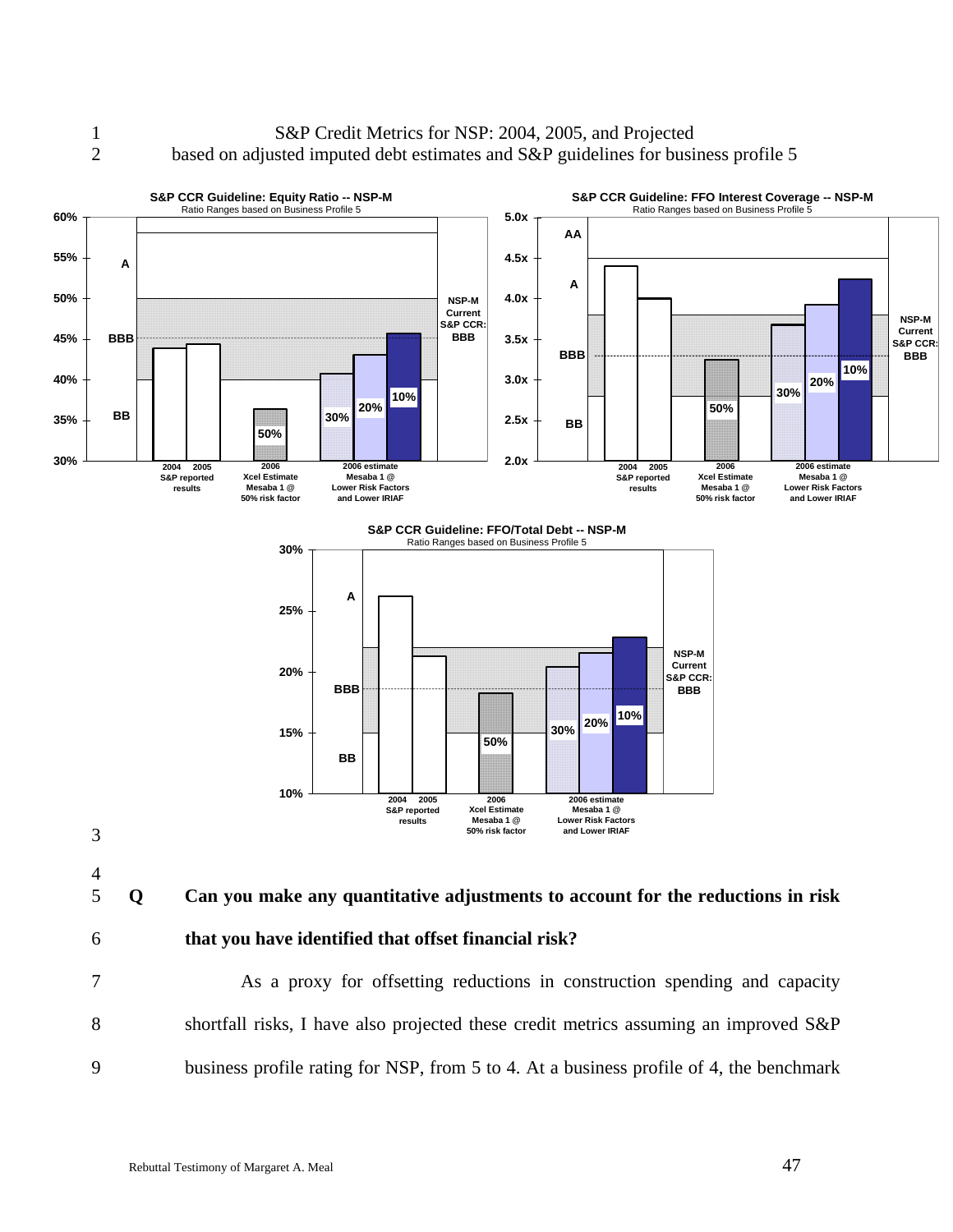1 credit metric guidelines for a BBB CCR are reduced. S&P bases its business profile 2 ratings on several factors, and the Mesaba 1 PPA would not necessarily result in an 3 improvement in S&P's business profile rating. However, this analysis is useful as an 4 illustration because the quantitative analysis to this point measures financial risk only. 5 Credit metric results for a business profile rating of 4 are shown graphically below, 6 using Mr. Tyson's estimates of imputed debt and more reasonable estimates of imputed 7 debt, adjusted as described previously. These results show that even using Mr. Tyson's 8 exaggerated estimates of imputed debt, these three credit metrics, taken together, 9 support NSP's current BBB CCR. Further, the two cash flow metrics are comfortably 10 above the BBB guideline. Based on this analysis, there is no likelihood that significant 11 credit rating downgrades would occur.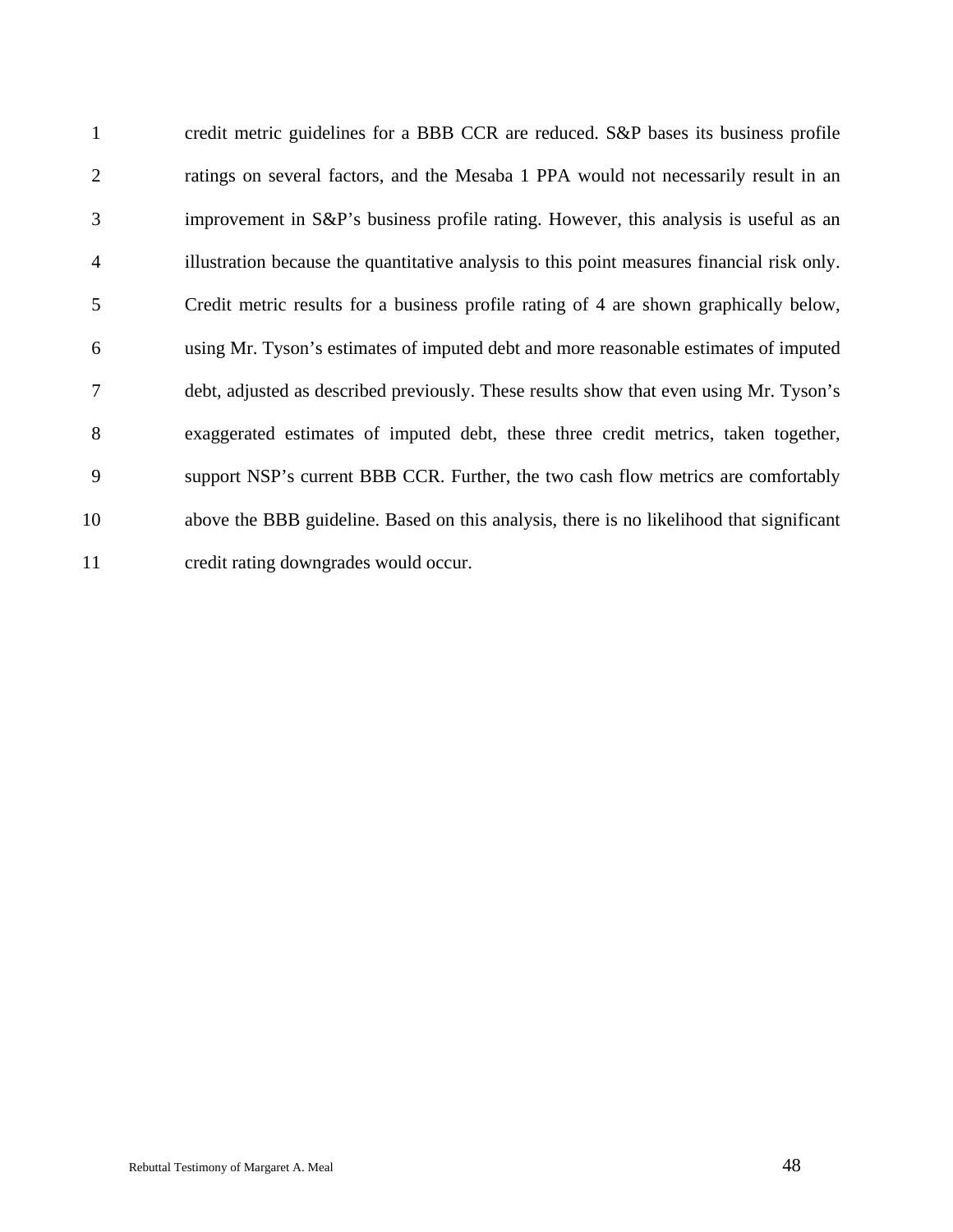1 S&P Credit Metrics for NSP: Projected 2 based on adjusted imputed debt estimates and S&P guidelines for business profile 4



7 A The results are similar, as shown in Exhibit MAM-9. These results are less 8 relevant however, because XEI's metrics are driven by factors that are separate from 9 and unrelated to the financial profile of NSP. The relationship between XEI and NSP's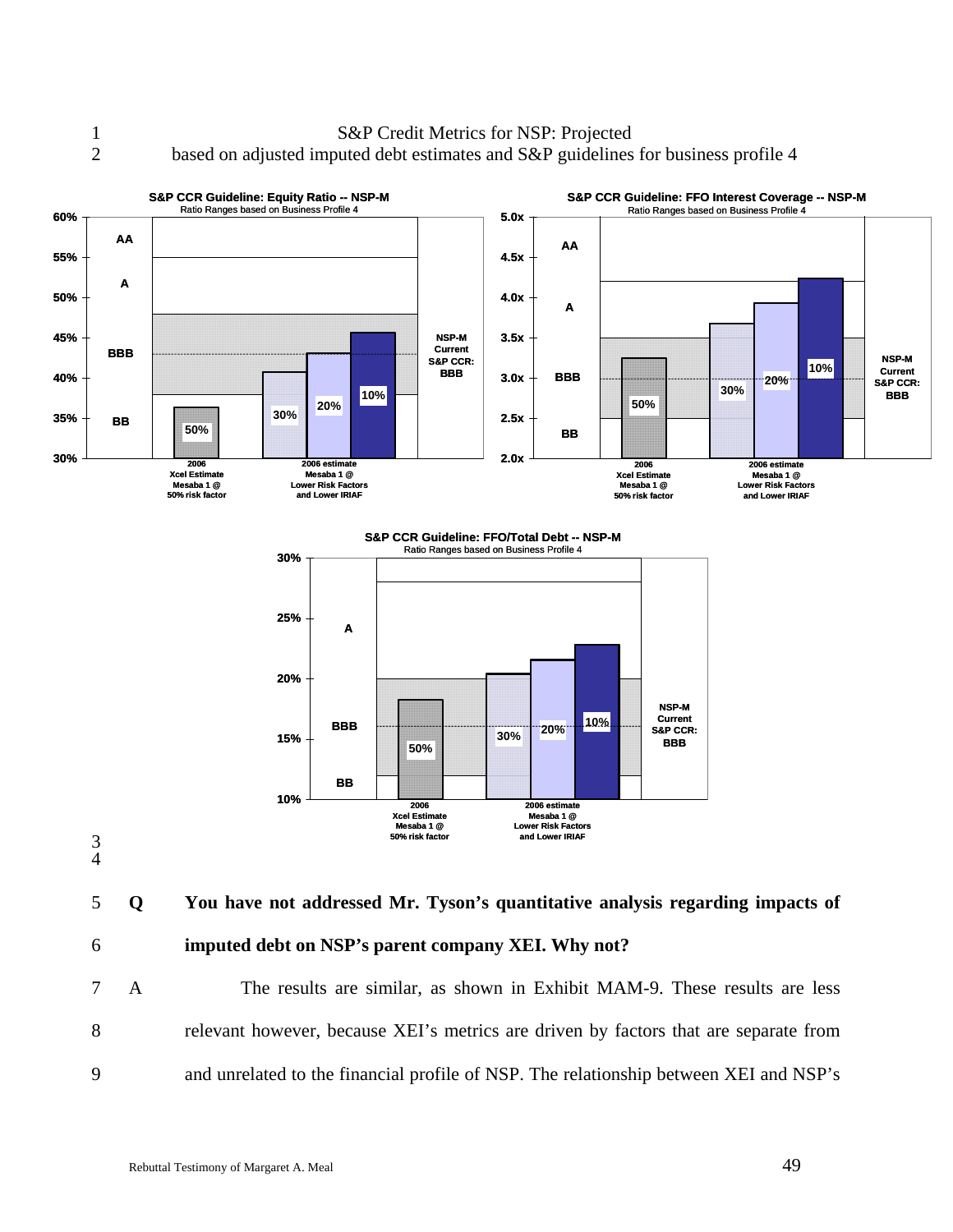1 credit metrics, credit profile and bond ratings is discussed further in Section 3 of my 2 testimony.

### 3 **Q Please summarize your findings regarding Mr. Tyson's quantitative assessment**  4 **regarding the likely impact of the Mesaba 1 PPA on NSP's credit quality.**

5 A Mr. Tyson's testimony exaggerates the likely impact of the Mesaba 1 PPA on 6 NSP's credit quality in several respects, but there are two primary problems: (1) he 7 considers the Mesaba 1 PPA in isolation, and fails to consider how the Mesaba 1 PPA, 8 and the base load generation resource delivered under that PPA, will reduce some of 9 the broad range of risks currently faced by NSP, both currently and prospectively, (2) 10 in considering the Mesaba 1 PPA in isolation, he relies solely on a formula that is used 11 by only one rating agency to measure one element of the overall impact of the Mesaba 12 1 PPA, and in his sole reliance on that formula, he uses "worst case" input 13 assumptions. Because all of these difficulties unreasonably overstate risk and are 14 cumulative, Mr. Tyson's conclusion that the Mesaba 1 PPA "would likely cause 15 significant credit rating downgrades – possibly below investment grade" is 16 significantly exaggerated.

17 While the net impact of the Mesaba 1 PPA on credit quality is difficult or 18 impossible to measure quantitatively, it is clear that using reasonable assumptions 19 results in estimates of imputed debt that have much smaller impacts on NSP's credit 20 metrics and in turn show relatively little impact on bond ratings. Any financial risk 21 attributable to the Mesaba 1 PPA will likely be offset by reductions in construction 22 spending risks and/or capacity shortfall risks.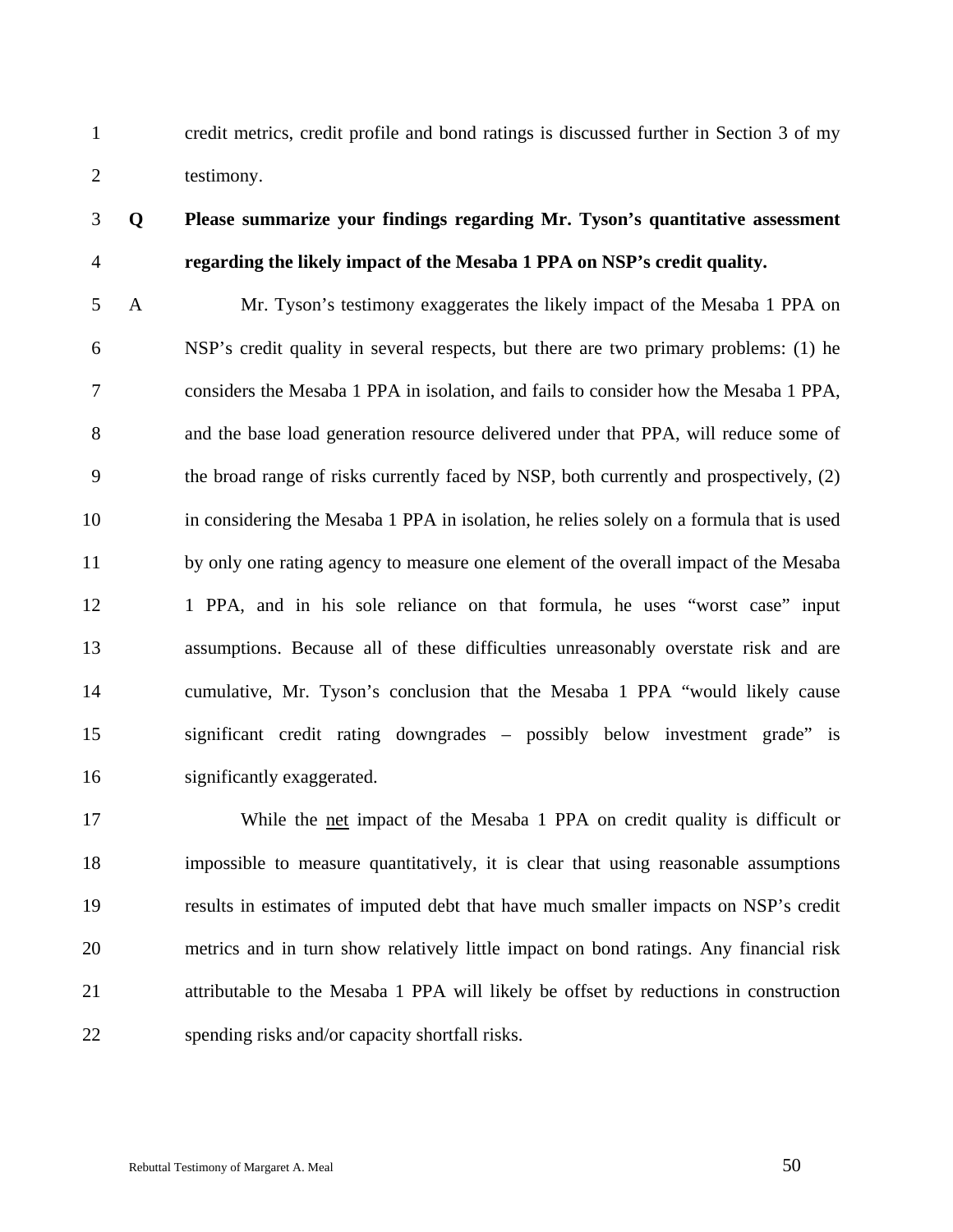| $\mathbf{1}$   |              | Section 3.                                                                              |
|----------------|--------------|-----------------------------------------------------------------------------------------|
| $\overline{2}$ |              | Mr. Tyson's assessment of the cost of credit quality impacts                            |
| 3              |              | and the cost of remedies is flawed                                                      |
| 4              | Q            | Does Mr. Tyson's assessment include identification of costs that would result from      |
| 5              |              | the "significant credit rating downgrades" that he concludes are likely to occur?       |
| 6              | $\mathbf{A}$ | Yes. Mr. Tyson's direct testimony mentions several costs that could result from         |
| 7              |              | "significant credit rating downgrades," for example, a loss of market value of NSP's    |
| 8              |              | bonds, and the stock and bonds of XEI (p. 2), an increase in NSP's cost of capital and  |
| 9              |              | revenue requirements (p. 2), a reversal of the progress made to obtaining a credit      |
| 10             |              | upgrade from S&P (p. 16), and increased difficulties in carrying out NSP's investment   |
| 11             |              | program (p. 17). In addition, Mr. Tyson's testimony states that the Mesaba 1 PPA        |
| 12             |              | could reduce the ratings of NSP's and XEI's senior unsecured debt to below              |
| 13             |              | investment grade status, resulting in additional costs due to reduced access to         |
| 14             |              | commercial paper and liquidity problems (p. 18).                                        |
| 15             | Q            | Does Mr. Tyson provide estimates of these costs?                                        |
| 16             | A            | No. Mr. Tyson's testimony is vague as to the actual costs of the credit rating          |
| 17             |              | downgrades he predicts.                                                                 |
| 18             | Q            | What would be the cost of a credit rating downgrade?                                    |
| 19             | $\mathbf{A}$ | Generically, the cost of a credit rating downgrade would depend on several              |
| 20             |              | factors, including for example, the specifics regarding the downgrade, the company's    |
| 21             |              | need to access the capital markets, specific terms in the company's agreements that can |
| 22             |              | be triggered by bond ratings changes, market conditions in the capital markets, and the |
| 23             |              | market's perception of risk relative to the company's bond ratings. For example, bond   |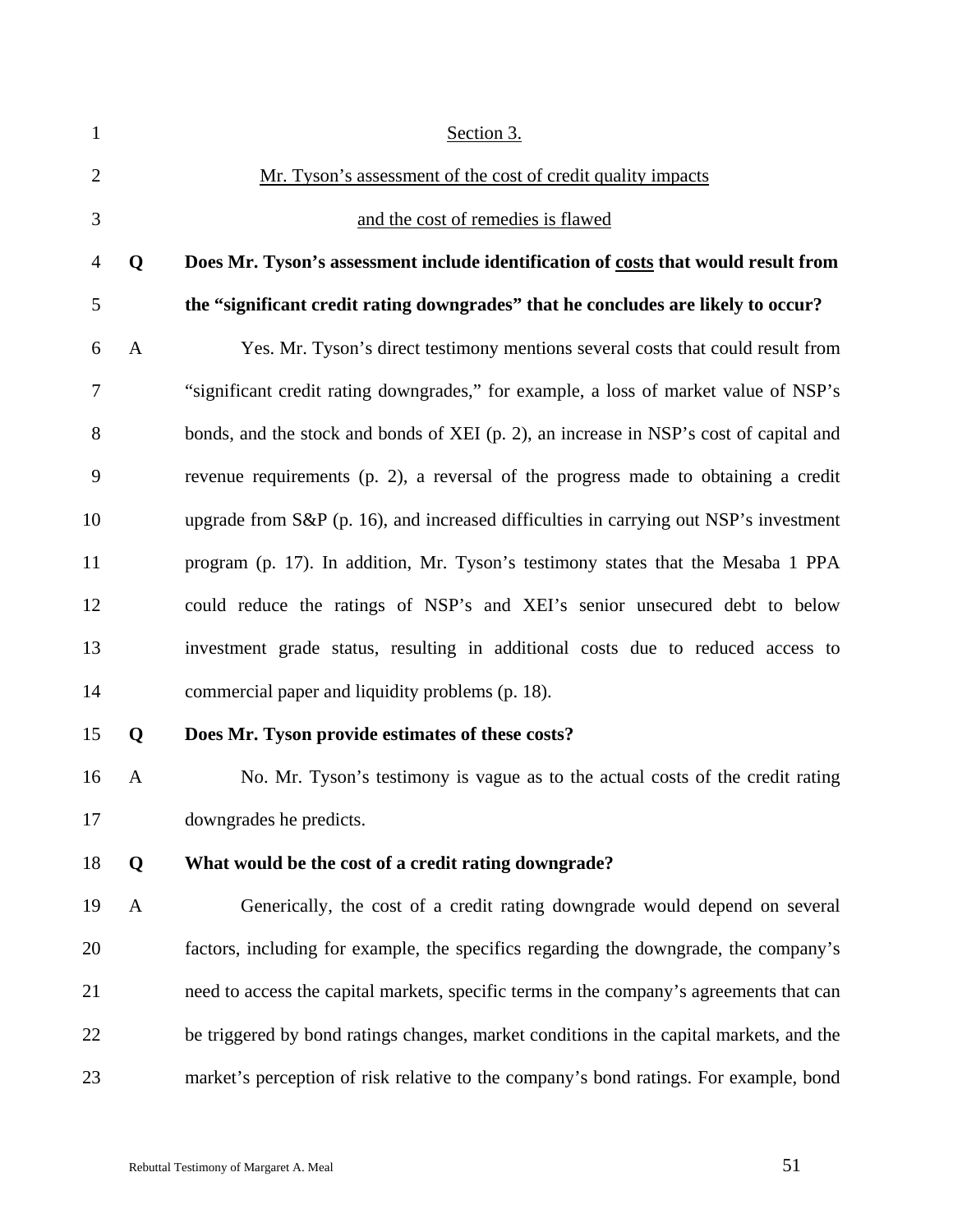| $\mathbf{1}$                     | ratings are one of many determinants of a utility's, and NSP's, cost of capital when                                                                                                                                                                                                                                                                                                  |
|----------------------------------|---------------------------------------------------------------------------------------------------------------------------------------------------------------------------------------------------------------------------------------------------------------------------------------------------------------------------------------------------------------------------------------|
| $\overline{2}$                   | selling new debt and equity in the capital markets. In general, utility bonds with higher                                                                                                                                                                                                                                                                                             |
| 3                                | ratings trade at a lower yield than utility bonds with lower bond ratings. However,                                                                                                                                                                                                                                                                                                   |
| $\overline{4}$                   | bond ratings are just an indicator of a utility's credit quality, and credit quality in turn                                                                                                                                                                                                                                                                                          |
| 5                                | is just one determinant of a utility's cost of capital. There are a number of such                                                                                                                                                                                                                                                                                                    |
| 6                                | determinants. In the capital markets, buyers and sellers of bonds and equities rely on                                                                                                                                                                                                                                                                                                |
| $\tau$                           | numerous sources of information beyond what the rating agencies say, as well as their                                                                                                                                                                                                                                                                                                 |
| 8                                | own expertise and experience when making purchase and sale decisions. In fact, a                                                                                                                                                                                                                                                                                                      |
| 9                                | utility bond can trade at market prices that are not directly correlated to a particular                                                                                                                                                                                                                                                                                              |
| 10                               | rating agency's bond rating. This has been the case for NSP. As mentioned in section                                                                                                                                                                                                                                                                                                  |
| 11                               | 1, in NSP's recent electric rate case, Mr. Tyson testified that he believes "the pricing of                                                                                                                                                                                                                                                                                           |
| 12                               | the Company's recent debt issuance is more in line with the Moody's ratings." <sup>52</sup>                                                                                                                                                                                                                                                                                           |
| 13                               | The Commission recognized that debt costs are not determined by bond ratings                                                                                                                                                                                                                                                                                                          |
| 14                               | just recently in its September 1, 2006 decision on NSP's 2006 general rate case,                                                                                                                                                                                                                                                                                                      |
| 15                               | stating:                                                                                                                                                                                                                                                                                                                                                                              |
| 16<br>17<br>18<br>19<br>20<br>21 | "Debt costs are the product of a host of factors besides credit ratings, including<br>the terms and maturity dates of previously issued debt; revenue history and<br>prospects; perceived degree of business, financial and investment risk; and<br>general economic conditions." <sup>53</sup><br>Note that higher bond ratings are not by definition "better" for a utility and its |
| 22                               | ratepayers than lower bond ratings, nor do they necessarily reduce overall cost of                                                                                                                                                                                                                                                                                                    |
| 23                               | capital. If that were the case, all utilities would be striving for AA or AAA ratings, at a                                                                                                                                                                                                                                                                                           |
| 24                               | great cost to their ratepayers. In general, while improving bond ratings may reduce debt                                                                                                                                                                                                                                                                                              |
|                                  |                                                                                                                                                                                                                                                                                                                                                                                       |

 $52$  Direct Testimony of George E. Tyson II in Docket No. E002/GR-05-1428, p. 13.

<sup>53</sup> Minnesota Public Utilities Commission, Docket No. E-002/GR-05-1428, Order issued September 1, 2006, p. 27. (emphasis added)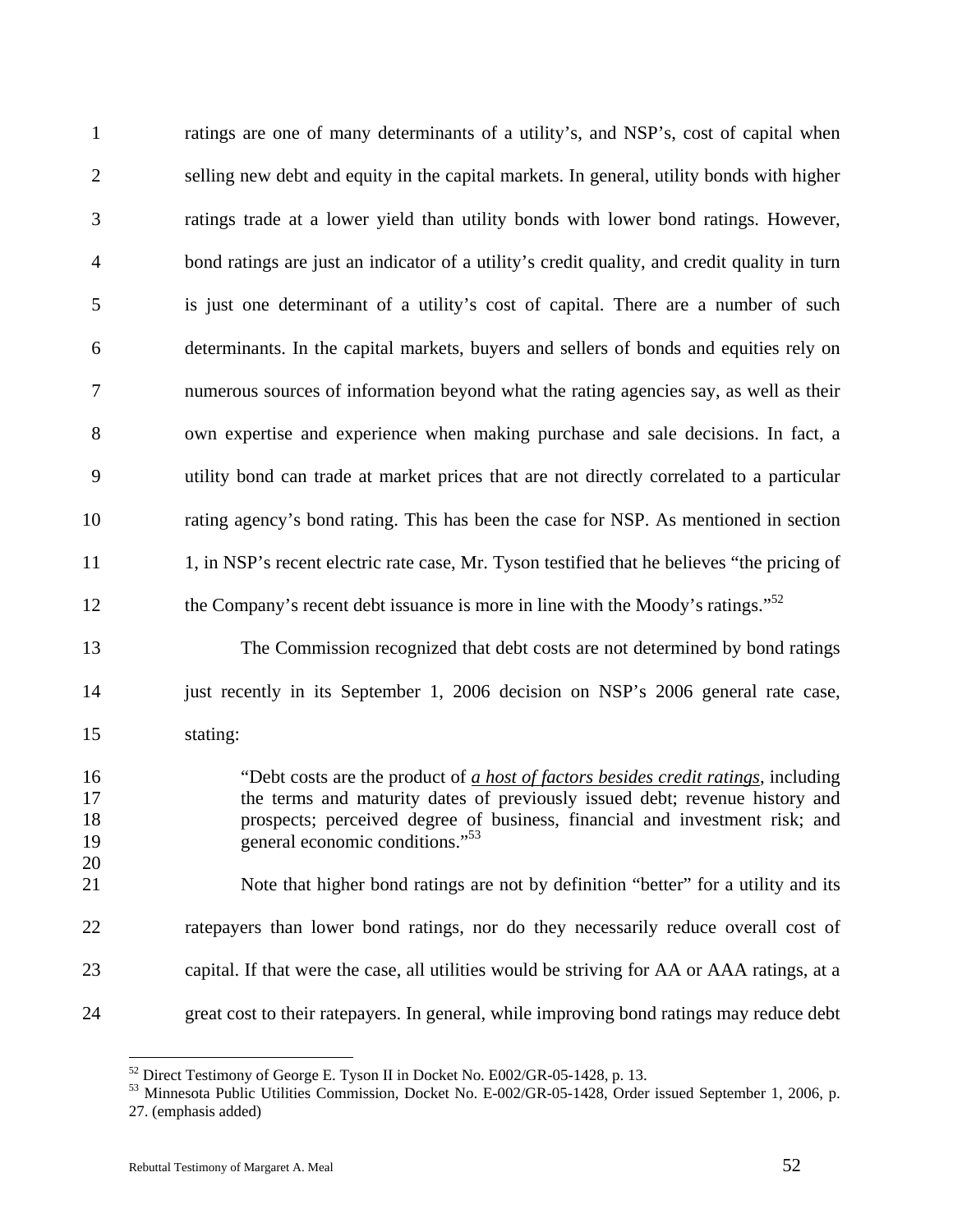1 costs, other costs are likely to increase, and the improvement may not be cost-effective 2 overall. Optimal bond ratings for a utility are those sufficient to maintain financial 3 integrity, credit quality and access to the capital markets, but at the same time minimize 4 costs for ratepayers.

#### 5 **Q What about the cost of a downgrade to below investment grade?**

6 First, as shown in my testimony above, the likelihood of a downgrade of NSP's 7 bond ratings to below investment grade, solely as the result of the Mesaba 1 PPA, is 8 speculative. Most of NSP's current bond ratings are well above investment grade. The 9 only rating at all threatened as the result of an impairment in NSP's credit quality is 10 S&P's NSP's senior unsecured rating from S&P, which is currently BBB-, one notch 11 above BB+, S&P's highest non-investment grade rating, and as shown earlier, to fall to 12 that level requires unreasonable estimates of imputed debt.

13 Second, as described in Section 1, NSP's aggressive construction spending 14 program is a major factor pushing NSP's bond ratings to their current levels, below 15 where they might otherwise be.

16 Third, the single S&P's BBB- rating is driven in large part by credit issues 17 faced by the consolidated XEI, some of which are separate from and unrelated to NSP. 18 As described earlier, in its April 2006 report on NSP, S&P makes it clear that NSP's 19 bond ratings are directly linked to the financial profile of the consolidated XEI and that 20 XEI debt is the major weakness for NSP's credit quality.

21 For example, in 2004 and 2005, credit metrics were much weaker for XEI 22 compared to NSP on a stand-alone basis. Given that S&P links NSP's senior unsecured 23 rating to XEI, all else equal, XEI's weaker credit metrics put a drag on NSP's bond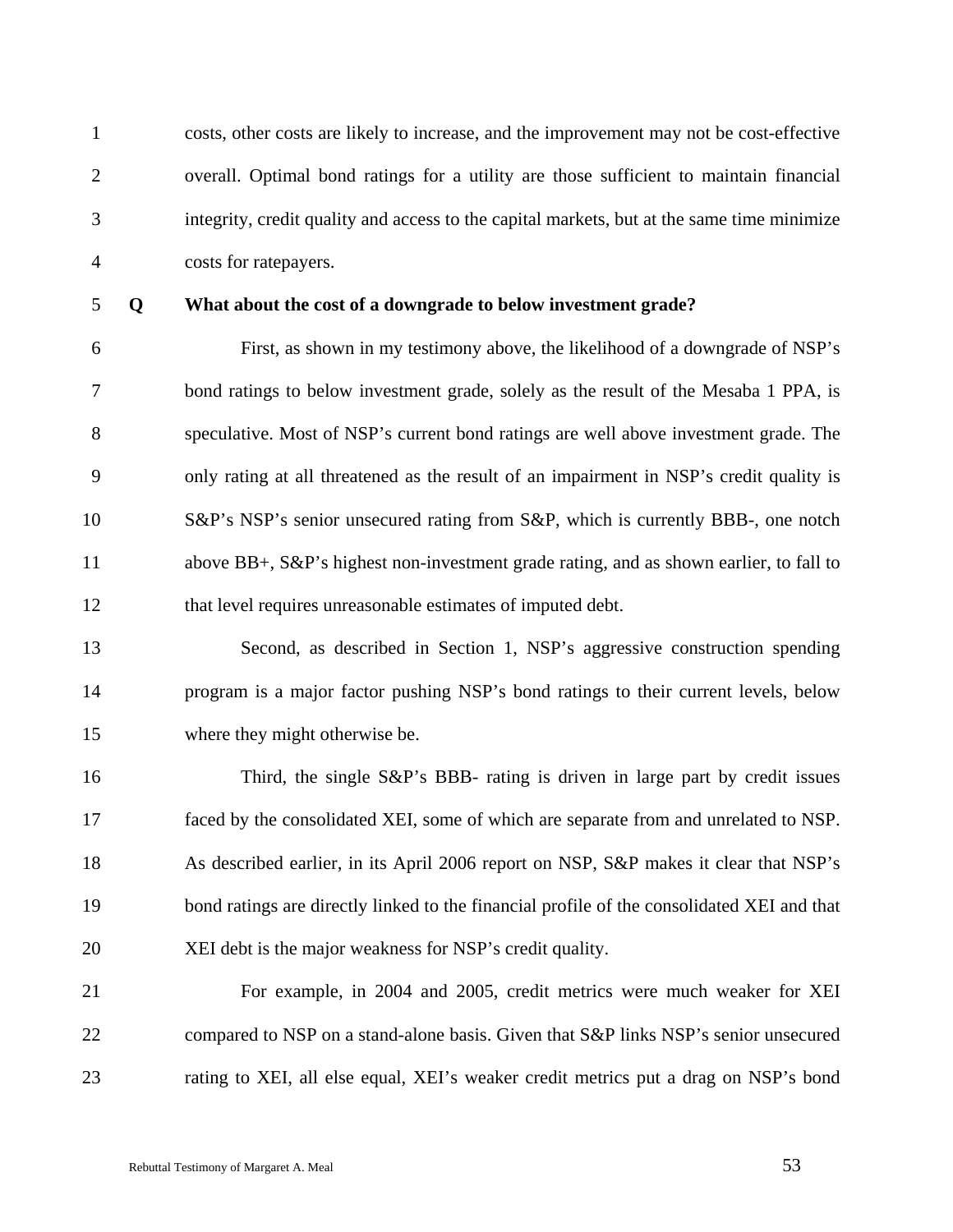| $\mathbf{1}$   | ratings. Credit metrics for NSP and XEI, as reported by S&P for 2005, are shown in the |
|----------------|----------------------------------------------------------------------------------------|
| $\overline{2}$ | table below. Also shown are indicative bond ratings for both companies based on these  |
| 3              | stand alone credit metrics and based on S&P's CCR rating guidelines. This shows that   |
| $\overline{4}$ | based on these metrics, NSP could have an S&P CCR, and similarly an S&P senior         |
| 5              | unsecured debt rating, two notches above XEI's comparable ratings, providing a         |
| 6              | greater cushion above non-investment grade ratings. Taken together with S&P's          |
| 7              | reports on NSP, this shows that the financial profile of consolidated XEI is a factor  |
| 8              | that, at least in terms of financial risk, is separate from and unrelated to NSP, and  |
| 9              | contributes to NSP's current S&P ratings. Unless this factor is removed, it is a       |
| 10             | contributor to any S&P rating for NSP or XEI that is below investment grade. The gap   |
| 11             | between NSP and XEI's credit metrics relative to S&P's guidelines is also shown        |
| 12             | graphically in Exhibit MAM-10.                                                         |

|                                                                                                                                                                                                                                             | NSP-Minnesota |            | <b>Xcel Energy</b> |            | Difference,                |
|---------------------------------------------------------------------------------------------------------------------------------------------------------------------------------------------------------------------------------------------|---------------|------------|--------------------|------------|----------------------------|
| <b>Credit Metric</b>                                                                                                                                                                                                                        | Reported      | Implied    | Reported           | Implied    | Implied CCR,<br>NSP-M over |
|                                                                                                                                                                                                                                             | Result        | $CCR^*$    | Result             | $CCR^*$    | Xcel                       |
| <b>EBIT</b> interest coverage                                                                                                                                                                                                               | 2.7x          |            | 2.1x               |            |                            |
| FFO interest coverage                                                                                                                                                                                                                       | 4.0x          | $A-$       | 3.4x               | <b>BBB</b> | $+2$ notches               |
| FFO/total debt                                                                                                                                                                                                                              | 21.3%         | $BBB+$     | 15.9%              | BBB-       | $+2$ notches               |
| Cash flow/cap ex                                                                                                                                                                                                                            | 54.2%         |            | 82%                |            |                            |
| Total debt/capital                                                                                                                                                                                                                          | 55.6%         | <b>BBB</b> | 61.7%              | $BB+$      | $+2$ notches               |
| Return on common equity                                                                                                                                                                                                                     | $9.7\%$       |            | 8.6%               |            |                            |
| Common dividend payout                                                                                                                                                                                                                      | 90.6%         |            | 68.8%              |            |                            |
| Implied CCR, based on above                                                                                                                                                                                                                 |               | $BBB+$     |                    | BBB-       | $+2$ notches               |
| <b>Current CCR</b>                                                                                                                                                                                                                          |               | <b>BBB</b> |                    | <b>BBB</b> | 0 notches                  |
| * for metrics with S&P published guidelines, based solely on where given metric falls within S&P ratio published guidelines for<br>companies with a business risk profile of 5, shown for comparative purposes only between NSP-M and Xcel. |               |            |                    |            |                            |
| ** Standard and Poor's, Research: Northern States Power Co., April 20, 2006.                                                                                                                                                                |               |            |                    |            |                            |

S&P Credit Metrics for 2005, NSP-M vs. Xcel Energy\*\* (metrics where NSP is stronger are shaded)

13

14 In short, NSP's construction spending programs and the financial profile of the 15 consolidated XEI are major contributing factors to NSP's current S&P BBB- rating on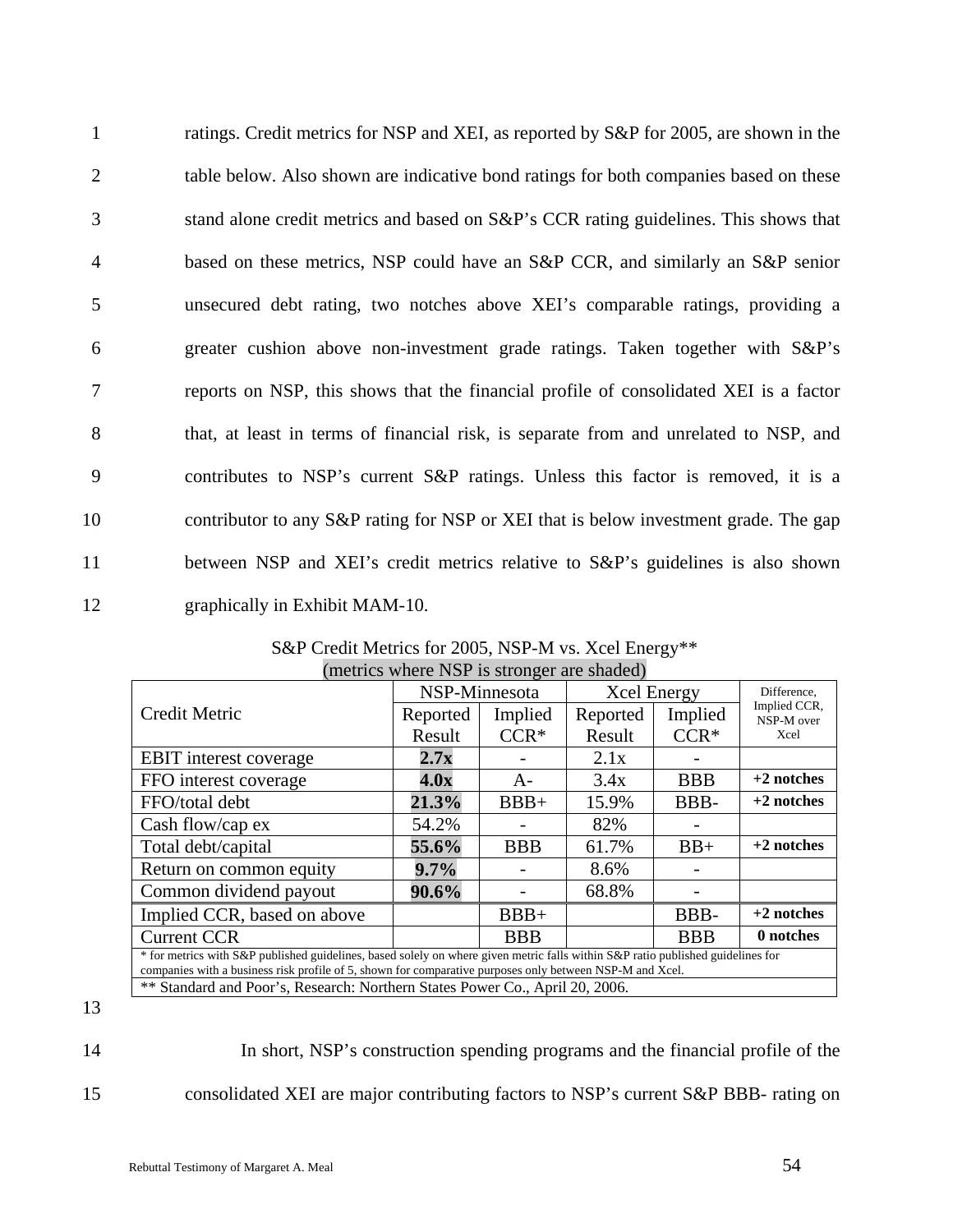1 its senior unsecured debt. These factors have already pushed this rating towards the 2 non-investment grade "cliff." Assigning the costs of falling off this "cliff" to a non-3 investment grade rating solely as the result of any financial risk that S&P might assign 4 to the Mesaba 1 PPA is inappropriate since, in fact, the risks related to NSP's current 5 spending program and the financial profile of the consolidated XEI are continuing, and 6 would be contributing factors.

### 7 **Q Are XEI's difficulties with NRG a contributing factor to NSP's current S&P**  8 **BBB- rating on its senior unsecured debt?**

9 A Yes, based on S&P's own reports on NSP. In a February 2006 "Research 10 Update" on NSP, S&P identifies "debt at the holding company issued during and 11 following a failed attempt to save former subsidiary NRG Energy Inc." as a 12 contributing factor to the high degree of leverage at consolidated XEI. Since NSP's 13 S&P's senior unsecured bond rating is based on XEI's corporate rating, the NRG-14 related debt is a contributing factor to that rating.

### 15 **Q Mr. Tyson's testimony raises concerns about downgrades of XEI's bonds as the**

16 **result of the Mesaba 1 PPA. Do you agree?** 

17 A No, for the same reasons I have described above. First, just as is the case with 18 NSP's bond ratings, the likelihood of a downgrade of XEI's bond ratings to below 19 investment grade, solely as the result of the Mesaba 1 PPA, is speculative. Second, 20 costs resulting from the predicted downgrade have not been quantified nor has a cost-21 benefit analysis been provided. Third, regarding downgrades of XEI's bonds to below 22 investment grade, XEI's bond ratings are driven by factors that are separate from and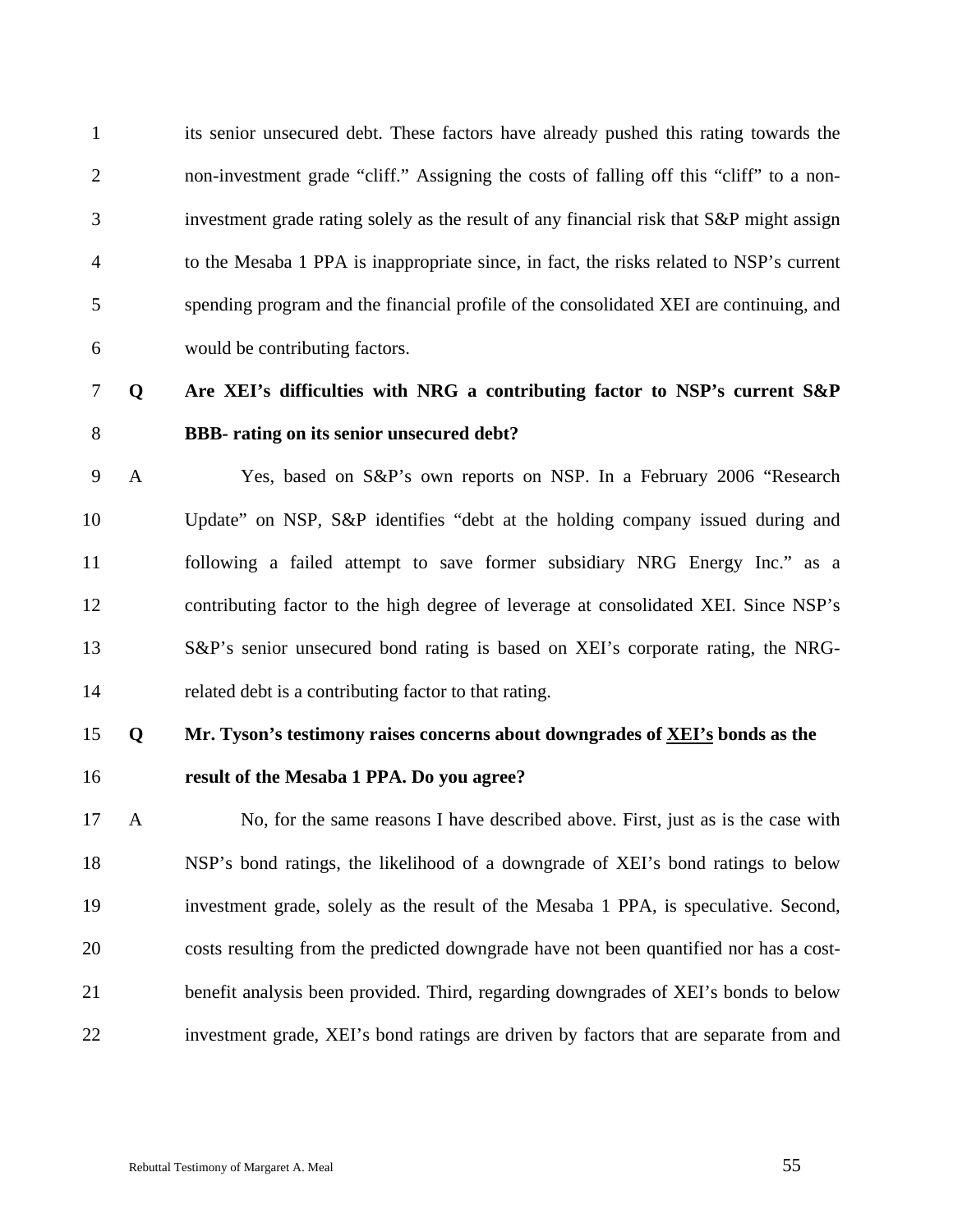1 unrelated to NSP, making it inappropriate to automatically assign the costs of a non-2 investment grade rating to just one of several contributing factors.

#### 3 **Q Does Mr. Tyson consider remedies to offset the costs he has identified?**

4 A Yes. Section VI of his testimony addresses remedies to avoid the credit 5 downgrades that he predicts, and the resulting costs that he has identified. However, 6 Mr. Tyson states at the beginning of that section, "I do not believe there is any cost 7 recovery mechanism or financial adjustment that would prevent severe harm to the 8 credit ratings and cost of capital for Xcel Energy [NSP] and XEI, given the terms of the 9 Mesaba 1 PPA."

#### 10 **Q What cost recovery mechanism remedy does he consider?**

11 A This is not clear in Mr. Tyson's testimony, and he appears to reject the 12 importance of the Commission's track record and current practice regarding cost 13 recovery mechanisms in rating agencies' assessments of PPA risk. Instead, he indicates 14 that rating agencies give much greater weight to the risk of changes in regulatory 15 policy in the future.

16 While rating agencies certainly consider the risk of regulatory change, the 17 notion that the risk of different regulatory treatment in the future somehow trumps the 18 current regulatory climate and the Commission's prior track record in determining 19 bond ratings is unlikely absent a history of policy changes or a signal from regulators 20 that past assurances regarding cost recovery may be undone.

21 In fact, regulatory assurance regarding cost recovery is the primary factor that 22 can mitigate, minimize and limit any financial risk of the Mesaba 1 PPA from the 23 perspective of the rating agencies. In this regard, the Commission's rulings regarding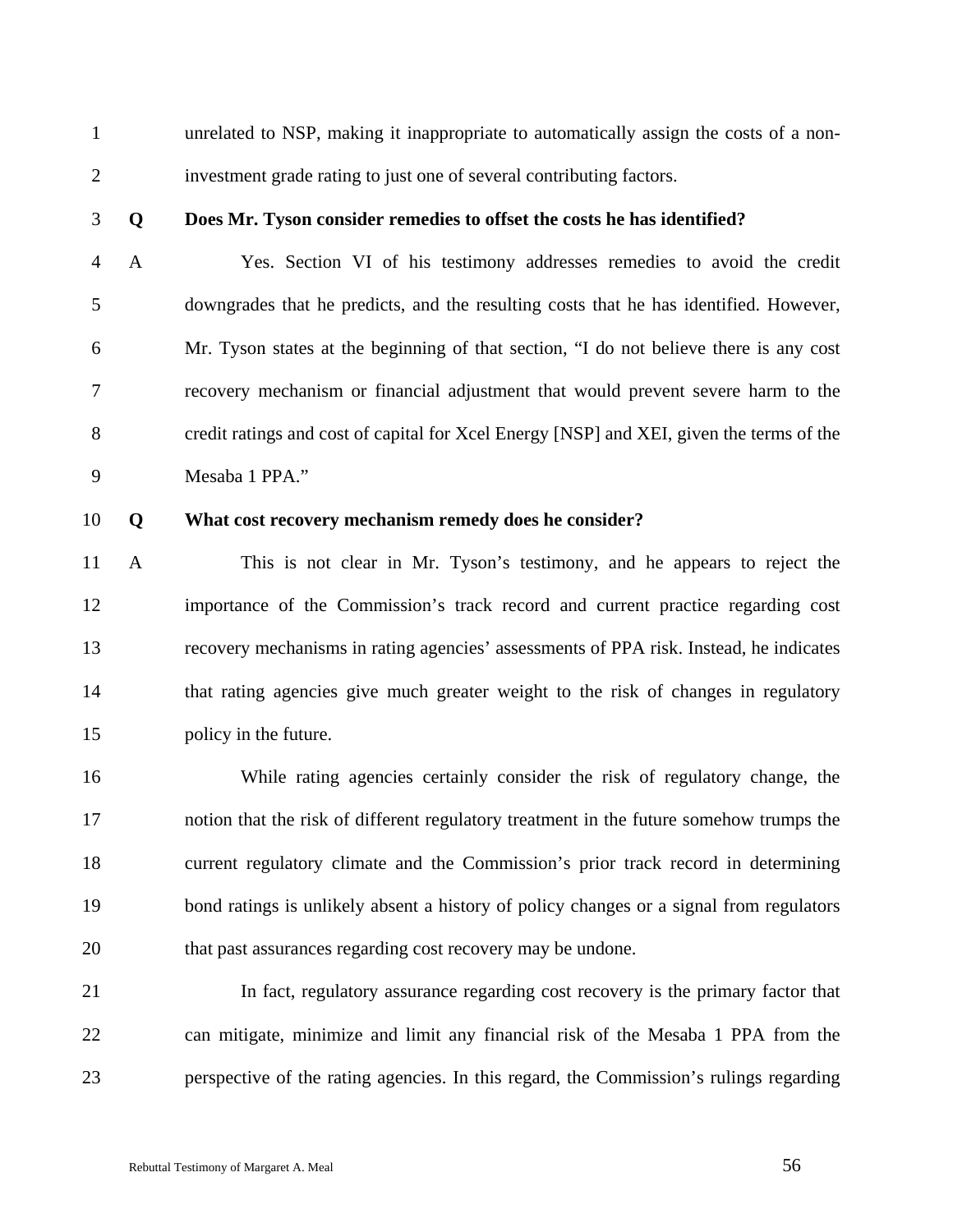1 cost recovery treatment for the Mesaba 1 PPA will ultimately have a great deal of 2 control over how rating agencies view the financial risk of the Mesaba 1 PPA to NSP's 3 bond holders.

#### 4 **Q What financial adjustment remedies does he consider?**

5 A Mr. Tyson's testimony considers an adjustment to exactly offset the impact of 6 imputed debt on NSP's debt ratio, based on S&P's formula and his estimates of 7 imputed debt that will result from the Mesaba 1 PPA. The required adjustments are to 8 add additional equity to NSP's balance sheet, retire debt, and in turn increase NSP's 9 authorized equity ratio, all in amounts sufficient to exactly offset impacts of imputed 10 debt due to Mesaba 1 on NSP's debt ratio metric as measured by S&P. The increase in 11 the authorized equity ratio in turn increases revenue requirements.

#### 12 **Q Is this an appropriate adjustment?**

13 A No, for several reasons: (i) S&P's formula only measures financial risk, 14 unreasonably overstating PPA risk overall, (ii) S&P's formula does not reflect imputed 15 debt levels that might be applied by the other rating agencies, (iii) Mr. Tyson's 16 estimates of imputed debt levels to be assigned by S&P to the Mesaba 1 PPA are 17 overstated and unreasonable, and (iv) the adjustment assumes bond ratings are directly 18 correlated to the debt ratio metric, which they are not. All of these flaws result in an 19 adjustment that would be well in excess of what would be necessary to maintain bond 20 ratings and credit quality, at great expense to ratepayers. This extra cash flow would 21 reduce NSP's risk exposure overall, and could be used, for example, to fund 22 construction spending requirements or other purposes. However, the revenue 23 requirement increase should be considered as a cost to ratepayers for reducing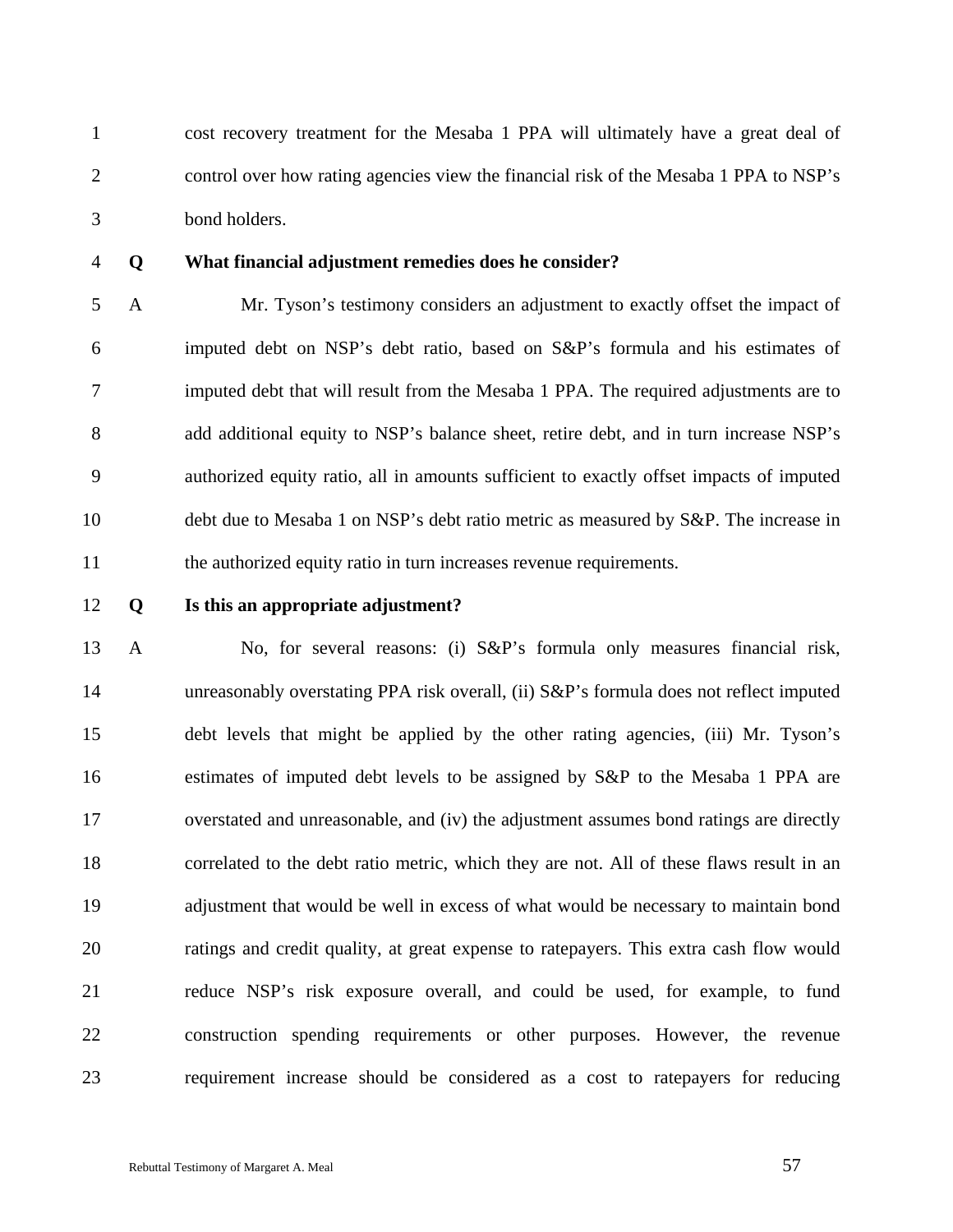1 construction spending risks or other risks, not as compensation for the credit quality 2 impacts of the Mesaba 1 PPA.

### 3 **Q Does Mr. Tyson compare the cost of these remedies to the costs of the credit**  4 **rating downgrades that he predicts?**

5 A No. Since Mr. Tyson does not estimate the cost of the credit downgrades that he 6 predicts, he has no basis for a comparison of the cost of a down grade to the cost of the 7 remedies that he considers.

8 **Q What do you conclude from your review of Mr. Tyson's assessment of the cost of**  9 **the credit quality impacts he predicts and the cost of remedies to avoid those**  10 **impacts?** 

11 A While Mr. Tyson's testimony identifies several costs that could or might result 12 from the credit rating downgrades that he predicts, he does not estimate those costs. 13 Further, Mr. Tyson describes costs that would result should bond ratings fall below 14 investment grade. Not only is this an exaggerated worst-case scenario, but it would be 15 driven in large part by construction spending risks and by credit quality issues at NSP's 16 parent company, XEI, and as such, the incremental costs of a non-investment grade 17 rating would not be solely attributable to Mesaba 1.

18 Since the costs of predicted down grades is not estimated, it is impossible to 19 evaluate the merits of any remedy that might be available to avoid the credit rating 20 downgrades that are predicted.

21 In terms of remedies, Mr. Tyson correctly points out that his suggested 22 adjustment to NSP's capital structure based on S&P's formula for imputed debt would 23 be expensive. However, for several reasons, using S&P's formula and imputed debt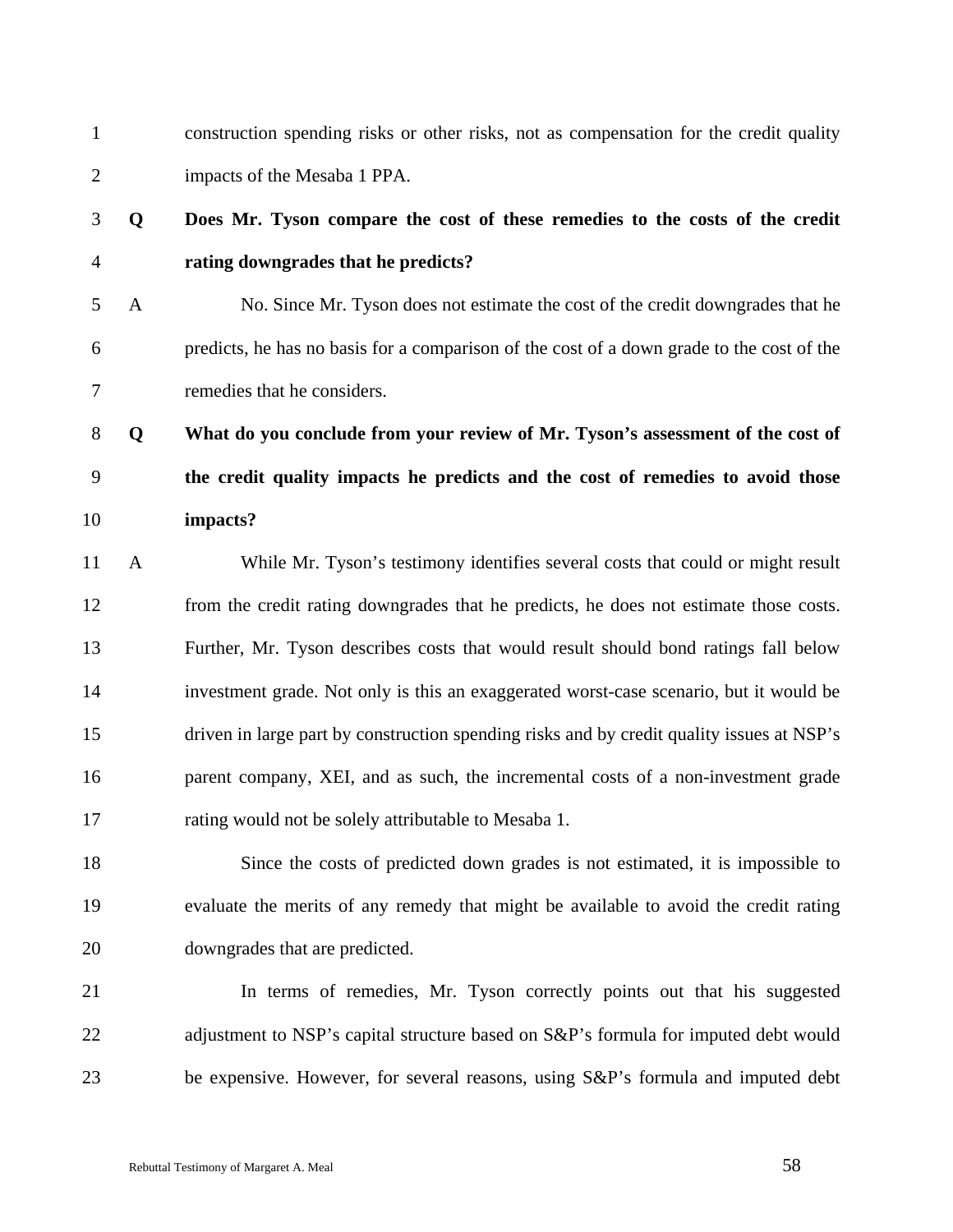| $\mathbf{1}$   |              | levels in isolation as he has done systematically overstates PPA risk, and therefore his  |
|----------------|--------------|-------------------------------------------------------------------------------------------|
| $\overline{2}$ |              | suggested remedy similarly overstates capital structure/equity ratio adjustments and      |
| 3              |              | revenue requirement increases that would be required to offset PPA risk.                  |
| $\overline{4}$ |              | Section 4.                                                                                |
| 5              |              | <b>Conclusions and Recommendations</b>                                                    |
| 6              | Q            | Please summarize your conclusions.                                                        |
| $\tau$         | $\mathbf{A}$ | My testimony shows that the rating agencies identify several risks that have an           |
| 8              |              | impact on NSP's and XEI's bond ratings and credit quality. In particular, aggressive      |
| 9              |              | capital spending programs throughout XEI's service territories currently put significant  |
| 10             |              | downward pressure on NSP's and XEI's bond ratings. While rating agencies might            |
| 11             |              | assign financial risk to the Mesaba 1 PPA, the base load generating resource that is      |
| 12             |              | provided reduces any financial risk by reducing either NSP's construction spending        |
| 13             |              | risks or NSP's risks of capacity shortfalls and fuel price volatility. As a result, an    |
| 14             |              | estimate of the financial risk of the Mesaba 1 PPA in isolation is not an accurate        |
| 15             |              | measure of the overall risk of the Mesaba 1 project to NSP's bond holders. Further,       |
| 16             |              | any financial risk of the Mesaba 1 PPA can be limited. Financial risk as measured by      |
| 17             |              | the rating agencies is largely determined by regulatory and legislative assurances        |
| 18             |              | regarding cost recovery. Current regulatory treatment for NSP's PPAs has resulted in      |
| 19             |              | the rating agencies assigning relatively little financial risk to NSP's PPAs. Legislative |
| 20             |              | support for the Mesaba 1 project, together with further regulatory assurances from this   |
| 21             |              | Commission, could reduce financial risk assigned to the Mesaba 1 PPA even further.        |
| 22             |              | My testimony also shows that NSP's prediction of "significant credit rating               |
| 23             |              | downgrades" is exaggerated because it relies on S&P's published imputed debt              |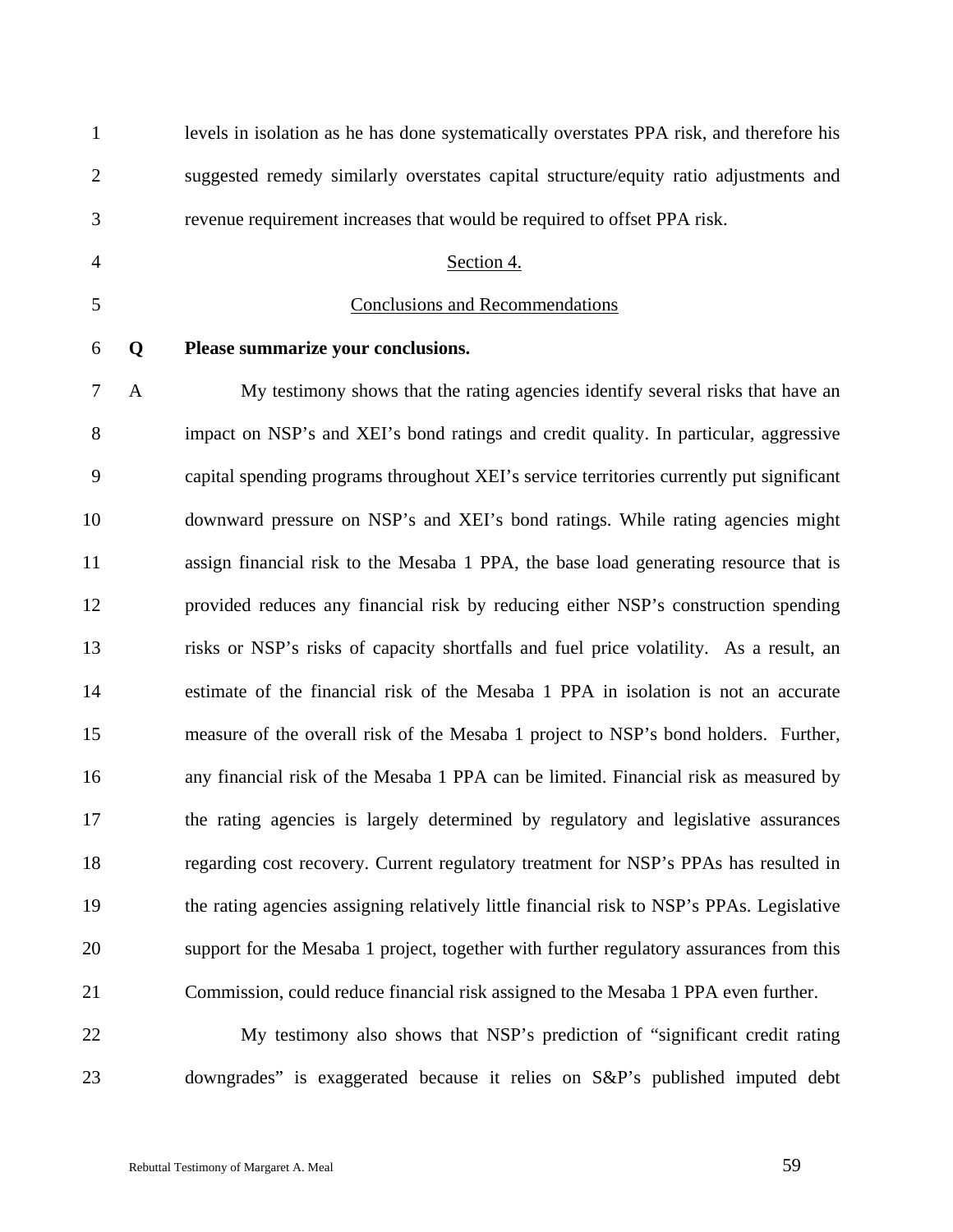1 methodology and uses unreasonable assumptions. S&P's methodology to quantify 2 "debt equivalence" or "imputed debt" related to PPAs and its resulting impact on 3 financial ratios is not an appropriate measurement of the impact of the Mesaba 1 PPA 4 on NSP's bond ratings, credit quality, or on its cost of capital. PPA risk exposure is 5 based on qualitative and quantitative factors and cannot be reduced to a simple 6 formula. Further, S&P's "imputed debt" methodology is not representative of the 7 overall impact of PPAs on S&P's bond ratings for NSP or utilities generally, nor is it 8 representative of how other rating agencies, specifically Moody's and Fitch, evaluate 9 the impact of PPAs on bond ratings, either quantitatively or qualitatively. Using S&P's 10 formulaic approach to measure PPA risk systematically overstates PPA risk. Similarly, 11 S&P's "imputed debt" methodology is not appropriate for estimating costs of 12 incremental risk or as the basis for determining "offsets" to NSP's capital 13 structure/equity ratio, and would systematically <u>overestimate</u> costs and offset 14 requirements. Using S&P's methodology in this manner would increase costs 15 unnecessarily for ratepayers.

#### 16 **Q Please summarize your recommendations.**

17 A Based on my analysis and conclusions as described above, regarding the credit 18 quality impacts of the Mesaba 1 PPA, I recommend that the Commission:

19 a. find that NSP's credit quality in general, and the impact of the Mesaba 1 20 PPA on NSP's credit quality in particular, are both a function of numerous 21 and interrelated factors,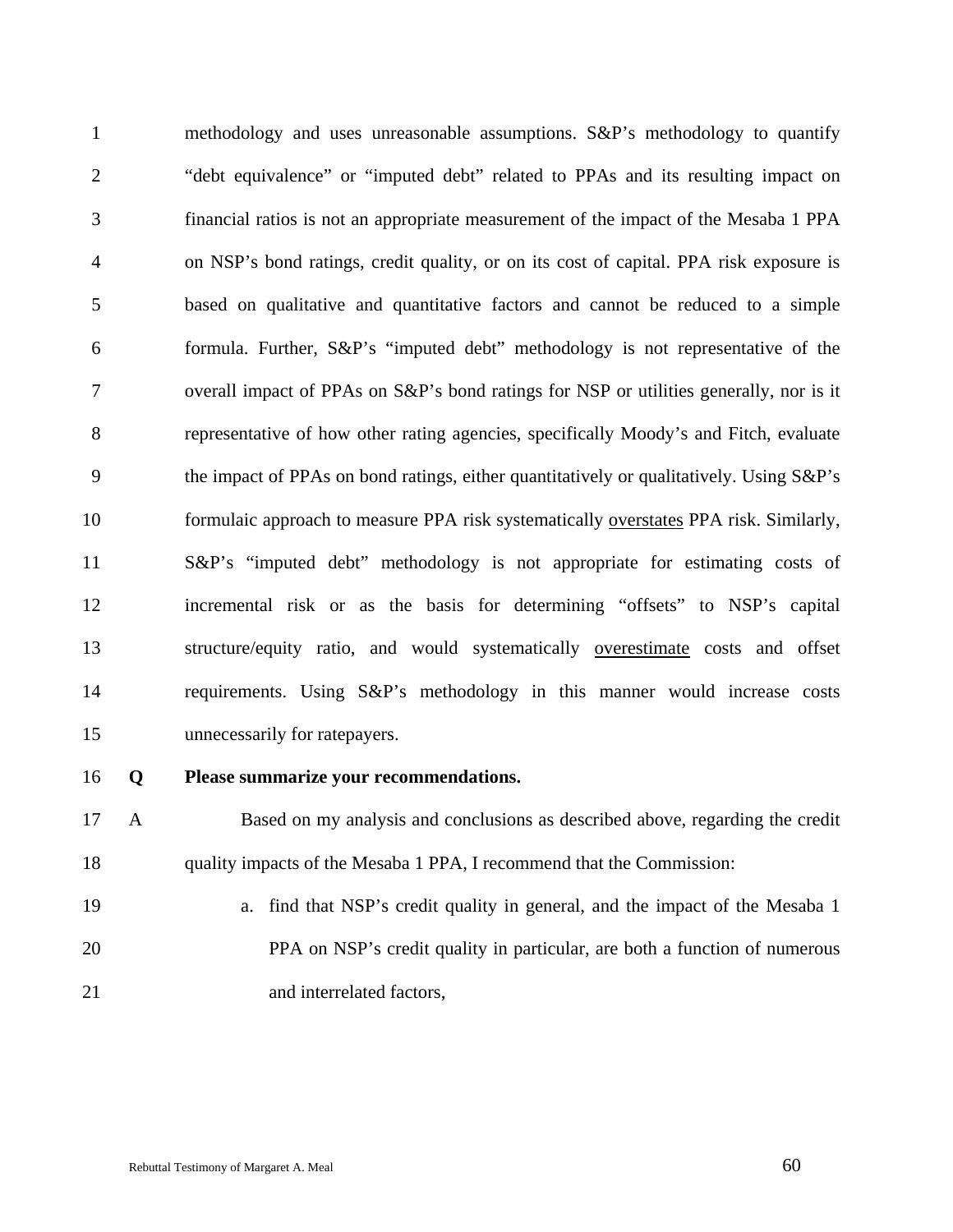| $\mathbf{1}$   |   | b. find that the Mesaba 1 PPA reduces NSP's risks related to capital spending   |
|----------------|---|---------------------------------------------------------------------------------|
| $\overline{2}$ |   | and capacity shortfalls, reducing any financial risk that may result due to     |
| 3              |   | imputed debt,                                                                   |
| 4              |   | c. reject the use of S&P's imputed debt methodology as a measure of PPA risk    |
| 5              |   | and as a basis for capital structure adjustments,                               |
| 6              |   | d. find that as a result, the credit quality impacts of the Mesaba 1 PPA should |
| 7              |   | not be addressed in this proceeding, and                                        |
| 8              |   | e. find that to the extent that the Mesaba 1 PPA has an impact on NSP's credit  |
| 9              |   | quality, positive or negative, NSP will have the opportunity to request         |
| 10             |   | appropriate adjustments to its authorized capital structure and authorized      |
| 11             |   | return in the context of a future cost of capital proceeding, where all of the  |
| 12             |   | interrelated factors that impact the risk profile and credit quality of NSP are |
| 13             |   | considered in total.                                                            |
| 14             |   | Finally, regarding the Commission's approval of the Mesaba 1 PPA, I             |
| 15             |   | recommend that the Commission include specific findings as described in my      |
| 16             |   | testimony to minimize any financial risk of the Mesaba 1 PPA.                   |
| 17             | Q | Have other jurisdictions rejected use of S&P's imputed debt formula to measure  |
| 18             |   | impacts on credit quality or otherwise determine appropriate "offsets" to       |
| 19             |   | compensate utilities for PPA risk?                                              |
| 20             | A | I am aware of cases in four states.                                             |
| 21             |   | First, in Connecticut, the Connecticut Department of Utility Control (DPUC)     |
| 22             |   | rejected adjustments to PPA capacity contracts or rate surcharges proposed by   |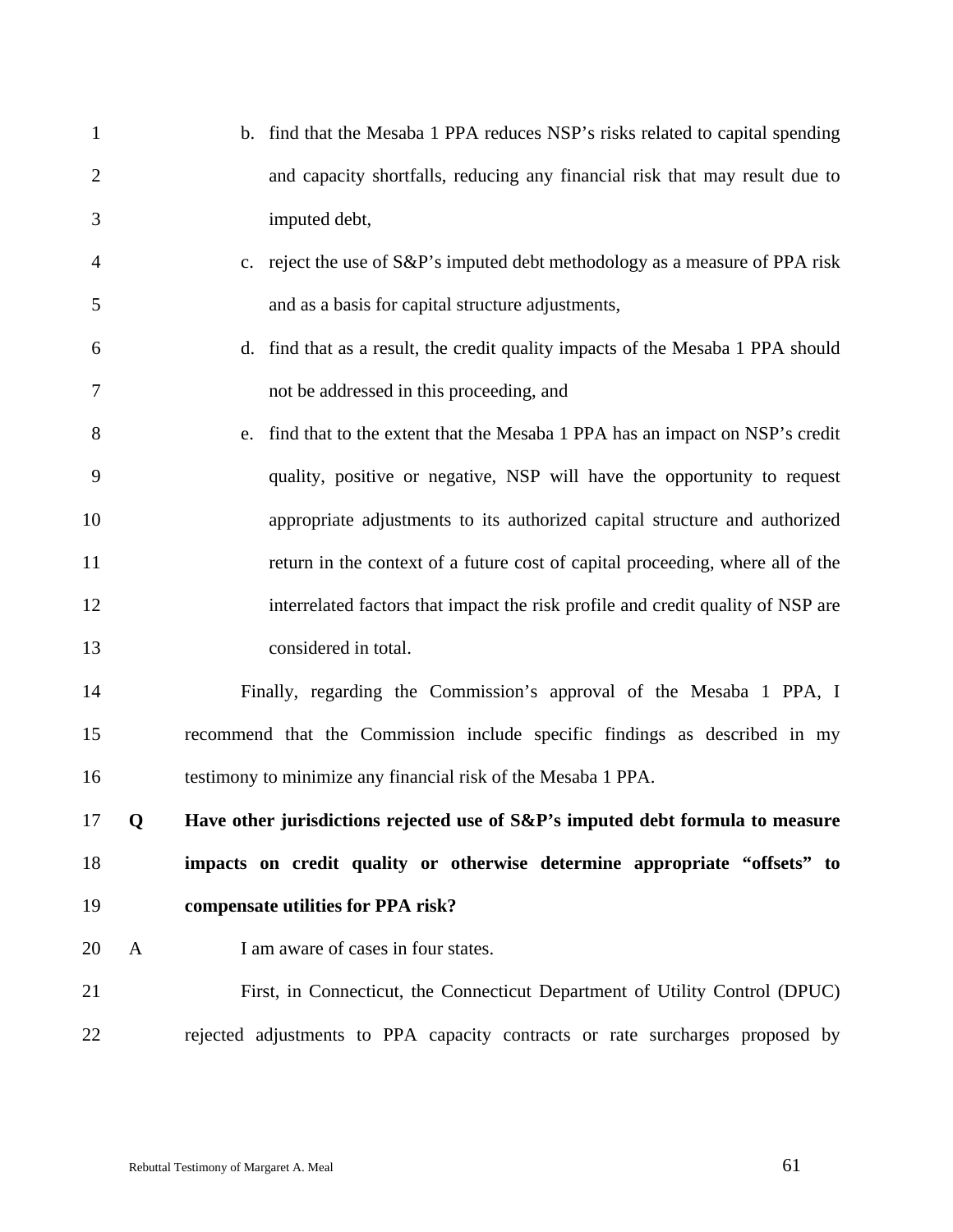| Connecticut Light and Power based on S&P's imputed debt formula, stating, among                                                                                                                                                                                                                                                                                  |
|------------------------------------------------------------------------------------------------------------------------------------------------------------------------------------------------------------------------------------------------------------------------------------------------------------------------------------------------------------------|
| other reasons, that:                                                                                                                                                                                                                                                                                                                                             |
| "The [DPUC] can find no basis to select a formulaic aspect of one credit rating<br>agency's [S&P's] business risk methodology and convert it into an inflexible<br>cost to be recognized by regulators," <sup>54</sup> and                                                                                                                                       |
| "S&P's method of imputing debt is merely one credit rating agency's attempt to<br>assess the impact of long-term PPA/capacity contracts within a larger<br>qualitative construct, and bears no relationship to the potential actual costs that<br>electric distribution companies may experience as the result of entering capacity<br>contracts." <sup>55</sup> |
| The DPUC also concluded that "should an electric distribution company's                                                                                                                                                                                                                                                                                          |
| exposure to capacity contracts be shown to impact its financial condition, the [DPUC]                                                                                                                                                                                                                                                                            |
| will address the issue in a rate case." <sup>56</sup> In that same order, the DPUC also noted that                                                                                                                                                                                                                                                               |
| "relatively few jurisdictions adjust for debt equivalence." <sup>57</sup>                                                                                                                                                                                                                                                                                        |
| In Florida, in a case to determine the need for a utility-built generation project                                                                                                                                                                                                                                                                               |
| that included consideration of PPA bid alternatives, the Florida Public Service                                                                                                                                                                                                                                                                                  |
| Commission (FPSC) found that consideration of the impact of a PPA on cost of capital                                                                                                                                                                                                                                                                             |
| is appropriate, but rejected Florida Power and Light's adjustment based on the S&P                                                                                                                                                                                                                                                                               |
| imputed debt methodology, because it "is only one of many factors S&P considers"                                                                                                                                                                                                                                                                                 |
| when performing an analysis" and "There are other risks and benefits that are taken                                                                                                                                                                                                                                                                              |
| into account both inside and outside the scope of PPAs." In this case, the FPSC ruled                                                                                                                                                                                                                                                                            |
| that going forward, "the entire circumstances surrounding the evaluation of PPAs,                                                                                                                                                                                                                                                                                |
|                                                                                                                                                                                                                                                                                                                                                                  |

<sup>&</sup>lt;sup>54</sup> State of Connecticut, Department of Public Utility Control, Docket No. 05-07-18, Decision dated December 28, 2005, p. 7.

<sup>&</sup>lt;sup>55</sup> State of Connecticut, Department of Public Utility Control, Docket No. 05-07-18, Decision dated December 28, 2005, p. 8.

<sup>&</sup>lt;sup>56</sup> State of Connecticut, Department of Public Utility Control, Docket No. 05-07-18, Decision dated December 28, 2005, p. 10.

<sup>&</sup>lt;sup>57</sup> State of Connecticut, Department of Public Utility Control, Docket No. 05-07-18, Decision dated December 28, 2005, p. 7.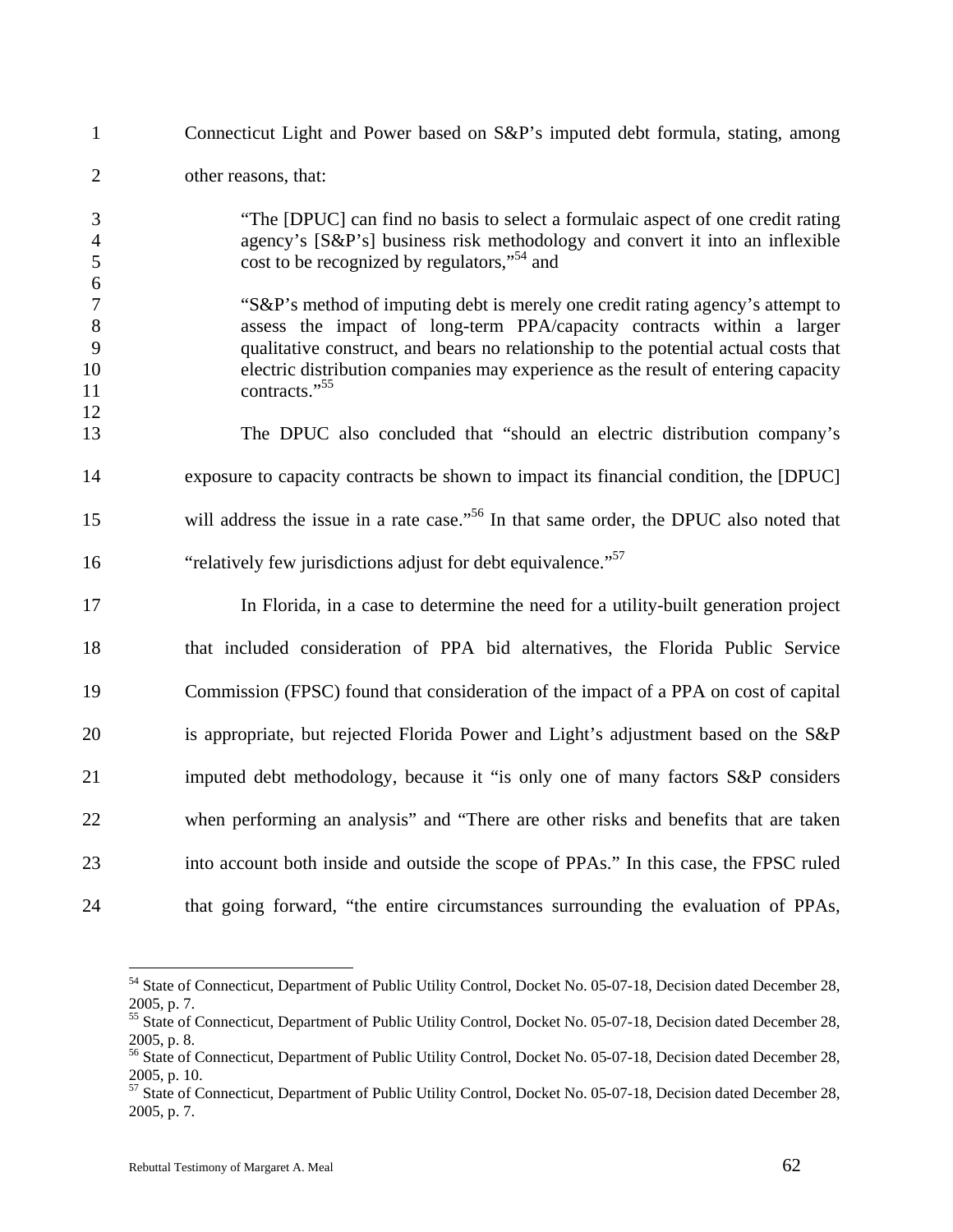| 23             | Q | Does this conclude your testimony?                                                                                                              |
|----------------|---|-------------------------------------------------------------------------------------------------------------------------------------------------|
| 22             |   |                                                                                                                                                 |
| 21             |   | factor." <sup>60</sup> (emphasis added)                                                                                                         |
| 20             |   | that employs a 20% risk factor for all PPAs, rather than S&P's 30% risk                                                                         |
| 18<br>19       |   | creditworthiness, but not to the degree shown in<br>the<br>$S\&P$<br>methodologyTherefore, the IOUs will use a modified S&P methodology         |
| 17             |   | it logical to make some acknowledgement that DE is a factor in utility                                                                          |
| 16             |   | 30% S&P risk factor is too high to be reasonable and fair to all PPAs. We find                                                                  |
| 15             |   | calculating DE, but with some modifications. Specifically, we believe that the                                                                  |
| 14             |   | calculating DE. We agree with the IOUs and adopt the same methodology for                                                                       |
| 13             |   | calculations because it is the most developed and transparent approach to                                                                       |
| 11<br>12       |   | "Regarding DE [debt equivalence] imputation methodology, all three IOUs<br>used the S&P methodology as the starting point for their proposed DE |
| 10             |   | instead adopted use of a lower risk factor, stating:                                                                                            |
| 9              |   | reported 30% risk factor for the three California investor-owned utilities in 2004 and                                                          |
| 8              |   | Finally, the California Public Utilities Commission rejected use of S&P's                                                                       |
| $\tau$         |   | on credit ratings or costs. <sup>59</sup>                                                                                                       |
| 6              |   | insufficient evidence to persuade it that purchase power contracts have a clear impact                                                          |
| 5              |   | imputed debt and its impacts on credit quality, In its order in that case, it found                                                             |
| $\overline{4}$ |   | cost pricing for large Qualifying Facilities, including extensive evidence regarding                                                            |
| 3              |   | In Utah, the Public Service Commission of Utah heard a case regarding avoided                                                                   |
| $\overline{2}$ |   | <i>the presence or absence of mitigating factors</i> shall be considered." <sup>58</sup>                                                        |
| $\mathbf{1}$   |   | including the appropriateness of any risk factors used, the appropriate risk factor, and                                                        |

24 A Yes, it does.

- 25
- 26

<sup>58</sup> Florida Public Service Commission, Docket Nos. 020262-EI, 020263-EI, Decision dated December 10, 2002, pp 19, 20.

 $^{59}$  Public Service Commission of Utah, Docket No, 03-035-14, Decision dated October 31, 2005, p. 28.

<sup>60</sup> California Public Utilities Commission, D. 04-12-048, December 2004.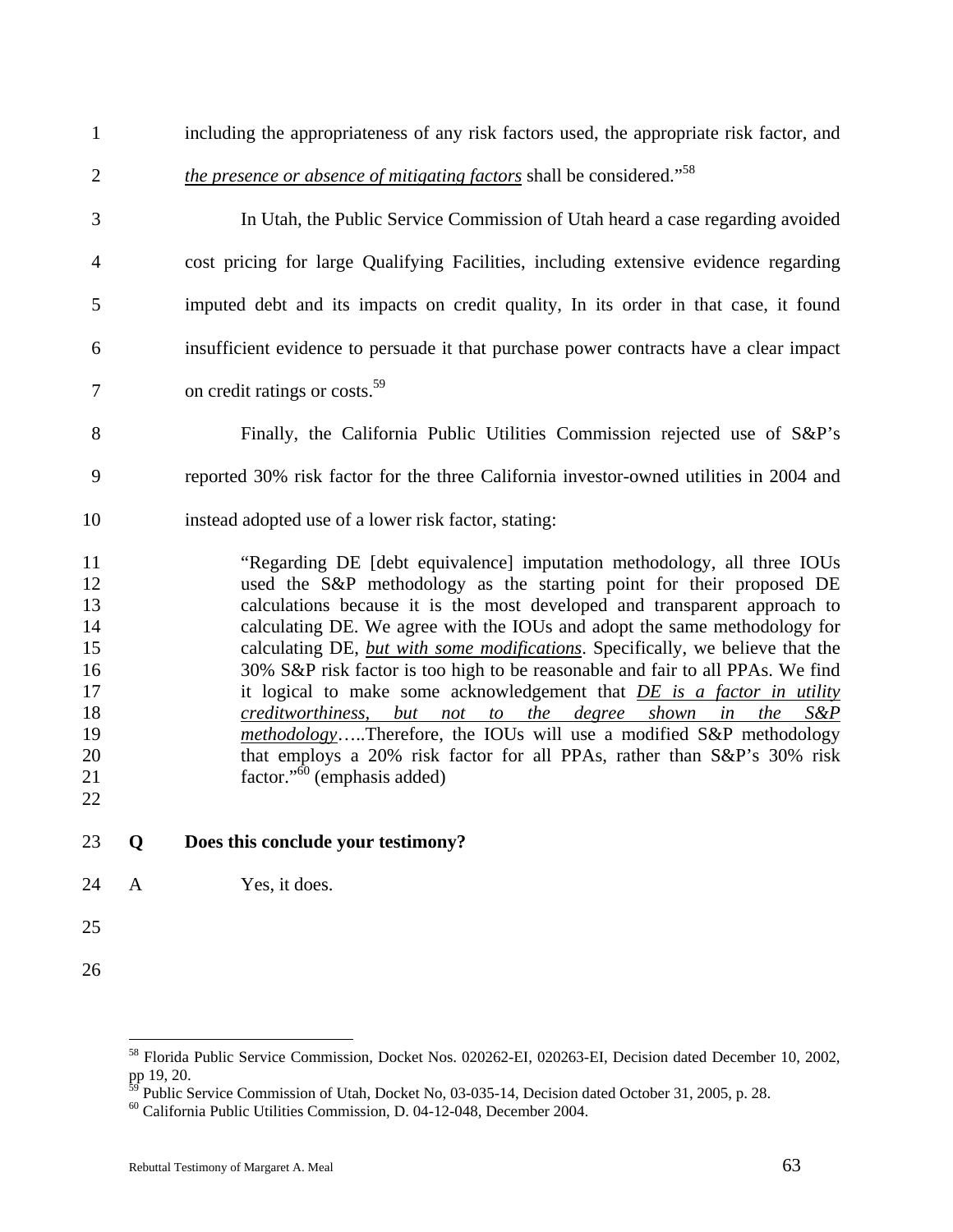# **EXHIBIT NO. \_\_\_\_ (MAM-1)**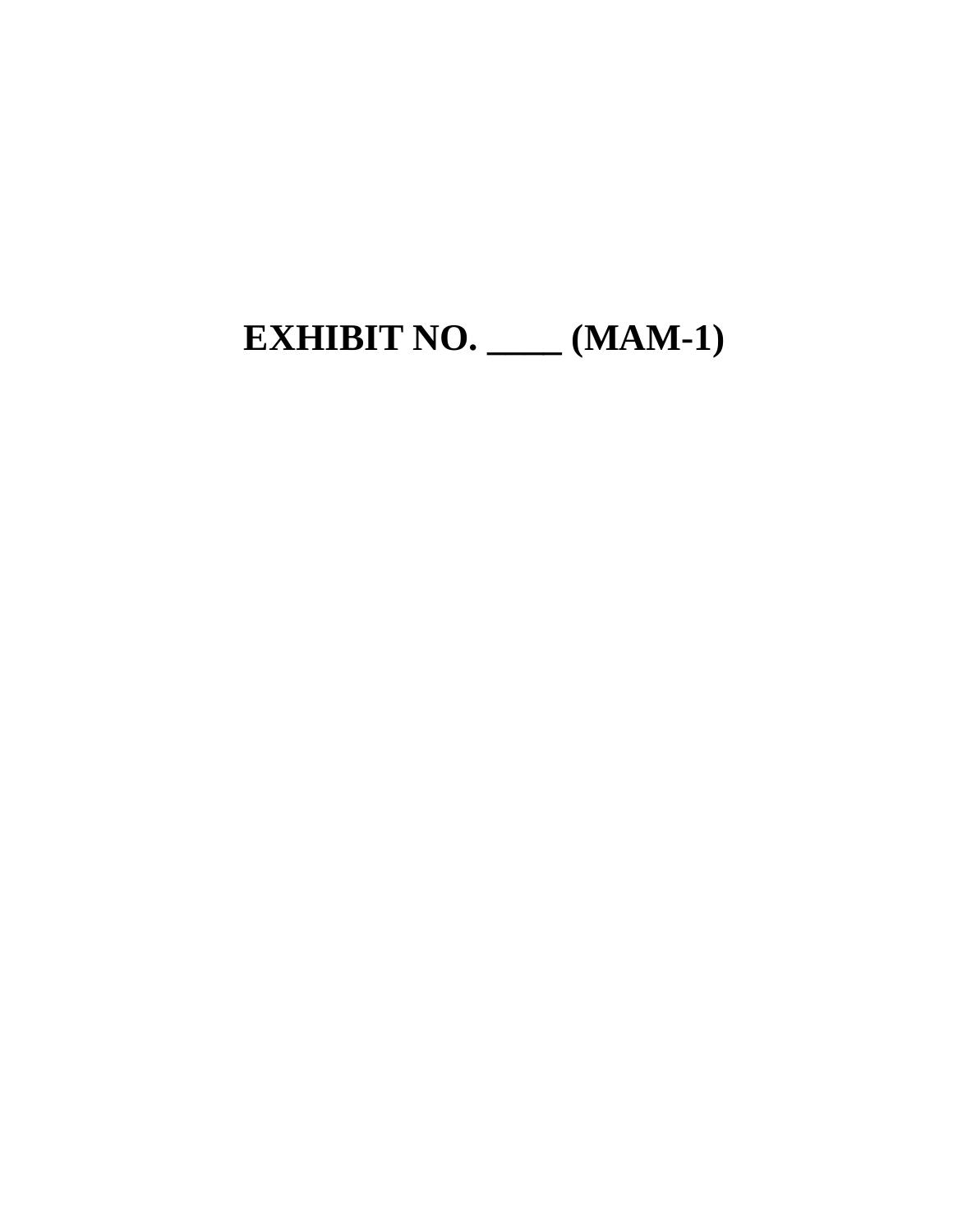### **EXHIBIT NO. \_\_\_\_ (MAM-2)**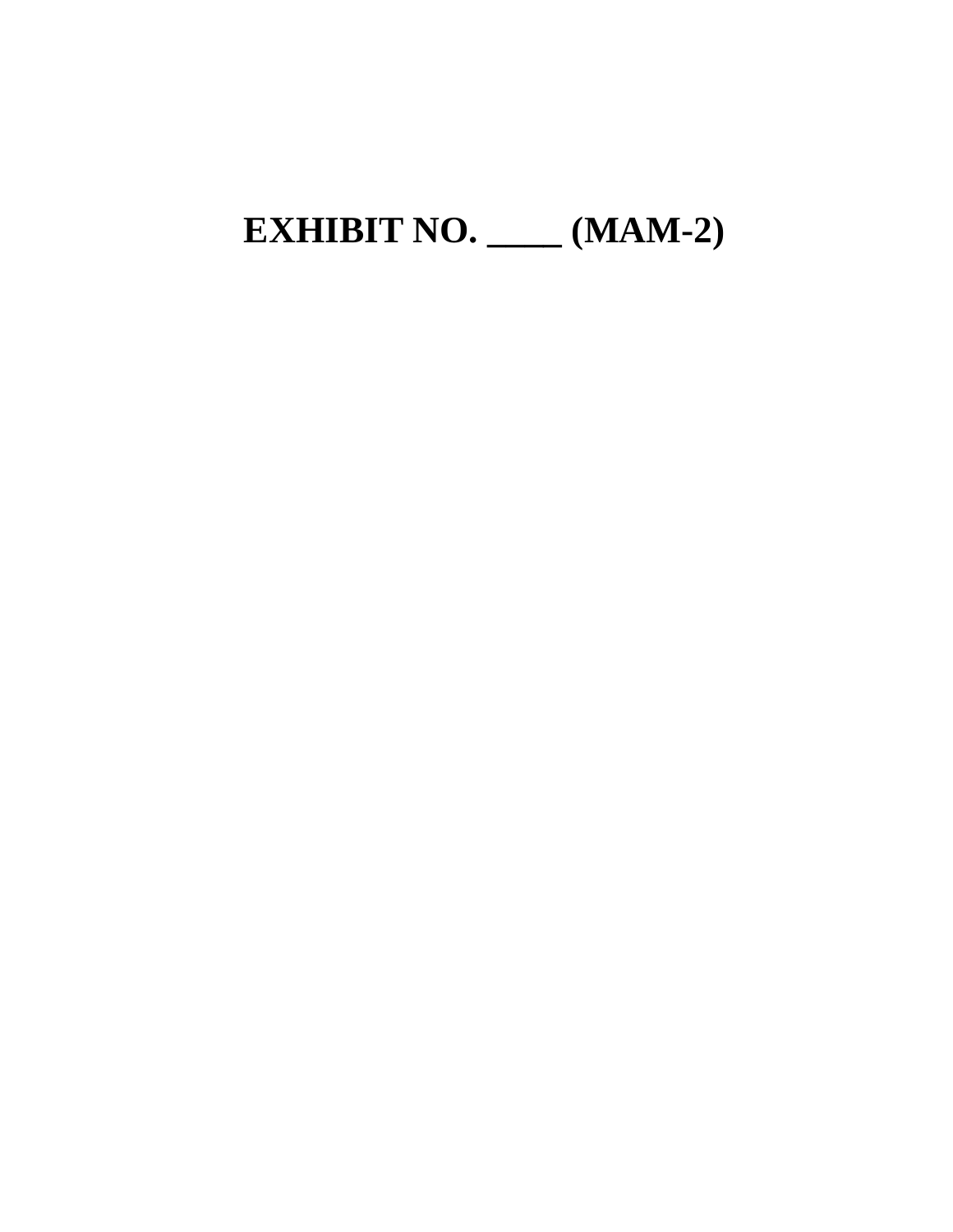# **EXHIBIT NO. \_\_\_\_ (MAM-3)**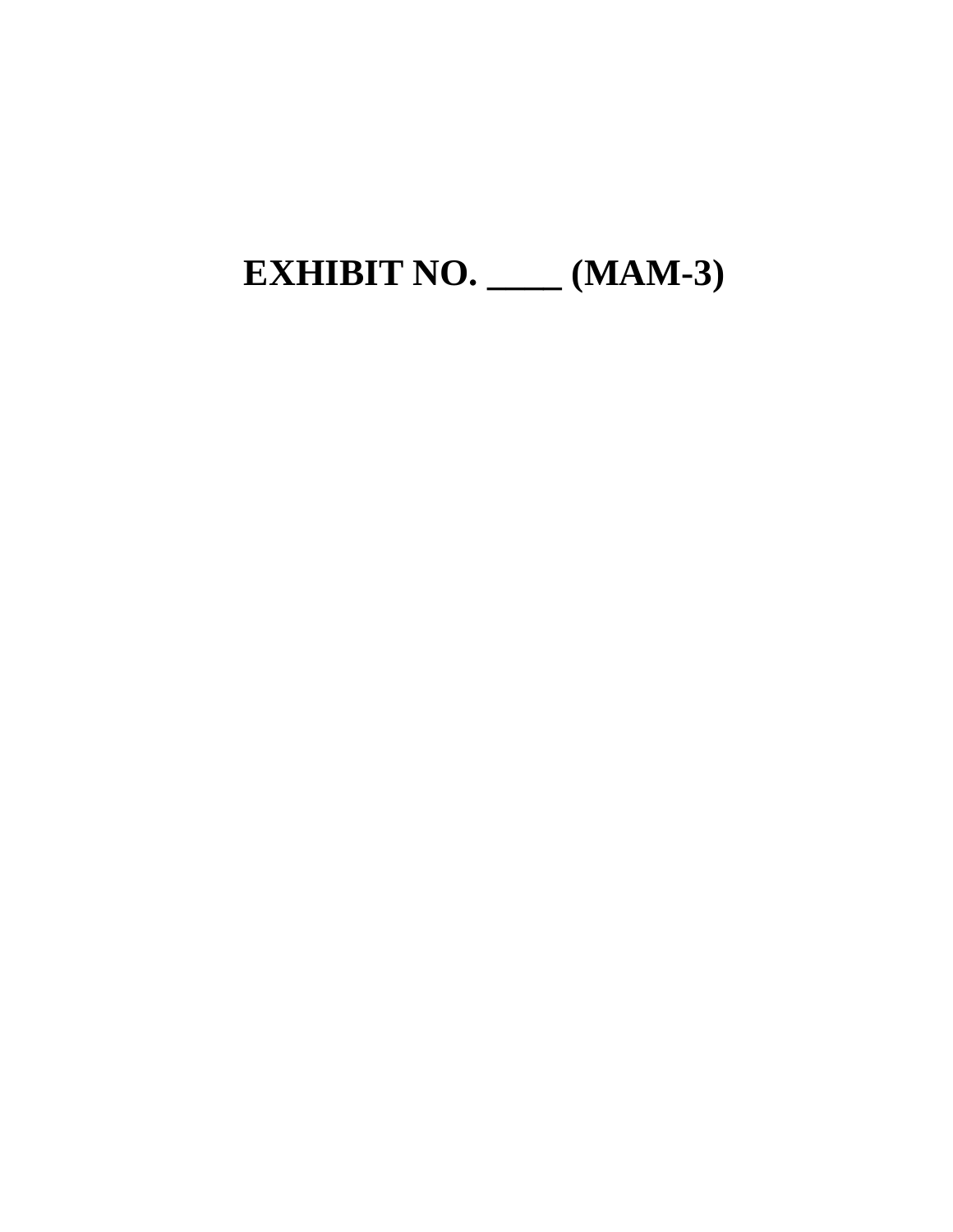# **EXHIBIT NO. \_\_\_\_ (MAM-4)**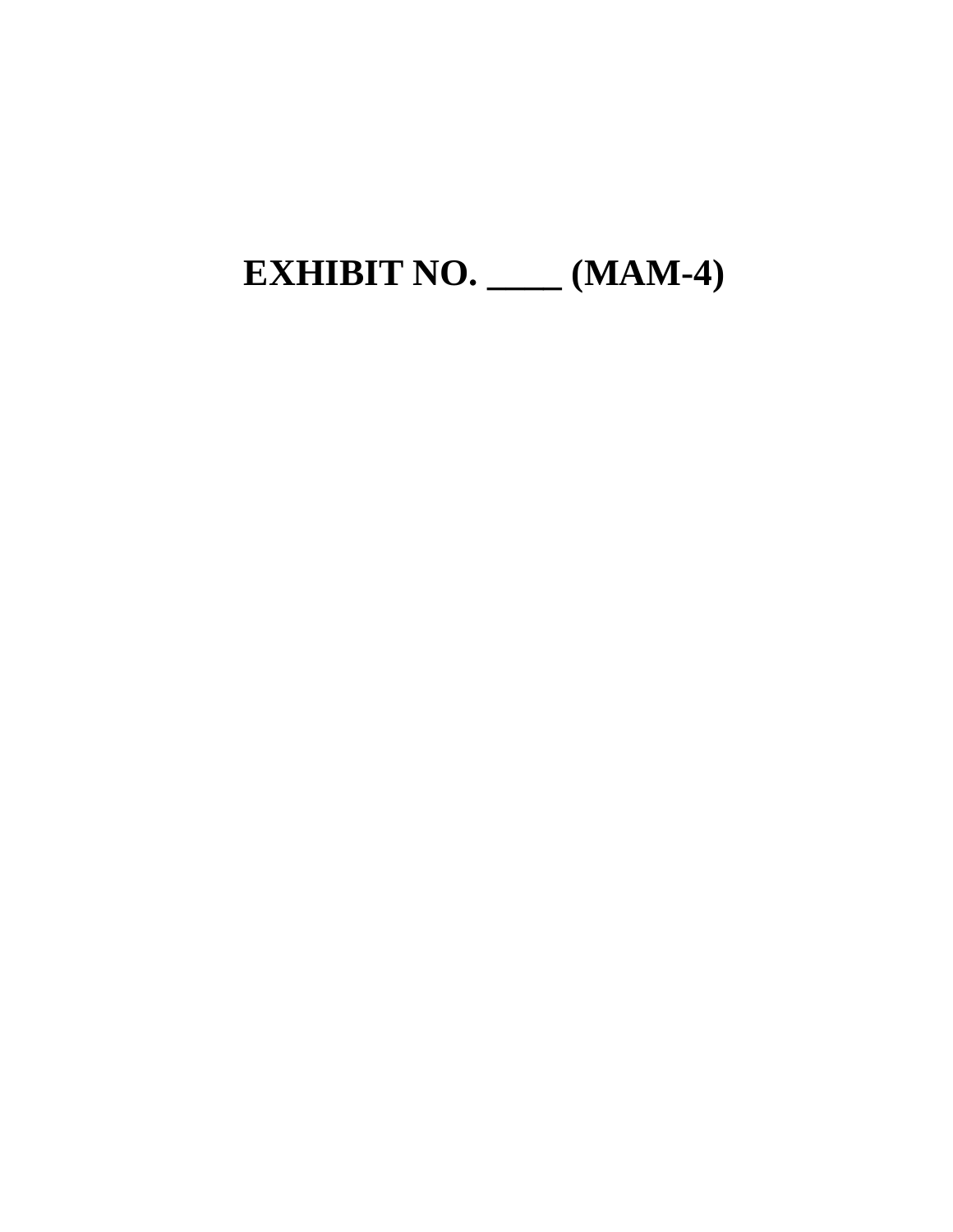# **EXHIBIT NO. \_\_\_\_ (MAM-5)**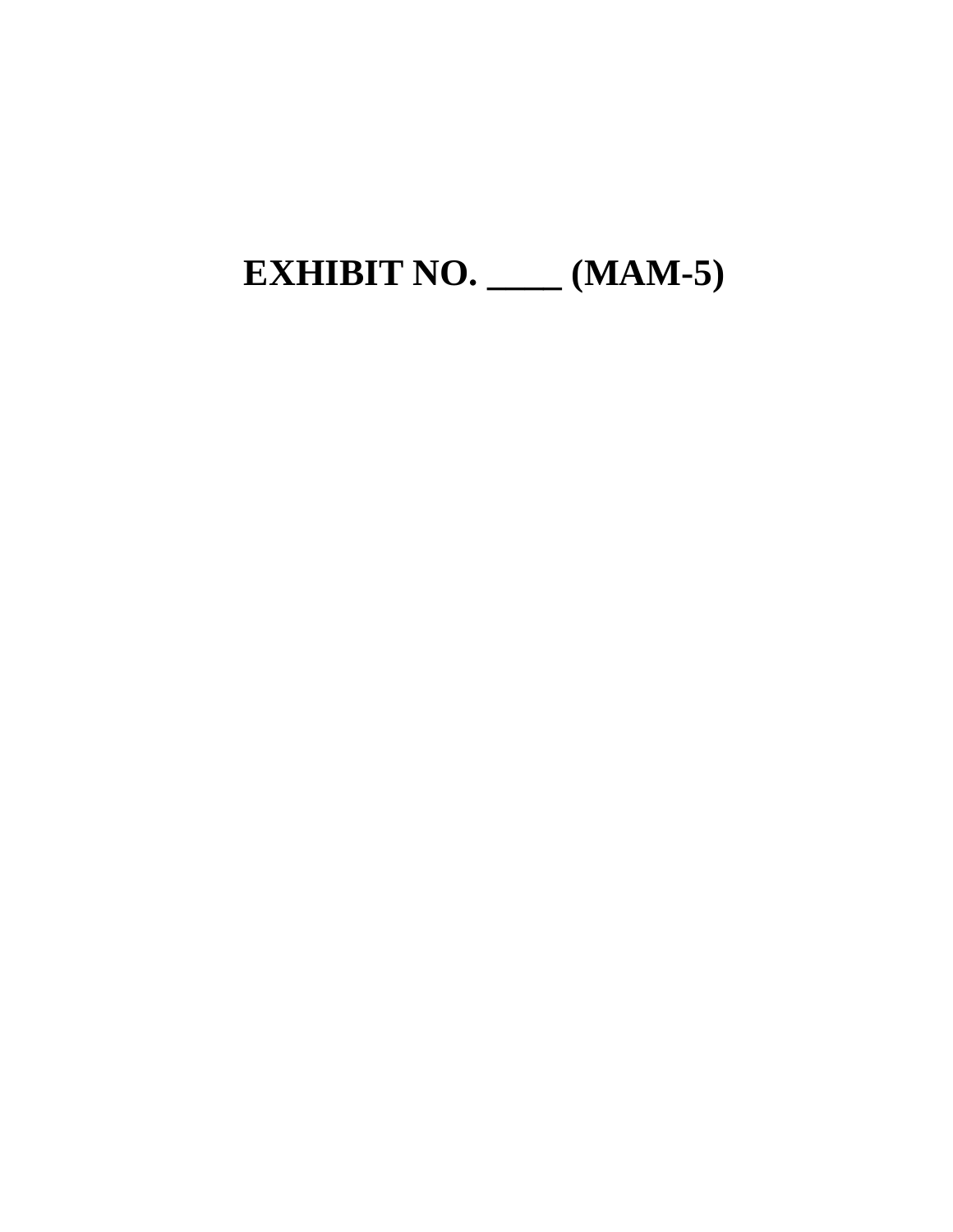# **EXHIBIT NO. \_\_\_\_ (MAM-6)**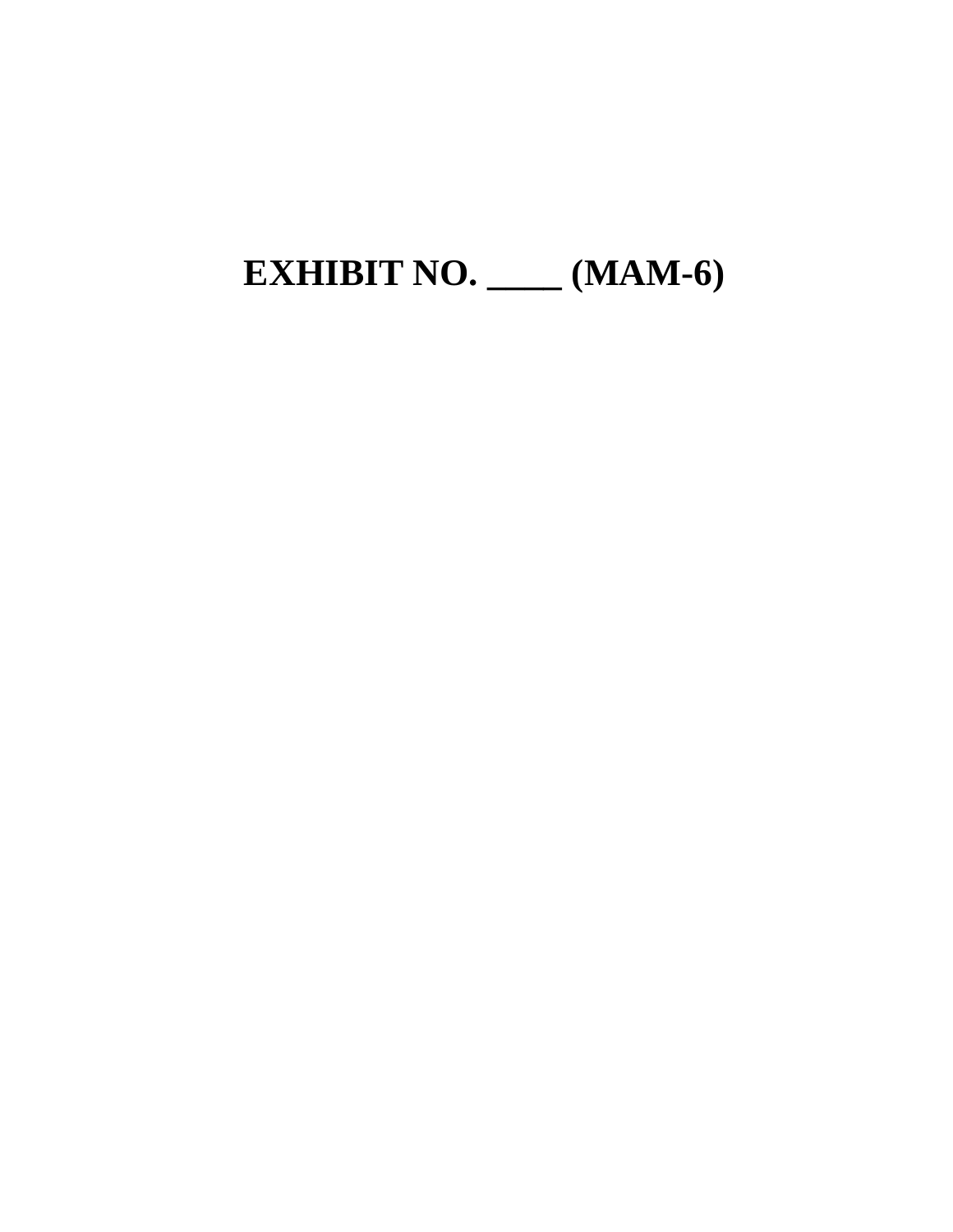# **EXHIBIT NO. \_\_\_\_ (MAM-7)**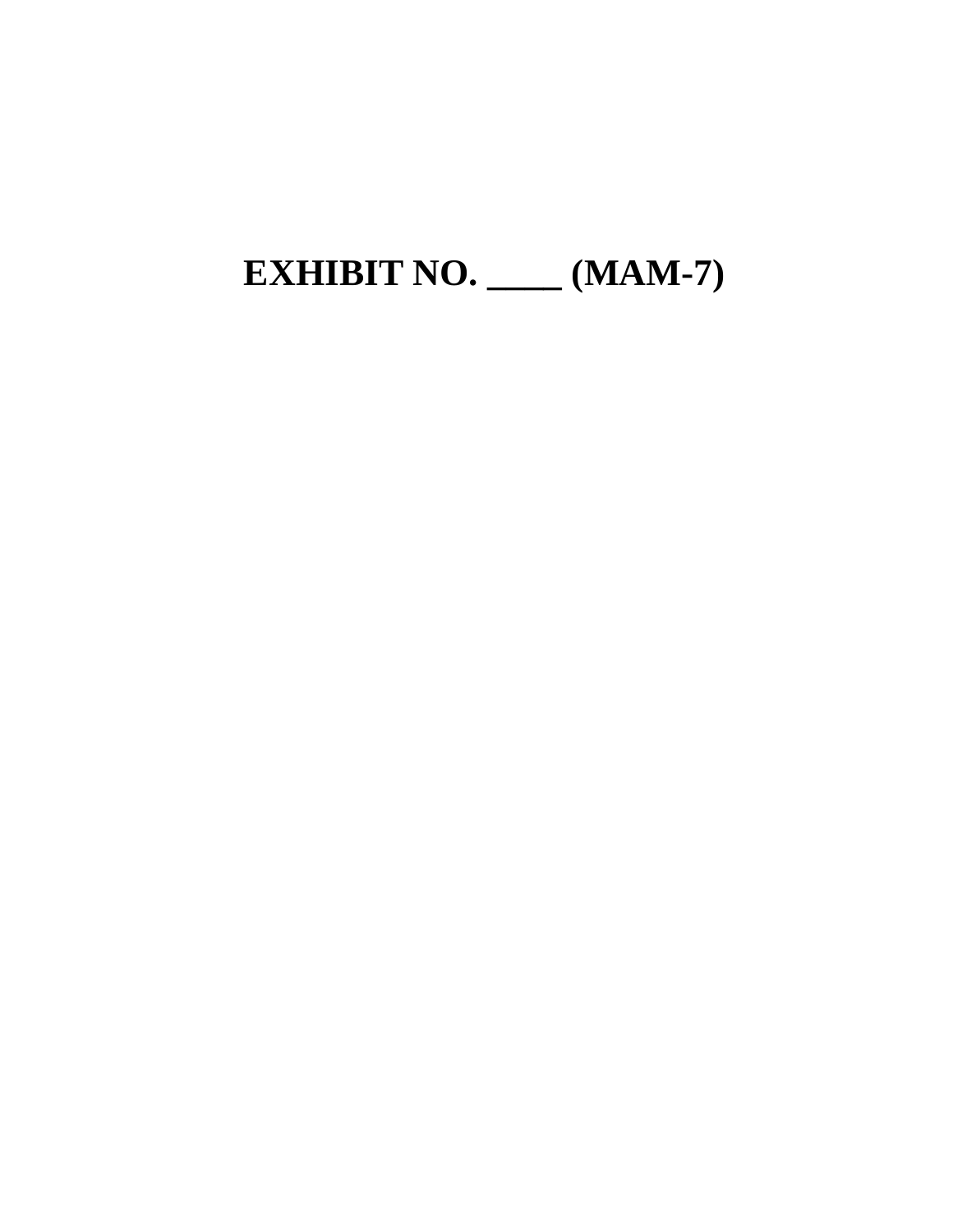# **EXHIBIT NO. \_\_\_\_ (MAM-8)**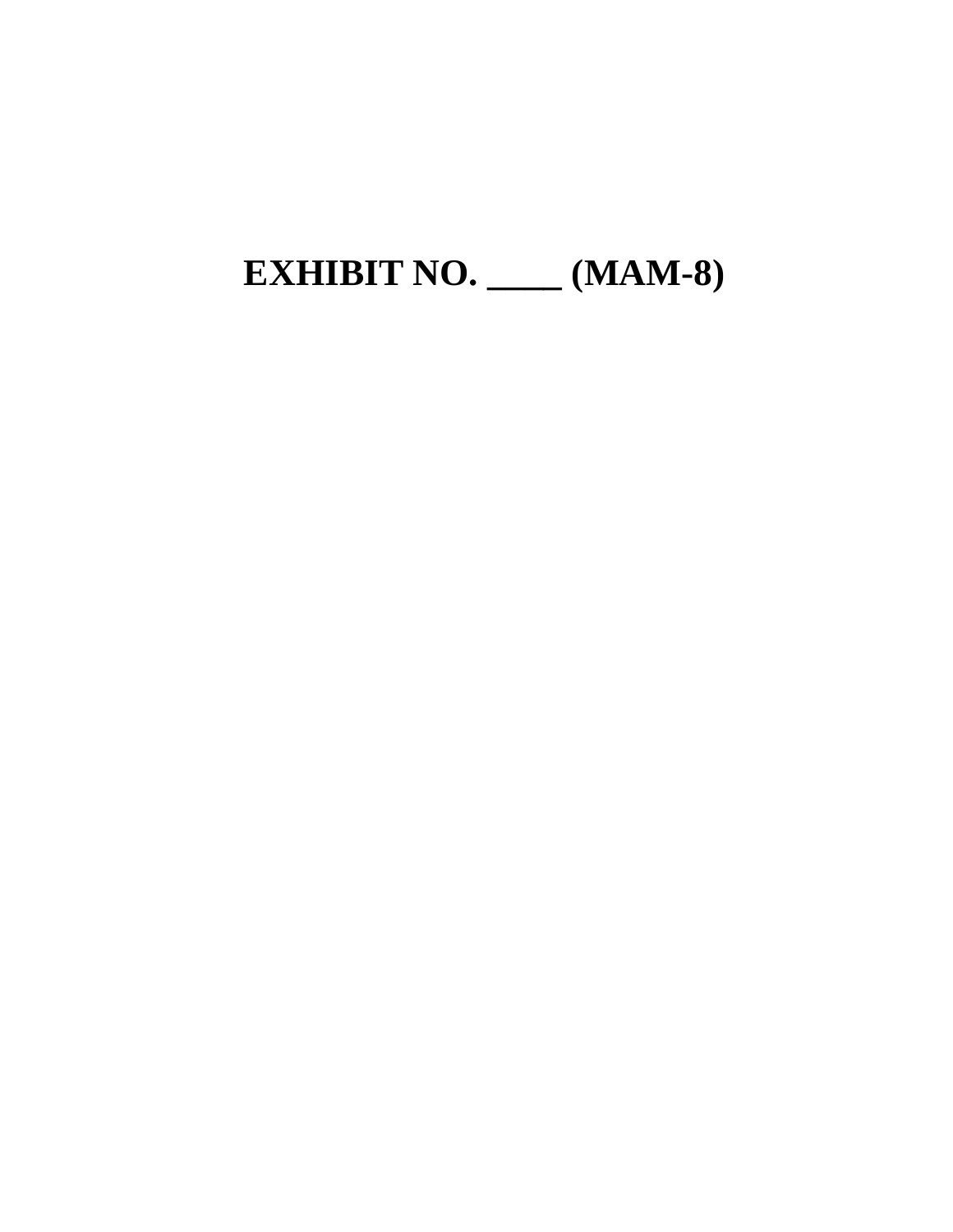## **EXHIBIT NO. \_\_\_\_ (MAM-9)**